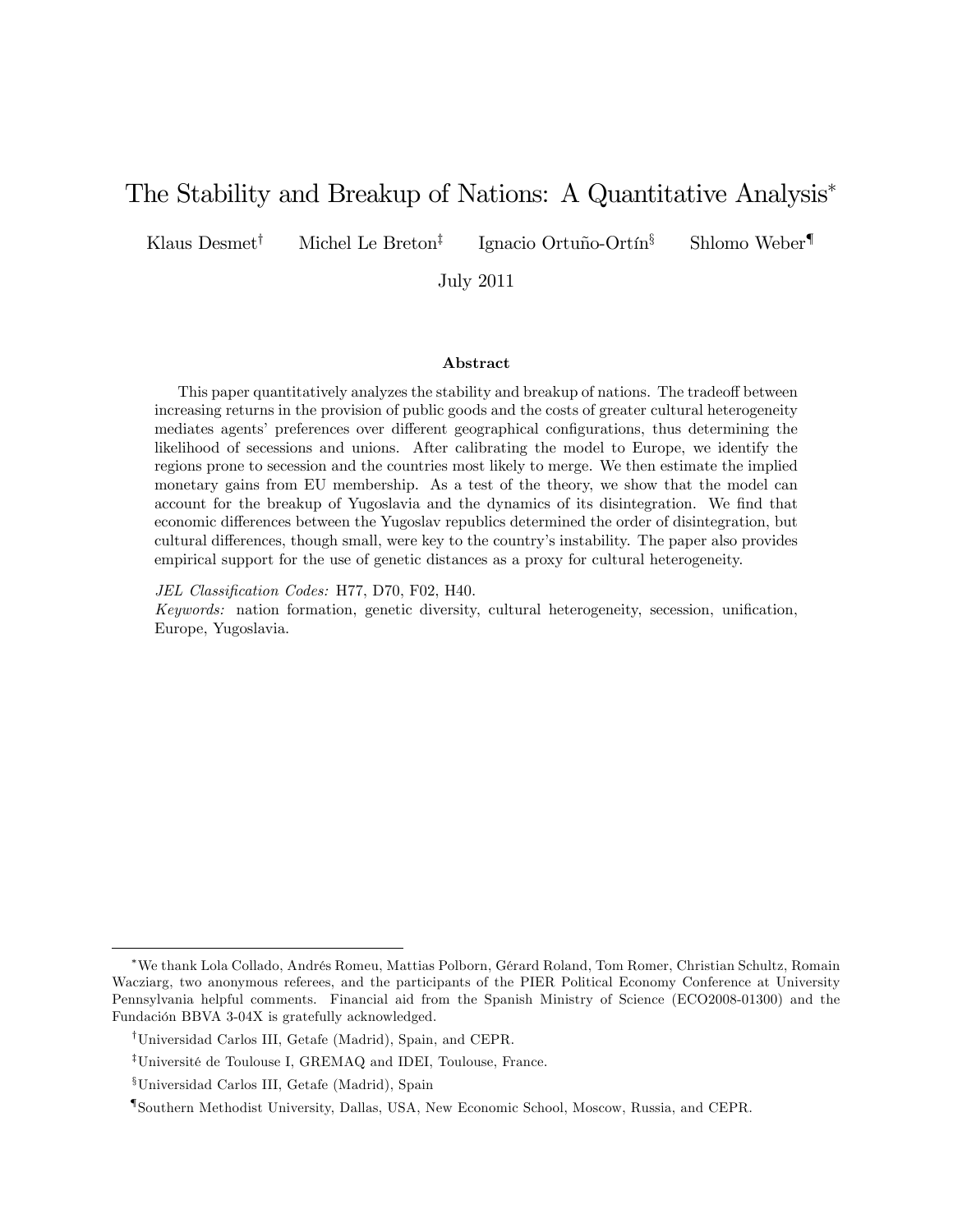## 1 Introduction

Recent decades have witnessed large-scale map redrawing. Some countries, such as the Soviet Union and Yugoslavia, have broken up, while others have moved towards closer cooperation, as epitomized by the European Union, and to a lesser extent, ASEAN. Theory suggests that the size of a nation is determined by the trade-off between scale economies that benefit larger nations and the costs of population heterogeneity that favor smaller countries (see, e.g., Alesina and Spolaore, 1997, 2003, and Bolton and Roland, 1997). Although there is some reduced-form evidence supportive of this tradeoff,<sup>1</sup> an empirical and quantitative exploration of its plausibility within a structural model has so far been lacking. Our paper addresses this shortcoming by proposing a theoretical model, calibrating it to the European experience, and analyzing its predictions for the breakup of Yugoslavia and for other 'weak links' in the European map.

In our theoretical model with multiple regions and countries, agents in every country vote on the optimal level of public spending, taking into account increasing returns in the provision of public goods. However, the utility derived from public goods is decreasing in the countryís degree of cultural heterogeneity. Assuming that the tax rate in every country is chosen by majority voting, we compare a region's welfare across different political arrangements. This allows us to study whether regions or countries would like to unite or secede. We use two alternative stability concepts: one requires that any rearrangement should have the support of the majority in each affected region, while another allows for unilateral secessions.

Since the main goal of the paper is to empirically explore the stability of countries, the most crucial issue in linking our model to the data is the empirical measurement of cultural heterogeneity. We accept the view that the degree of mixing between two populations over the course of history is positively correlated with the similarity of their cultural values. Since populations that have experienced more mixing  $\sim$  or populations that have become separated more recently  $\sim$  are closer genetically, there should be a positive correlation between genetic and cultural distances. We therefore use genetic distances amongst populations as a proxy for cultural distances.<sup>2</sup> It is

<sup>1</sup>Alesina, Spolaore and Wacziarg (2000) uncover a positive relation between the number of countries and the degree of trade openness; Alesina and Wacziarg (1998) find that smaller countries are more open; Sorens (2005) finds that larger richer regions with a different language are more likely to support secessionist movements; and Sambanis (2006) provides a descriptive overview of this literature.

<sup>&</sup>lt;sup>2</sup>For applications of genetic data in economics, see Spolaore and Wacziarg  $(2009)$ , who use genetic distance between populations to study the diffusion of economic development, and Ashraf and Galor (2008), who study the relation between development and genetic diversity within populations.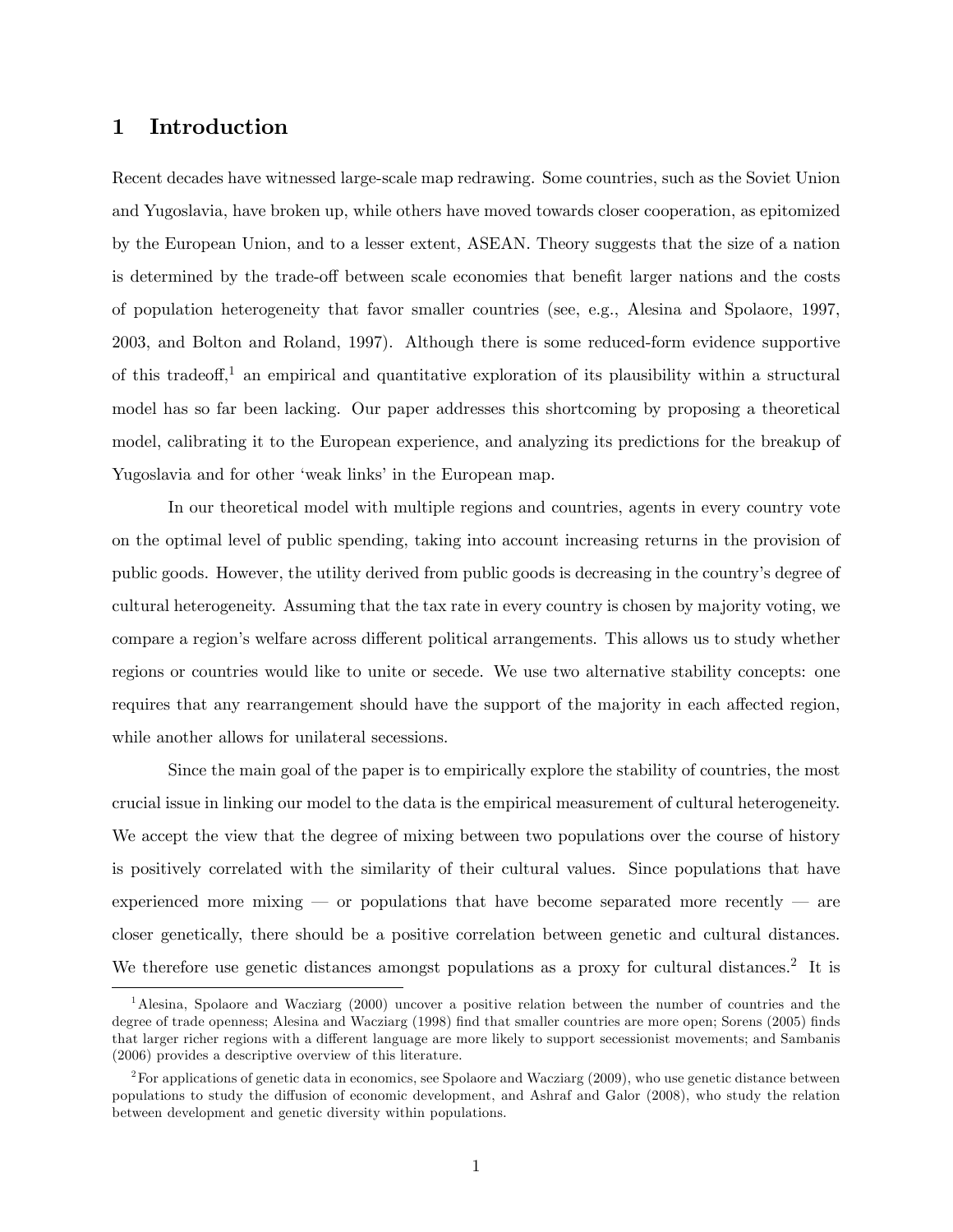important to clarify that we view genetic distances as a record of mixing, and not as an indicator of the link between genes and human behavior.

To assess the empirical plausibility of the theory, we calibrate our model to the current European situation. In particular, we determine the parameter values that are consistent with the European map being stable. We then ask the following questions:<sup>3</sup> What are the weak links in that map? Which regions are more likely to secede? Which countries stand a better chance to cooperate and possibly unite? To answer these questions, we start by increasing the cost associated with cultural heterogeneity, and check which region would be the first to secede. We find that the Basque Country and Scotland are the most likely regions to break away. Consistent with this Önding, these are the only two regions in Western Europe where local governments have called for referendums on self-determination. Likewise, by decreasing the perceived cost of cultural heterogeneity, we determine which countries are most likely to unite. When focusing on neighboring countries, Austria and Switzerland top the list of 231 possible pairs, followed by Denmark-Norway, France-Britain, France-Italy, and Belgium-Netherlands. These results suggest that unification is more likely when countries have similar population sizes, similar levels of GDP per capita, and similar cultures. Note that two out of these five pairs (Denmark-Norway and Belgium-Netherlands) were actually united for parts of their history. As a first application of the theory we then explore the gains (and losses) from European Union membership. Focusing on the EU-15, we find that the monetary gains as a share of GDP go from 0% in the case of Germany to 13% in the case of Portugal. All else equal, richer countries gain less than poorer countries (Sweden gains less than Portugal), and cultural distances also reduce gains (Greece gains less than Portugal, in spite of being poorer).

As a more direct test of our theory we analyze whether our calibrated model is able to account for the breakup of Yugoslavia. We start by determining whether the theory predicts that any of the six Yugoslav republics wants to unilaterally break away from the rest of Yugoslavia. If at least one republic prefers to leave the union, we conclude that Yugoslavia is unstable. We then go one step further and study the dynamic process of disintegration. We assume that the republic that gains most from secession breaks away first. Once that republic has left, we recompute the incentives for secession for the remaining republics, given that they are now part of a diminished Yugoslavia. The next republic to go is then the one who gains most from leaving whatever is left

<sup>3</sup>Although we focus on Europe, this setup could easily be applied to other parts of the world.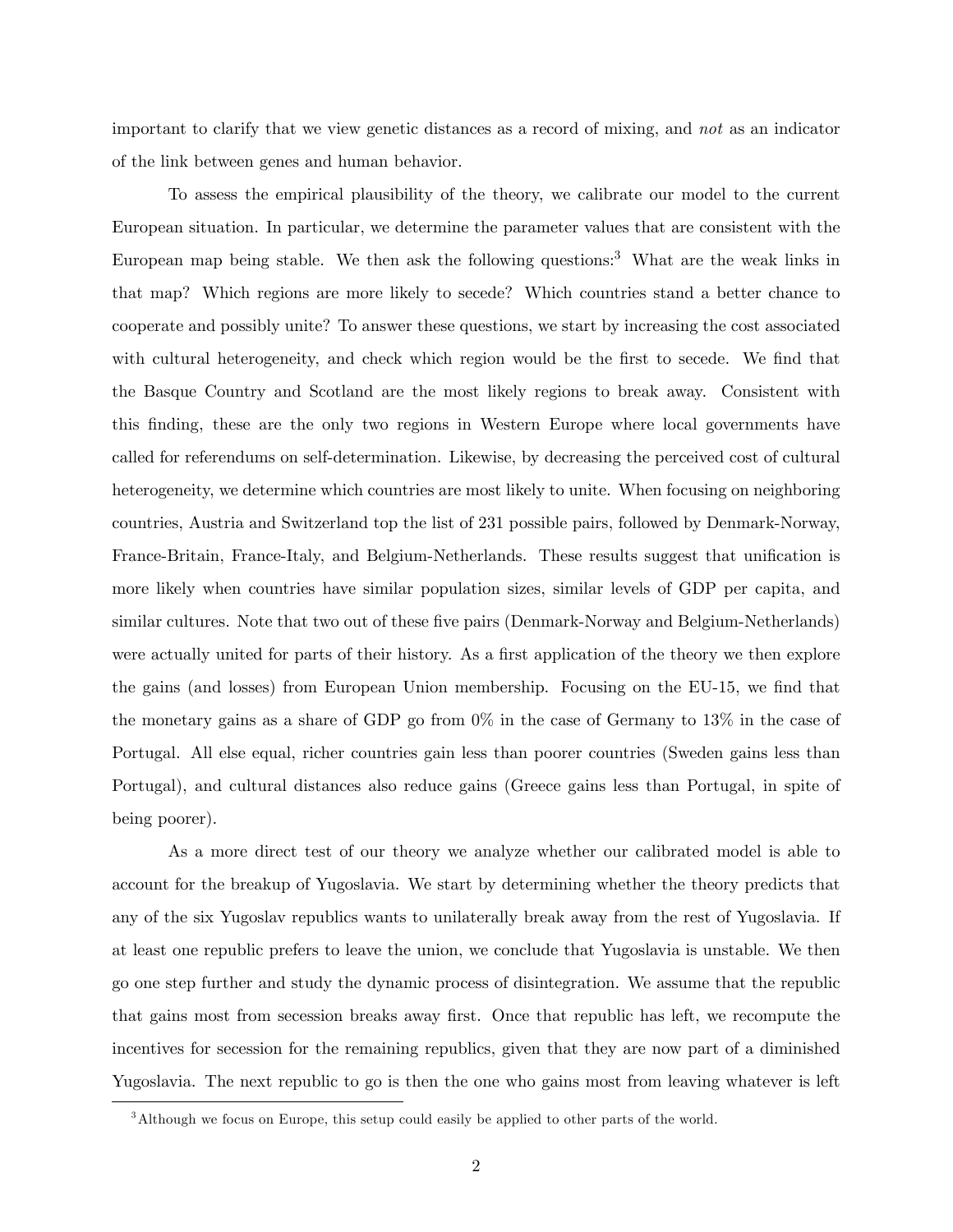over of Yugoslavia. This process continues until either the whole country has disintegrated or no republic experiences gains from secession.

We find that Yugoslavia was less stable than the rest of Europe. In particular, using parameter values for which, say, the Basque Country and Scotland, have no incentive to secede, Slovenia and Croatia did prefer to leave Yugoslavia. Overall, the model accounts well for the order of disintegration: Slovenia and Croatia secede Örst, followed possibly by Bosnia and Macedonia, whereas Montenegro prefers to stay in the union. These predictions are broadly consistent with historical events. After the dissolution of the all-Yugoslav Communist Party in 1990 Slovenia and Croatia were the only two republics pushing for more devolution, and they both declared independence on the same day, June 25, 1991. Macedonia and Bosnia followed close behind, and by 1992 only the union between Montenegro and Serbia was left. Although Montenegro eventually also declared independence from Serbia, this happened 15 years later, in 2006, after a small majority voted in favor of self-determination. Another relevant question in the context of Yugoslavia is what was the relative importance of culture and economics in the country's disintegration. Although cultural distances between the different Yugoslav republics were not particularly large, we find that economic differences alone were not big enough to pull the country apart. If Yugoslavia had been culturally homogenous, the model predicts the country would have stayed together. That being said, the order of disintegration is largely driven by economics. The first two republics to leave, Slovenia and Croatia, were, respectively, the richest republic and the largest republic, whereas the republic that never wants to leave according to the model, Montenegro, is very small, with a population of just over half a million.

The ability of the model to account for the breakup of Yugoslavia and to closely match the order of its disintegration lends credibility to our theory. It also provides a new tool for the analysis of the stability of nations. In the last couple of years there has been much talk about the viability of countries such as Iraq and Bolivia to survive as unified states. Although these questions are difficult and complex, and answering them requires in-depth knowledge that goes beyond the simplicity of our framework, our paper shows that having a structural model that can make quantitative predictions can shed light on these important policy questions.

Given the importance of cultural heterogeneity in our framework, we now turn to discussing some theoretical and empirical issues related to this notion. To model cultural heterogeneity, we rely on a matrix of cultural distances between nations. We refer to this measure as *metric*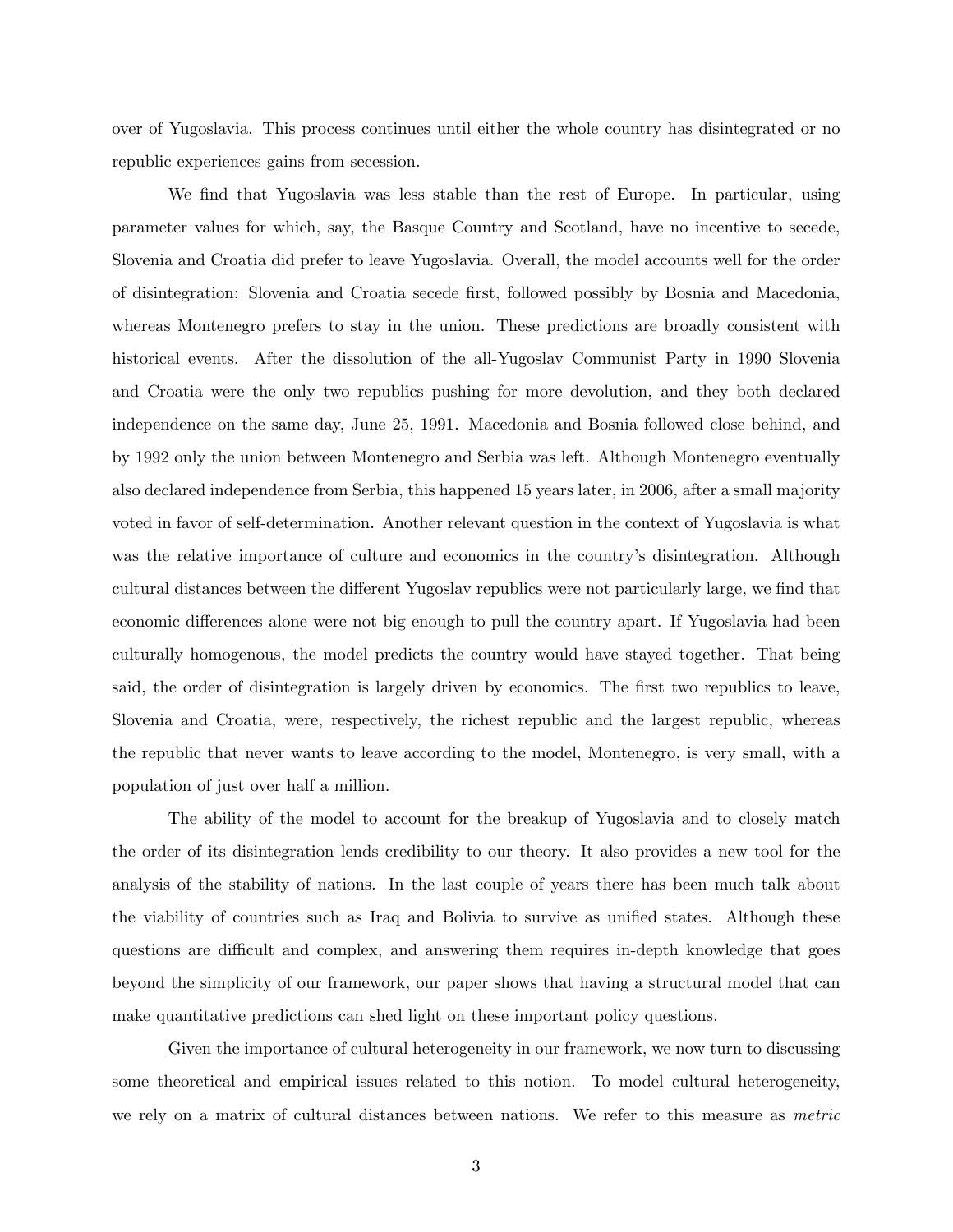heterogeneity. Preferences are such that, all else equal, an agent prefers to be part of a nation which minimizes cultural distances. In other words, each agent ranks nations on the basis of how culturally heterogeneous they are. The notion of metric heterogeneity we employ is similar to the one described in the literature on cooperative games where players are characterized by their location in a network or in a geographical space. In such a framework the gains from cooperation increase when the distances among the players in the coalition decrease.<sup>4</sup>

Instead of relying on genetic distances as a proxy for cultural distances, an alternative would be to use data from social surveys on individuals' values. However, the answers to many questions in opinion polls are arguably biased by short term events, such as the political business cycle. Since we are interested in long-term decisions – secessions or unifications – information gathered from surveys or opinion polls may not be the most appropriate. Nevertheless, we do explore this type of information, and find a strong correlation between distances based on social surveys and genetic distances. We view this result not as an argument for an extensive use of opinion polls, but rather as lending support to the view that genetic distances are a reasonable proxy for cultural distances. In addition to genetic distances or social surveys, geographical or linguistic distances may capture the same type of information (see, e.g., Fearon, 2003). Indeed, the relation between genes, languages and geography has been extensively studied in population genetics (see, e.g., Sokal, 1987, and Cavalli-Sforza et al., 1994). However, even after controlling for languages and geography, we find that populations that are similar in genes tend to give more similar answers to opinion polls.<sup>5</sup>

Needless to say, our main assumption – more population mixing implies smaller cultural  $differences$  is open to debate. Some authors claim that mixing is not necessary for cultural diffusion to happen (see, e.g., Jobling et al., 2004). It might be the case that, say, Danes have not mixed much with Germans in the last 30 generations, so that there genetic distance is relatively large. However, cultural diffusion might have taken place through books, newspapers, the education system, religion, etc., making their preferences quite similar. The question of whether the transmission of culture takes place through migration flows and the mixing of populations (demic

<sup>&</sup>lt;sup>4</sup>Le Breton and Weber (1995) focus on the case where two-person coalitions may form and characterize the patterns for which there is a stable group structure. In contrast to their work, we do not allow for unlimited monetary lump sum transfers among players in the group.

 $5A$  paper by Giuliano et al. (2006) argues that in the case of trade genetic distances cease to be significant once geographical distances are properly measured. In contrast, our focus is on cultural distances, not on trade.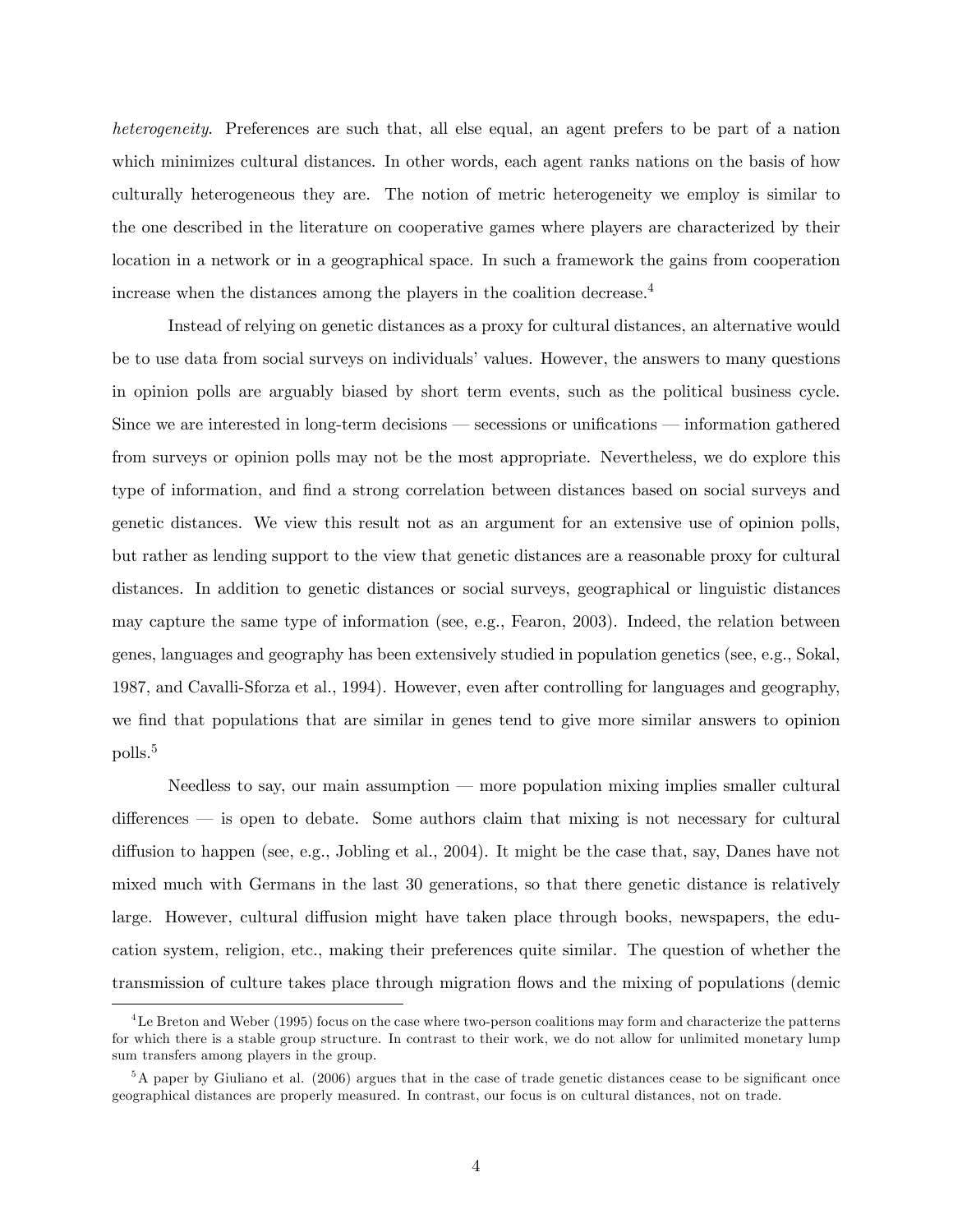diffusion) has generated yet another debate in population genetics. Cavalli-Sforza et al. (1994) and Chikhi et al. (2002) have argued for the dominant role played by demic diffusion. Their view has been supported by Spolaore and Wacziarg (2006) in their study of the diffusion of innovation, whereas Haak et al. (2005) offer an opposite view regarding the diffusion of farming in Europe.<sup>6</sup>

Since we use information of many different genes, the use of genetic distances requires our theory to embed those distances in a multi-dimensional space. Thus, in contrast to much of the existing theoretical work, population heterogeneity in our model is multi-dimensional. Although there may be certain policy issues for which a one-dimensional space suffices,<sup>7</sup> in general this is too restrictive. For example, if agents who reside in the same county have to decide on the geographic location of a public facility, this problem is, by nature, two-dimensional. Also, agents with the same income may have different views regarding the desired level of redistribution within society. Thus, the search for an optimal public policy is naturally a multi-dimensional problem.

Other relevant work, though not in the context of the trade-off between scale economies and cultural heterogeneity, includes the landscape theory of Axelrod and Bennett (1993), aimed at predicting the European alignment during the Second World War. They consider a two-bloc setting where each nation is characterized by its propensity to work with other nations. Given the partition of all nations into two blocs, the frustration of a nation is determined as the sum of its propensities towards nations outside the bloc it belongs, and energy is then the weighted sum of the frustrations of all countries. Using the 1936 data, Axelrod and Bennett show that a local energy minimum over two-bloc structures almost exactly corresponds to the wartime alignment in Europe. A major drawback of their work is the absence of economic forces. Other related work is Spolaore and Wacziarg (2005) who estimate the effect of political borders on economic growth and run a number of counterfactual experiments to examine how the union of different countries would affect growth. However, they do not take into account cultural heterogeneity. Also of interest is a recent paper of Alesina, Easterly and Matuszeski (2010) that explores the poor economic performance of "artificial" states, where borders do not match a division of nationalities.

The rest of the paper is organized as follows. Section 2 presents the theoretical framework. Section 3 provides empirical support for using genetic distances as a proxy of cultural heterogeneity. Section 4 calibrates the model to Europe, explores the likelihood of secessions and unions, and

<sup>&</sup>lt;sup>6</sup>See also Ashraf and Galor (2007) on the effect of cultural diffusion on technological innovation.

<sup>&</sup>lt;sup>7</sup>See, e.g., Alesina and Spolaore (1997).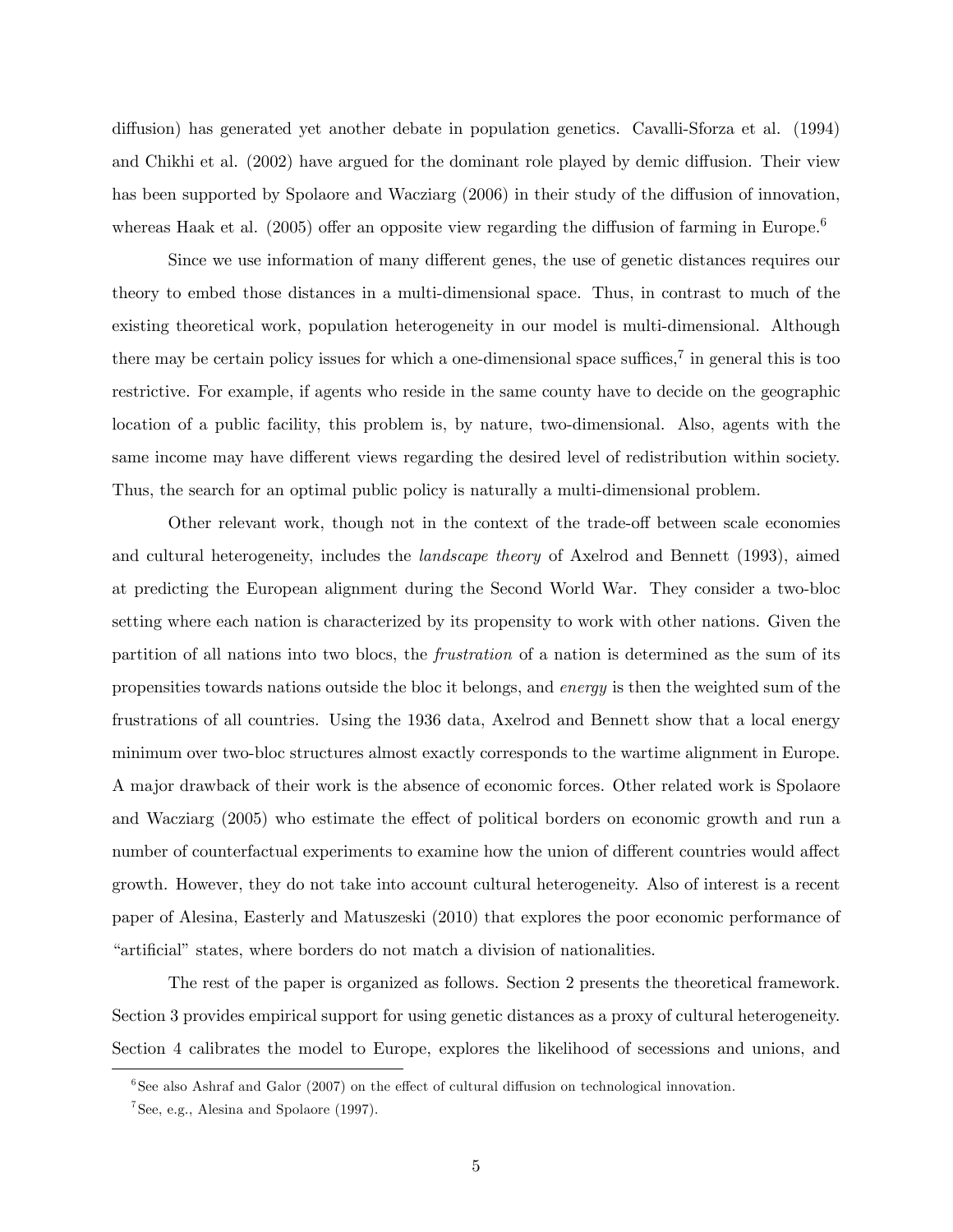analyzes the gains from EU membership. Section 5 tests the theory by analyzing whether the model can account for the breakup of Yugoslavia and the order of its disintegration. Section 6 concludes.

### 2 The Model

In this section we describe the structure of the model. The world is made up of agents, regions and countries. Agents reside in regions and are geographically immobile. Different agents are endowed with different levels of income. The set of regions is exogenously given. Regions are culturally homogeneous. Countries consist of one or more regions. Cultural differences across regions imply that multi-region countries are culturally heterogeneous. The partition of the set of regions into countries can change, and our goal is to analyze the stability of partitions. Agents derive utility from the consumption of a private good and a public good, which is financed through a country-wide proportional tax rate. The utility derived from the public good is decreasing in the degree of cultural heterogeneity. Tax rates are decided by majority vote at the country level. If a change in partition a§ects the country a region belongs to, the utility of an agent in that region changes, because the tax rate, the level of the public good, and the degree of cultural heterogeneity change. By imposing intermediate preferences, the median income agent in each region represents the majority of its residents, in spite of the multi-dimensionality problem. We consider two different stability concepts to assess the possibility of map redrawing. One requires the consent of all affected regions, whereas the other allows for unilateral secession. In what follows we present the model's setup, discuss the preferences over different partitions, define the stability concepts, and end by presenting the specific functional forms we will use in the empirical section.

#### 2.1 Setup

The world is partitioned into countries, indexed by  $C$ , each consisting of one or several regions, indexed by  $I$  or  $J$ . The set of regions, denoted by  $N$ , is exogenously given, whereas the partition of regions into countries can change. Denote by  $\Pi$  the set of possible partitions of regions into countries, and by  $\pi$  an element of that set. Regions are populated by agents, who are geographically immobile. The population of country  $C$  is then

$$
p(C) = \sum_{I \in C} p(I),
$$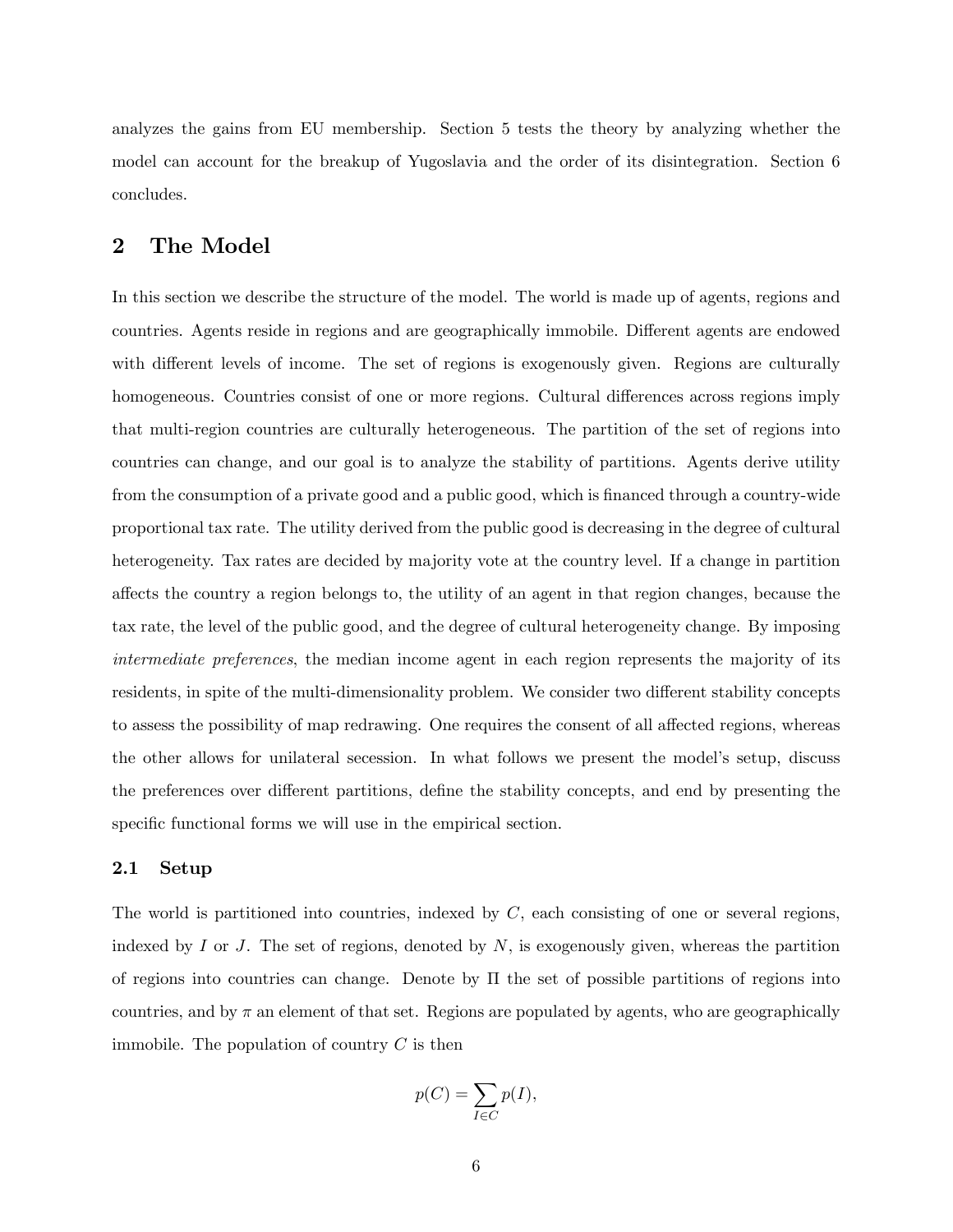where  $p(I)$  is the population of region I. The summation extends over all regions that belong to C.

There are two types of heterogeneity, cultural and income. Within each region, there is income heterogeneity, but no cultural heterogeneity. That is, residents of a same region may have different incomes, but are culturally identical. In countries that consist of multiple regions both types of heterogeneity, cultural and income, are present. That is, residents of different regions, in addition to possibly having different incomes, may be culturally different.

For any two regions  $I, J \in N$ , we call  $d(I, J)$  the cultural distance between a resident of I and a resident of  $J^8$  Obviously,  $d(I, J) = d(J, I)$  for all I and  $J$ , and  $d(I, I) = 0$  for all I. The cultural heterogeneity experienced by a resident of region  $I \in C$ , denoted by  $H(I, C)$ , is the weighted cultural distance between that resident and all other residents of C. This corresponds to the expected cultural distance between an agent from region I and a randomly drawn agent from country  $C$ . Hence,

$$
H(I, C) = \sum_{J \in C} \frac{p(J)d(I, J)}{p(C)}.
$$
\n(1)

Each agent  $i$  is endowed with a certain amount of income,  $y_i$ . The income distribution in region I is given by the cumulative density function  $F_I(y)$  with total mass  $p(I)$ , whose support  $[y, \bar{y}]$  is common to all regions. We assume that  $F_I(y)$  is continuous and strictly increasing. The total income in I is denoted by  $Y(I)$ :

$$
Y(I) = \int_{\underline{y}}^{\overline{y}} y \, dF_I(y) \tag{2}
$$

Similarly,  $Y(C)$  denotes the total income in country C.

The utility of resident i of region  $I \in C$ ,  $u(x, g, H(I, C))$ , depends on private consumption,  $x$ , the level of the public good in his country,  $g$ , and the degree of cultural heterogeneity he faces,  $H(I, C)$ :

$$
u(x, g, H(I, C))
$$
\n<sup>(3)</sup>

The utility function u is twice continuously differentiable, strictly concave and increasing in x and g. For simplicity, the prices of the private good and the public good are both set to 1.

Cultural heterogeneity reduces the utility, so that  $u$  is decreasing in its last argument,  $H(I, C)$ . Alesina, Baqir and Hoxby (2004) offer two reasons for this homogeneity bias, reflecting

 ${}^8$ In the empirical part of our investigation we identify  $d(I, J)$  with the genetic distance between regions I and J.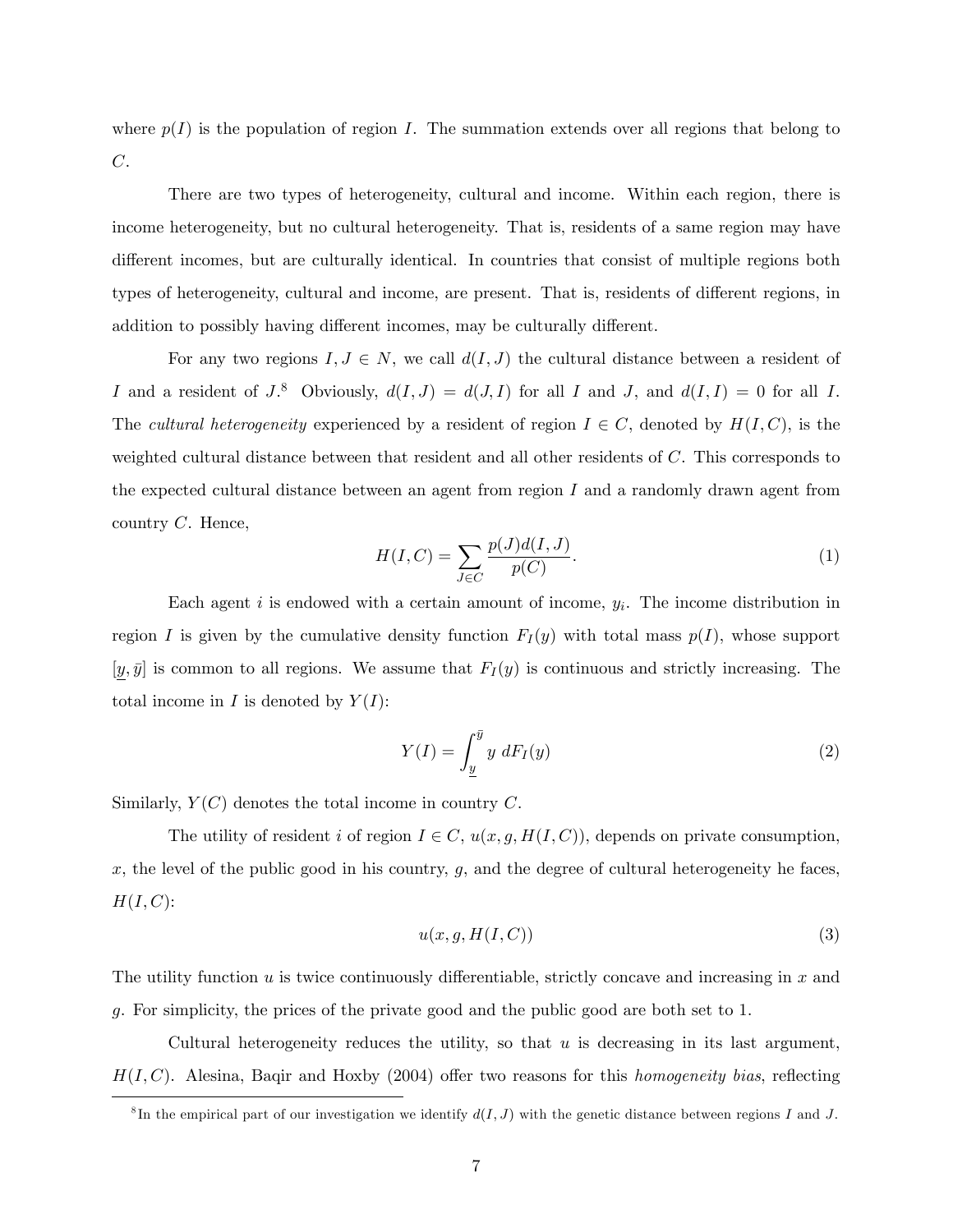the preference of agents for more culturally homogeneous communities. One is that individuals who share a common background may have similar preferences over public goods. Another is that, even if individuals have similar preferences to those in other groups, they may still prefer to interact with members of their own group. The specific functional form we will use in the empirical section will assume that cultural heterogeneity enters negatively by reducing the utility an agent derives from the consumption of the public good.

Public goods are specific to each country, and are financed through a proportional tax rate  $\tau, 0 \leq \tau \leq 1$ , chosen by majority voting. As is obvious, this implies redistribution.<sup>9</sup> If country C selects tax rate  $\tau$ , the level of the public good will be  $\tau Y(C)$ . The indirect utility v of resident i of region  $I \in C$ , with income  $y_i$  and paying a tax rate  $\tau$ , can be written as

$$
v(y_i, \tau, I, C) = u(y_i(1 - \tau), \tau Y(C), H(I, C)).
$$
\n(4)

Note that for every country C the preferences of every agent  $i \in C$  over tax rates are singlepeaked. Denote by  $\tau(y_i, I, C)$  the preferred tax rate for an individual i with income  $y_i$  who resides in region  $I \in C$ . Hence,

$$
\tau(y_i, I, C) = \arg \max_{\tau \in [0, 1]} v(y_i, \tau, I, C).
$$
\n(5)

#### 2.2 Preferences over Partitions

If a region changes the country it belongs to, residents in that region will face a different degree of cultural heterogeneity, a different tax rate, and a different level of public good.<sup>10</sup> An agent residing in region I, faced with the choice of I belonging to C or  $C'$ , prefers the first alternative if

$$
v(y_i, \tau(C), I, C) > v(y_i, \tau(C'), I, C')
$$

where  $\tau(C)$  is the tax rate chosen by majority voting at the country-level.<sup>11</sup> This implies that an agent understands that the resulting tax rate depends on the country his region belongs to.

Since changing the country a region belongs to affects the tax rates, public goods, and cultural heterogeneity, it is not immediately obvious who will be a region's decisive agent. We assume that agents have *intermediate preferences* of Grandmont (1978). This assumption, satisfied

<sup>&</sup>lt;sup>9</sup>Consistent with the empirical literature, the degree of redistribution will be decreasing in the level of cultural heterogeneity. We return to this point in Section 2.4.

 $10$ <sup>10</sup>The level of the public good depends both on the tax rate and the total income of the country.

<sup>&</sup>lt;sup>11</sup> Since preferences over  $\tau$  are single-peaked, this  $\tau(C)$  is well defined.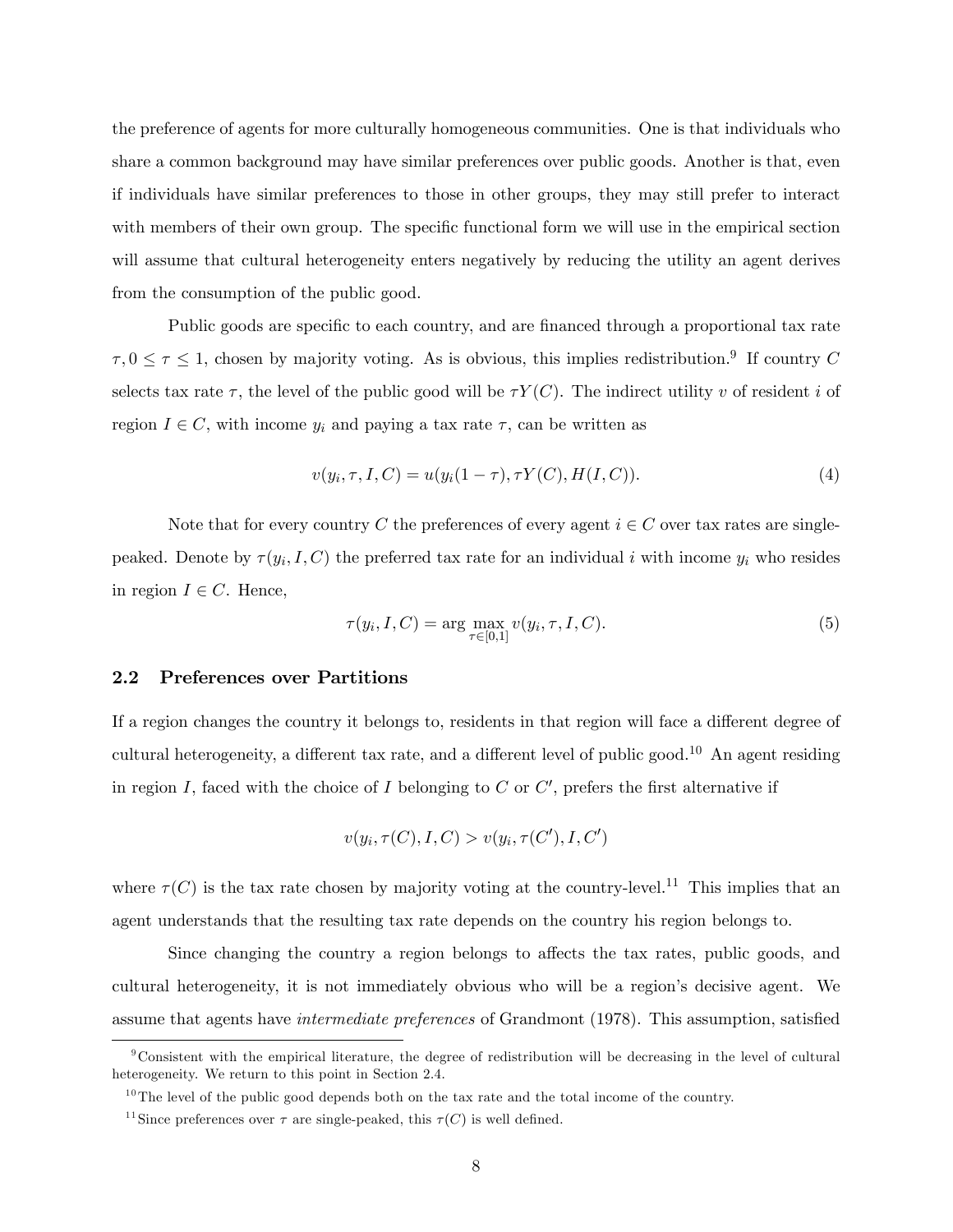by a large class of functions,<sup>12</sup> solves the multi-dimensionality issue, as it implies that the preferences of a regionís median income agent represent those of the majority of its residents. That is, if the median income agent of region I prefers to be part of country C, rather than of  $C'$ , then a majority of agents in region I also prefer to be part of country  $C^{13}$ . This is referred to as the *decisiveness* of the median agent (Gans and Smart, 1996).

Median decisiveness will facilitate our analysis of the stability of a partition, as it allows us to only focus on the preferences of the median income agents of the different regions. It is important to point out that in our framework the benefit of a region from being part of a certain country depends solely on the composition of that country and not on the number and composition of the other countries. This links our model to the theory of *hedonic games*, introduced by Drèze and Greenberg (1980), where the payoff of a player depends exclusively upon the group to which she belongs.<sup>14</sup>

#### 2.3 Stability

We now turn our attention to the stability of partitions. Several stability concepts have been applied in the literature.<sup>15</sup> We consider two such concepts in our paper. The first one, called Limited Right of Map Redrawing, requires, subject to majority voting, the approval of any map redrawing by all affected regions.<sup>16</sup> The second concept, called *unilateral secession*, is a modification of the *core*, and it requires only the approval, by majority voting, of the seceding region.<sup>17</sup>

<sup>&</sup>lt;sup>12</sup>See, e.g., Greenberg and Weber (1985) and Demange (1994). In particular, it contains the functional forms considered in Alesina and Spolaore (1997), Alesina, Baqir and Easterly (1999) and Alesina, Baqir and Hoxby (2004), where the degree of heterogeneity is represented by the type or location of the public good. In fact, it also contains the utility functions of the type  $u(x, g, I, C) = x^{\delta} + \Phi(g, H(I, C))$ , where  $\Phi$  is an arbitrary continuous function, with  $0 < \delta \leq 1$ . This includes the case the quasi-linear case with  $\delta$  equal to 1, considered in our empirical investigation.

 $13$ This result is proven in Proposition 1 of the working paper. See Desmet et al. (2009).

 $14$  However, our game is not "additively separable" which rules out the direct application of the results by Banerjee, Konishi and Sönmez (2001) and Bogomolnaia and Jackson (2002). Also, the contribution by Milchtaich and Winter (2002), where players compare groups on the basis of the distance between their own characteristics and the average characteristics of the group, share some common features with our work.

<sup>&</sup>lt;sup>15</sup> See, e.g., Alesina and Spolaore (1997), Jéhiel and Scotchmer (2001), Bogomolnaia et al. (2007).

<sup>&</sup>lt;sup>16</sup>This stability concept is referred to as *B-stability* in Alesina and Spolaore (1997) and *equilibrium with admission* by majority vote in Jéhiel and Scotchmer (2001). If the majority requirement were to be replaced by unanimous consent, this stability concept would be reminiscent of *contractual individual stability*, studied by Greenberg (1977), Drèze and Greenberg (1980), Bogomolnaia and Jackson (2002).

<sup>&</sup>lt;sup>17</sup>This resembles *C-stability* in Alesina and Spolaore (1997).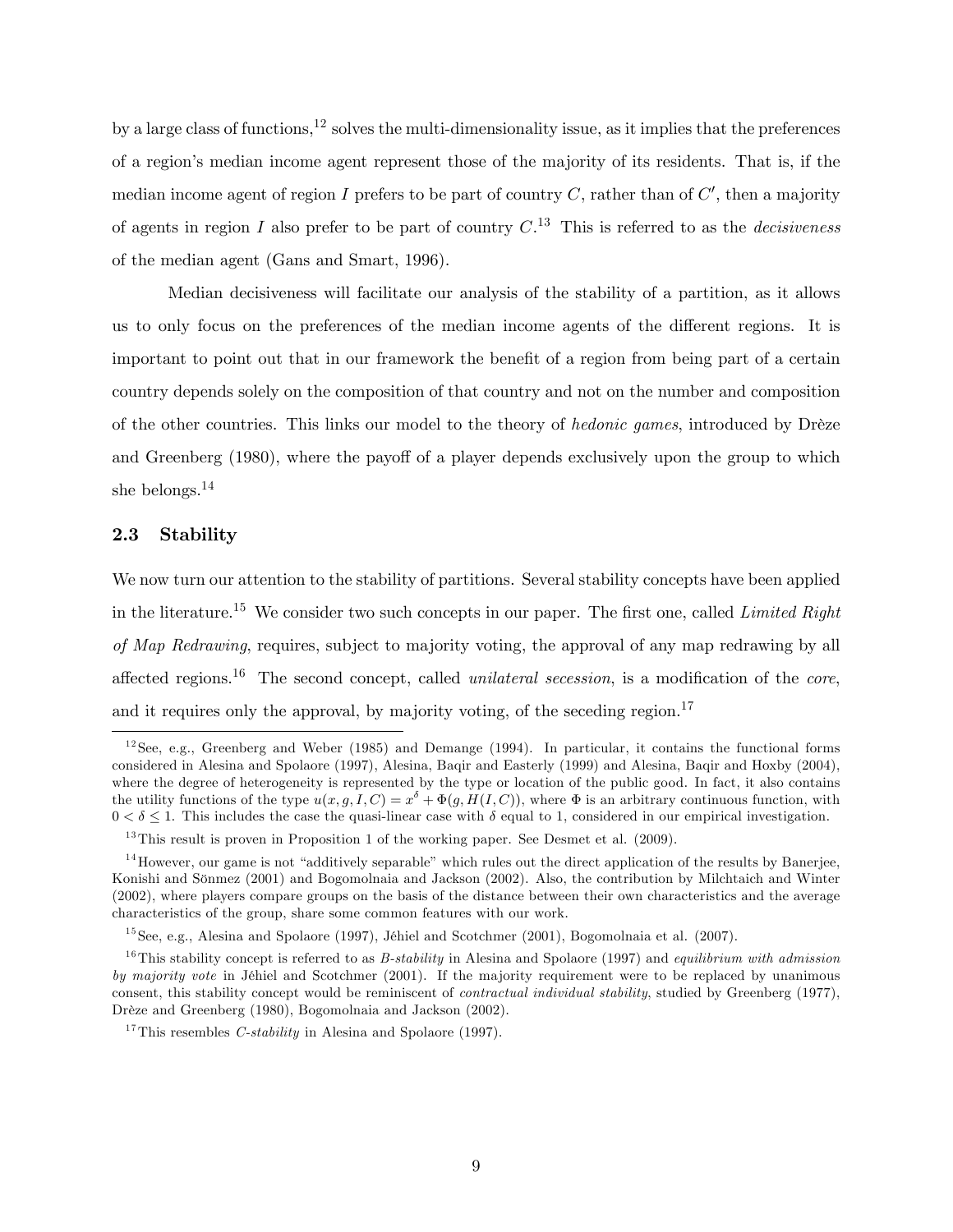#### 2.3.1 LRMR-Stability

The Limited Right of Map Redrawing stability concept, denoted LRMR-stability, says that a partition is stable if there is no other partition preferred by a majority of agents in each region affected by the change in partition. In other words, changing a partition would need the consent of all a§ected parties. The Canadian Clarity Act of 2000, which regulates the possible secession of a Canadian province, is an example. Under this act, secession requires an amendment to the constitution, thus involving negotiations with the governments of all provinces. We now formalize the LRMR-stability concept, and argue that the set of LRMR-stable partitions is nonempty.

**Definition 1: LRMR-Stability.** A partition  $\pi \in \Pi$  is LRMR-stable if there is no  $\pi' \in \Pi$  for which the majority of residents of every region affected by the shift from  $\pi$  to  $\pi'$  prefers partition  $\pi'$  over  $\pi$ .

**Proposition 1.** The set of LRMR-stable partitions is nonempty.

The proof is presented in the Appendix.

Recall that  $\Pi$  was defined as the set of *possible* partitions. When empirically analyzing the stability of a given partition, it may be convenient to restrict the set of possible partitions to be smaller than the set of *all* partitions. Indeed, the formation of a country may be limited by various geographical, political or historical considerations. For example, it is unusual for countries to consist of geographically disconnected regions. Previous violent conflicts or wars may also prevent the co-existence of certain regions within the same country. Some of these restrictions, which are exogenous to the model, will play a role in the empirical analysis.

#### 2.3.2 ULS-Stability

LRMR-stability assumes that no map redrawing can take place without the consent of all affected regions. However, in some countries or federations there are constitutional provisions that allow for unilateral secession. For example, Article  $39(1)$  of the Ethiopian constitution reads "every nation, nationality, and people in Ethiopia has the unconditional right to self-determination, including the right to secessionî. Of course, the absence of constitutional provisions that regulate exit does not mean unilateral secessions are never attempted, with or without success. The secession of the Netherlands from Spain in the 16th century, the split up of Norway and Sweden in 1905, the failed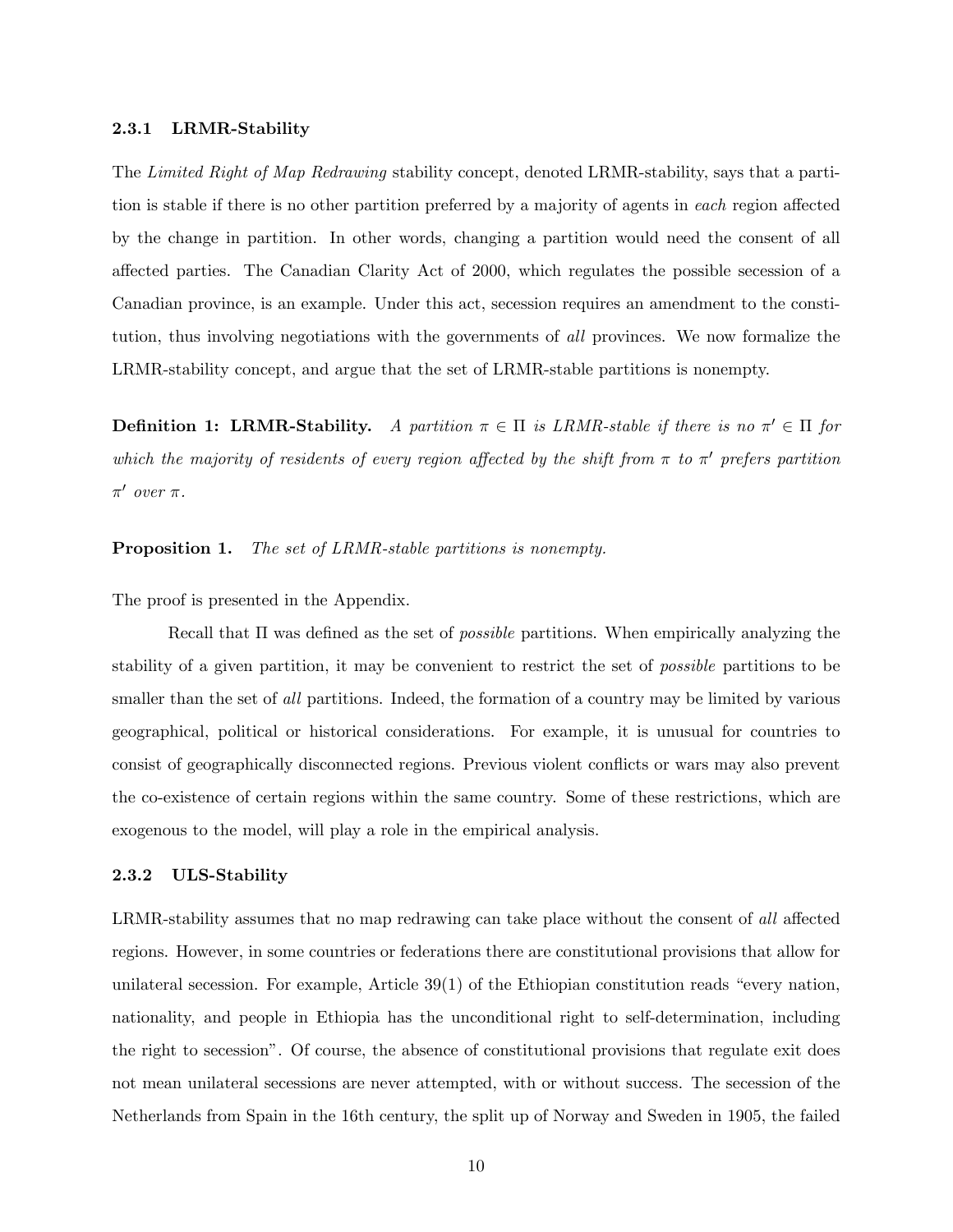secession of the Confederate States in 1861, and the break-up of Yugoslavia in the last decade of the 20th century, are just some examples.

To deal with this possibility, we introduce the unilateral secession stability concept, denoted ULS-stability, which says that a partition is stable only if no majority in any of the regions wants to break away. Let  $C^{I}(\pi)$  denote the country in  $\pi$  that contains region I.

**Definition 2: ULS-Stability.** A partition  $\pi \in \Pi$  is ULS-stable if there is no region I for which the majority of its residents prefers I to be a separate country instead of I being a part of country  $C^{I}(\pi).$ 

It is trivial to see that the set of ULS-stable partitions is non-empty. Indeed, a partition that consists of each region being a separate country is always ULS-stable. Therefore,

Proposition 2. The set of ULS-stable partitions is nonempty.

As in the case of LRMR-stability, in our empirical applications we may wish to restrict the set of possible partitions  $\Pi$  to take into account certain limitations that have not been explicitly modeled. For example, the core region of a country, in its capacity of hegemon, may perceive additional benefits from keeping the country together, thus preventing it from wanting to leave the union.

When studying the possible break-up of a country, we are not only interested in its stability, but also in understanding the relative incentives of different regions to secede, and the possible dynamics of disintegration. To address this issue, let us introduce a secession function,  $s(I, C)$ , which measures the propensity of I to secede from C. In the empirical section,  $s(I, C)$  will be a function of the utility difference between separating and remaining within the union,  $v_m(I, I) - v_m(I, C)$ . Consider the following process. Take  $\max_{I} s(I, C^I(\pi_0))$ , where  $\pi_0$  is the starting partition. If it is non-positive, no secession takes place, and the original partition is ULS-stable. If not, the region with the maximum value secedes, generating a new partition,  $\pi_1$ . We then take max<sub>I</sub> s(I,  $C^I(\pi_1)$ ). If it is non-positive, no further secession takes place. If not, the region with the maximum value secedes, generating the partition  $\pi_2$ , and so on. Since the process is finite, there is a terminal partition, which is obviously ULS-stable.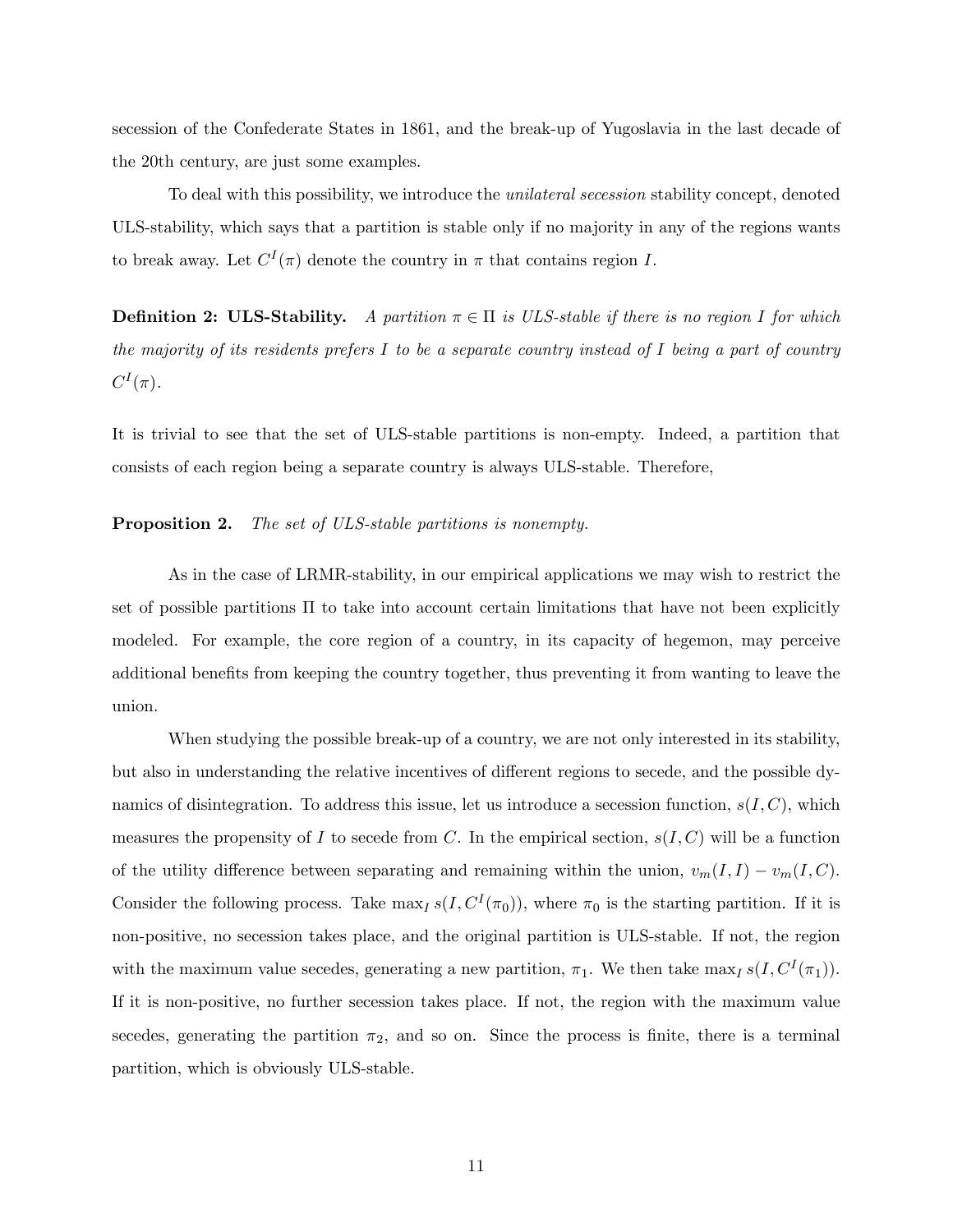#### 2.4 Our Specification

To bring our theoretical model to the data, we adopt the following quasi-linear functional form for the utility of a resident of region  $I \in C$ :

$$
u(x, g, I, C) = x + \alpha (Z(I, C) g)^{\beta}, \qquad (6)
$$

where  $\alpha > 0$  and  $\beta > 0$  are exogenously given parameters, and  $Z(I, C)$  is a 'discount factor', whose range is between 0 and 1. This utility function satisfies the *intermediate preferences* assumption.

Since cultural heterogeneity reduces the utility an agent derives from the consumption of the public good g, we assume that the value of  $Z(I, C)$  is negatively correlated with the cultural heterogeneity faced by a resident of region  $I$  in country  $C$ :

$$
Z(I,C) = 1 - H(I,C)^{\delta},\tag{7}
$$

where  $\delta \in [0, 1]$ . The parameter  $\delta$  is important in two respects. First, since  $H(I, C)$  is between 0 and 1, the smaller is  $\delta$ , the greater is the cost of heterogeneity. If  $\delta$  is very small, the value of  $Z(I, C)$  in a multi-regional country is close to zero. In other words, a small  $\delta$  implies that in such a country any amount of public consumption becomes almost useless. Second, the smaller is  $\delta$ , the more convex is the discount factor Z. For small values of  $\delta$ , the discount factor exhibits a high degree of convexity, so that the relative effect of increasing heterogeneity on  $Z$  is larger at lower levels of heterogeneity.

The indirect utility of an individual i with income  $y_i$ , residing in region  $I \in C$ , where the tax rate is  $\tau$ , is

$$
v(y_i, \tau, I, C) = y_i(1 - \tau) + \alpha (Z(I, C) \tau Y(C))^{\beta}.
$$
 (8)

We can now explicitly derive  $\tau(y_i, I, C)$ , the preferred tax rate for an individual i with income  $y_i$ who resides in region  $I \in C$ :

$$
\tau(y_i, I, C) = \left(\frac{y_i}{\alpha \beta \ (Z(I, C)Y(C))^{\beta}}\right)^{\frac{1}{\beta - 1}}
$$
\n(9)

As can be seen, the optimal tax rate is decreasing in the level of cultural heterogeneity,  $Z(I, C)$ .<sup>18</sup>

<sup>&</sup>lt;sup>18</sup>This is consistent with the findings of La Porta et al. (1999) and Alesina et al. (2003) who provide evidence of a negative relation between ethnolinguistic diversity and the willingness to redistribute. These papers measure diversity without taking into account the distance between groups, i.e., how distinct the different groups are. When including ethnolinguistic distances between groups, the negative relation between diversity and redistribution is further strengthened (Desmet et al., 2009). For a survey of this literature, see Ginsburgh and Weber (2011).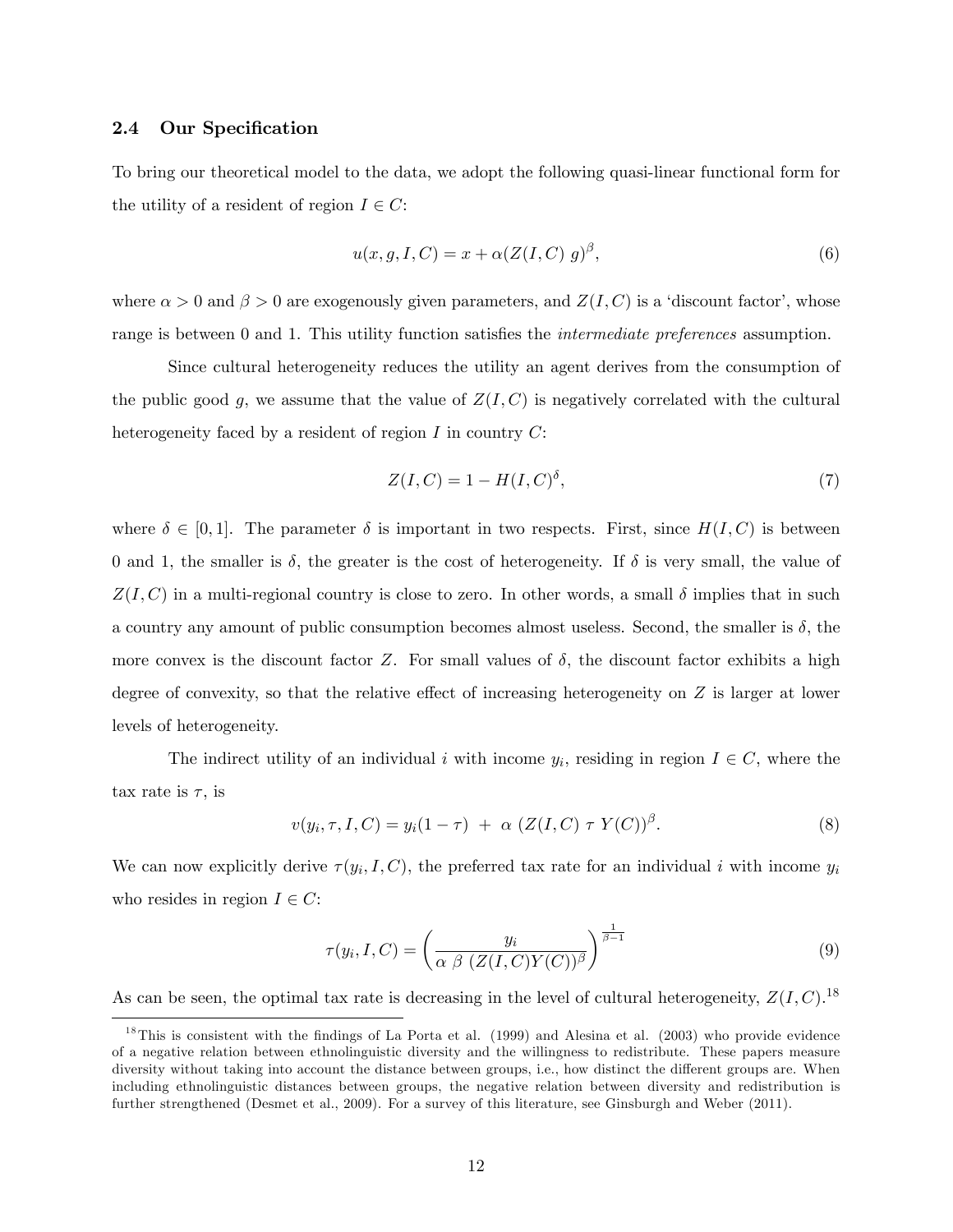Notice that, in general, for  $I, J \in C$  we have  $Z(I, C) \neq Z(J, C)$ . In other words, the cost of cultural heterogeneity tends to be different for agents living in different regions of the same country. As a result, two individuals with the same income level, but residing in different regions of country  $C$ , typically have different preferred tax rates. This implies that the median agent in country  $C$  does not necessarily coincide with the agent with the median income in  $C$ . This feature has important consequences for the empirical part of the paper. Finding the preferred tax rate of a coalition of regions forming a country becomes more laborious than just Önding the preferred tax rate of the median income agent. Of course, when a country is formed by only one region, this problem disappears, and the agent with the median income becomes the decisive one.

### 3 Genetic and Cultural Distances

In our quantitative analysis we will use genetic distances as a proxy for cultural distances between populations. In the introduction we argued that genetic distances are the best objective measure of the intensity of population mixing. Therefore, in as far as cultural diffusion happens through mixing, genetic distances should be a reliable measure of cultural distances. To further justify our choice of proxy, we study the correlation between genes and culture by comparing a matrix of genetic distances to a matrix of cultural distances. The genetic distances come from Cavalli-Sforza et al.  $(1994)$ ,<sup>19</sup> whereas the cultural distances are based on the World Values Survey (WVS).

#### [Figure 1 about here]

To compute cultural distances from the WVS, we take the 430 questions related to Perception of Life, Family, and Religion and Moral from the four waves currently available online at http://www.worldvaluessurvey.org/. Each question has  $q$  different possible answers and we denote by  $a_{i,j} = (a_{i,j}^1, a_{i,j}^2, \ldots, a_{i,j}^q)$  the vector of relative answers to question i in nation j. For example, suppose that question *i* has three possible answers,  $a^1, a^2$  and  $a^3$ . The vector  $a_{i,j} = (1/2, 0, 1/2)$ indicates that in nation j, half of the people answers  $a^1$  and the other half  $a^3$ . We construct a

 $19$  See Hartl and Clark (1997) for an introduction to population genetics, and Jorde (1985) and Cavalli-Sforza et al. (1994) for a discussion on the use of the different types of genetic distances to measure human population distances. The distances in Cavalli-Sforza et al. (1994) are based on large sample sizes and use information about many different genes. Most of the frequencies used to obtain those distances come from allozymes, instead of from direct 'observation' of the DNA sequence, a technique which is now available. However, Cavalli-Sforza et al. (2003) argue that these new techniques and data do not change the basic results.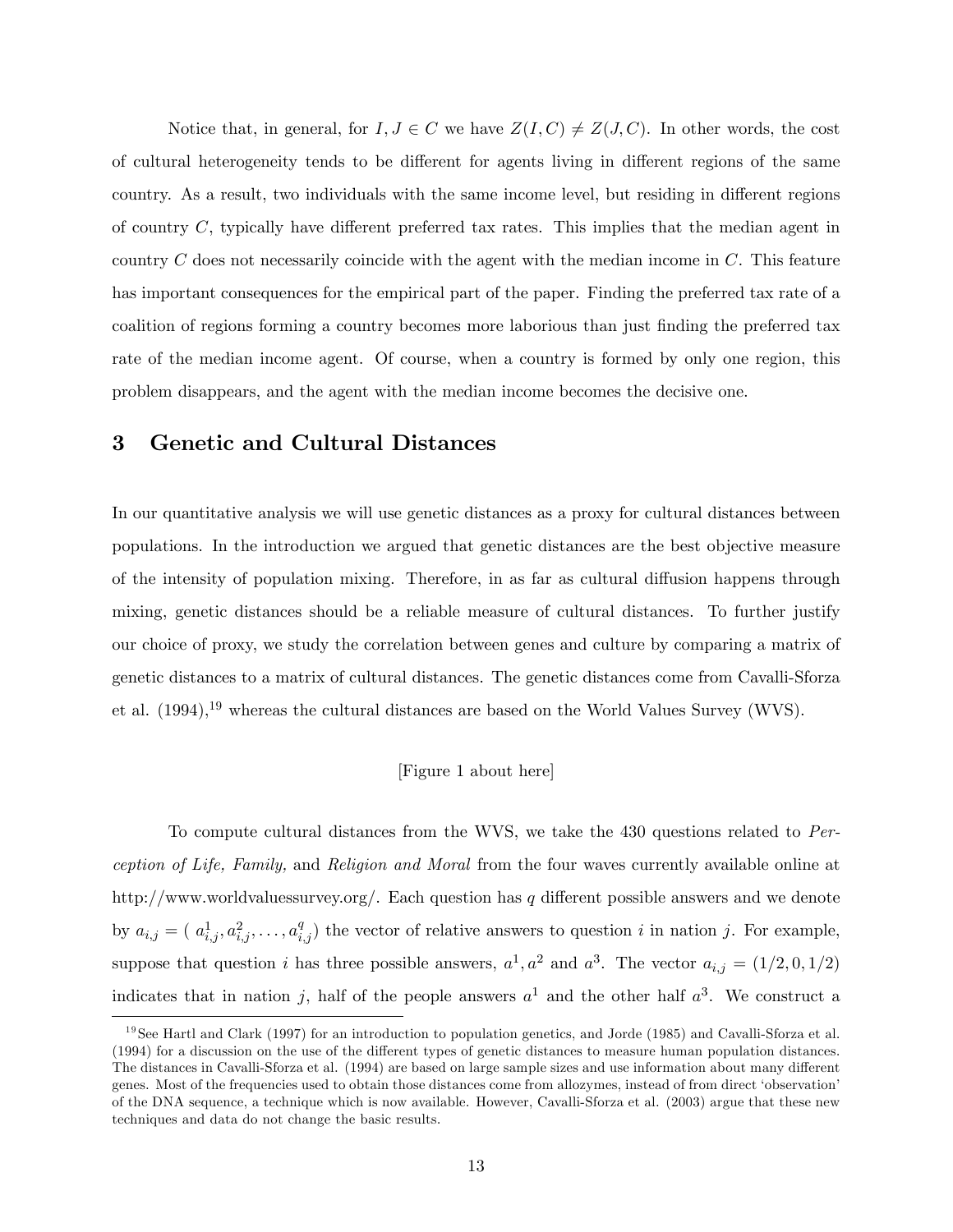matrix of cultural distances between nations such that the  $(j, k)$  element of the matrix represents the average Manhattan distance between nation  $j$  and nation  $k$ :

$$
w_{jk} = \frac{1}{430} \sum_{i=1}^{430} \sum_{s=1}^{q} |x_{i,j}^s - x_{i,k}^s|
$$
\n(10)

All our results are robust to the usage of the Euclidean distance instead of the Manhattan distance in (10).

Both distance matrices are reported in the Appendix. Table B.1 gives the matrix of genetic distances, denoted by  $D$ , and Table B.2 gives the matrix of cultural distances, denoted by  $W$ . Although matrix D covers more countries, and also some regions within countries, the comparison between both matrices is done on the basis of 14 European countries.

As a first step to verify whether genetically close countries provide similar answers to the questions in the World Value Survey, Figure 1 shows a scatter plot representing genetic distances on the horizontal axis and WVS distances on the vertical axis. Each point in the scatter plot corresponds to a nation pair  $(i, j)$ , where the x-coordinate is the genetic distance between i and j, and the y-coordinate is the WVS distance between i and j. Figure 1 suggests a strong positive relation between genetic and cultural distances.

We now compute the correlation between both matrices, and assess its statistical significance. Due to the triangle inequality property, the elements of a distance matrix are not independent, so that we cannot use standard methods to determine the statistical significance of the observed correlation between matrices  $D$  and  $W$ . To address this issue, we rely on the *Mantel test*, a nonparametric randomization procedure often used in Population Genetics.<sup>20</sup> The significance of the correlation is evaluated via the random permutation of rows and columns of one of the matrices. For each random permutation, the correlation r between the two matrices is re-computed. After a sufficient number of permutations, the distribution of values of  $r$  is generated, and the critical value of the test at the chosen level of significance is determined.

The correlation coefficient between matrices  $D$  and  $W$  is 0.56 and the hypothesis of nonpositive correlation is strongly rejected based on a Mantel test with 100; 000 replications (p-value of 0.000). This highly significant correlation provides the foundation for our use of the matrix of genetic distances as a proxy for the cultural heterogeneity among European countries. This

 $^{20}$ See Mantel (1967), Sokal and Rohlf (1995), and Legendre and Legendre (1998). For the use of the Mantel test in economics, see Collado et al. (2005).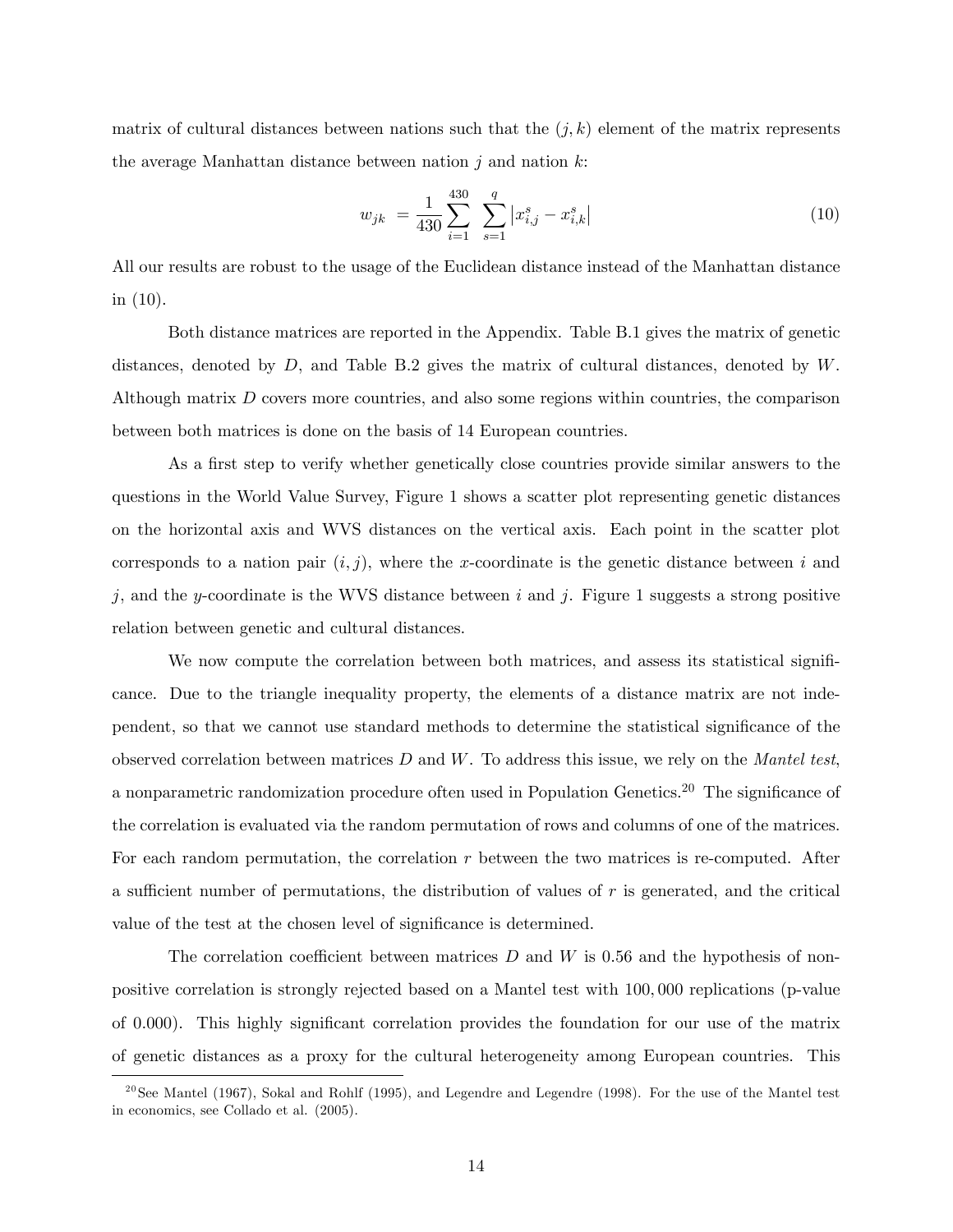correlation is robust to the different subgroups of questions in the World Value Survey we consider. Computing the corresponding the correlations with *Perceptions of Life* (307 questions), Family (77 questions) and Religion and Moral (165 questions) yield 0.45, 0.67 and 0.68.

If the justification for using matrix  $D$  is based on its correlation with the matrix  $W$ , one might argue that it would be better to directly use  $W$  for our analysis. However, the matrix  $W$  is based on opinion polls, and although we focus on questions related to people's long term preferences, their answers may still be distorted by short term events. In that sense, we are interested in analyzing the correlation between  $W$  and  $D$ , not because  $W$  is an unbiased measure of the true cultural distances, but because a lack of positive correlation would raise doubts about using  $D$  as a proxy for those unknown cultural distances.

Of course there may be other proxies for cultural distances apart from genetic distances. Two alternatives come to mind: geographic distances and linguistic distances. To explore this possibility, we compute a matrix of geographic distances, G, and a matrix of linguistic distances, L, between European countries.<sup>21</sup> The correlation between geographic distances  $(G)$  and cultural distances  $(W)$  is 0.52 (p-value of 0.000) and the correlation between linguistic distances  $(L)$  and cultural distances  $(W)$  is 0.42 (p-value of 0.000). Not surprisingly, these correlations are also positive and statistically significant. In fact, as has been argued by Cavalli-Sforza et al. (1988), there is a strong link between genetic distances, geographic distances and linguistic distances. Subsequent studies, such as the one by Belle and Barbujani (2007), have tended to confirm this view.

To determine which distance measure is a more convincing proxy of cultural distances, we compute several partial correlations. We start by determining the significance of the partial correlation between genetic distances  $(D)$  and cultural distances  $(W)$ , after controlling for geographic distances  $(G)$  and linguistic distances  $(L)$ . This is done by using a partial Mantel test, which consists of constructing a matrix of residuals,  $D'$ , of the regression of D on G and L, and a matrix of residuals, W', of the regression of W on G and L, and then comparing  $D'$  and W' using a standard Mantel test.<sup>22</sup> The correlation between  $D'$  and  $W'$  is 0.28, still significantly greater than zero (p-value of 0.04). To understand what this means, consider the following example. Say country  $i$ 

 $21$  Geographic distances were calculated "as the crow flies", and the coordinates of each region were obtained from Simoni et al. (2000). Linguistic distances between countries are computed using data on the linguistic composition of each country from the Ethnologue project and data on the distance between Indo-European languages from Dyen, Kruskal and Black (1992). For the use of linguistic distances in economics, see Fearon (2003), Ginsburgh et al. (2005) and Desmet et al. (2009).

 $22$ See Smouse et al. (1996).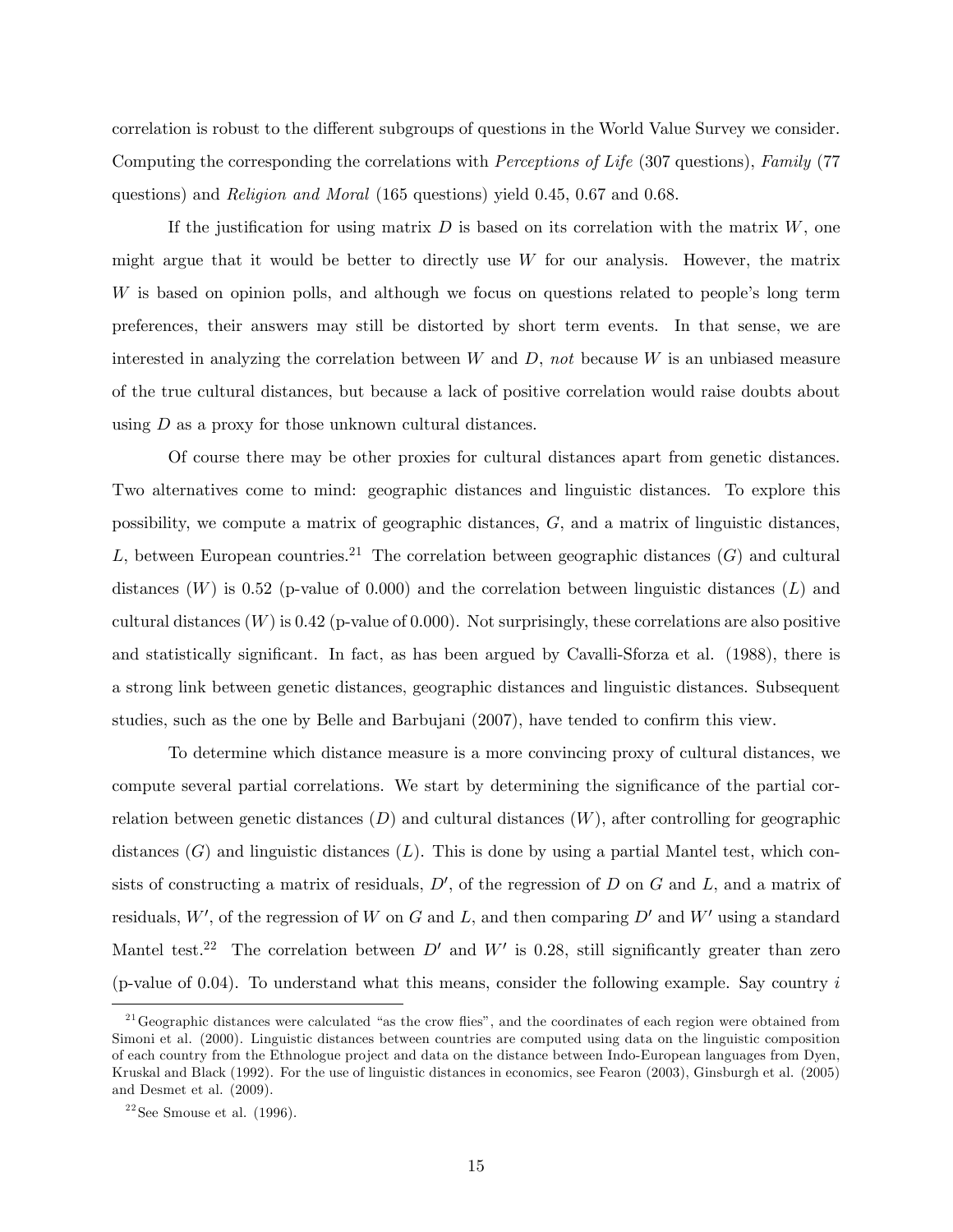is geographically equidistant from j and k, and the same language is spoken in j and k. In that case country i will be closer to country j than to country k in the answers given to the WVS if the genetic distance between i and j is smaller than between i and k. We now assess the significance of the partial correlation between geographic  $(G)$  and cultural distances  $(W)$ , after controlling for genetic  $(D)$  and linguistic distances  $(L)$ . We find a partial correlation of 0.20. Though positive, it is not statistically significant (p-value of  $0.105$ ). A similar exercise for the partial correlation between linguistic  $(L)$  and cultural distances  $(W)$ , after controlling for genetic  $(D)$  and geographic distances  $(G)$ , gives a partial correlation of 0.11 with a p-value of 0.185.

In other words, when controlling for the other two distances, only the partial correlation between genetic distances and cultural distances continues to be positive and statistically significant at the 5% level. Although linguistic and geographic distances are also reasonable proxies for cultural distances between populations, this result provides an argument in favor of using genetic distances.

# 4 Stability of Europe

In this section we use information on cultural distances between European regions and countries to estimate values of  $\alpha, \beta$  and  $\delta$  that yield an LRMR-stable partition of Europe. This exercise is of interest in itself, since as a way of validating our theoretical framework, it seems important that the set of parameter values consistent with stability is not empty. Once we have calibrated the parameter values to the stability of Europe, we explore the 'weak links' in the current map of Europe by analyzing which regions have a higher propensity to secede and which country pairs have a higher propensity to unite. This exercise aims to illustrate the basic forces at work in the theoretical model. As a first real application of the theory, we then analyze the gains (and losses) from European Union membership. A second application, on the breakup of Yugoslavia, will be discussed in Section 5.

#### 4.1 Data

We rely on genetic distances to proxy for cultural distances. To find parameter values that render the European map stable, it is important to have information, not just on countries, but also on regions. Indeed, to limit the range of  $\delta$  from above and from below, it is not enough to make sure that no existing countries want to unite, we must also guarantee that no existing regions want to separate. The matrix of Cavalli-Sforza et al. (1994), reproduced in Table B.1 in the Appendix, is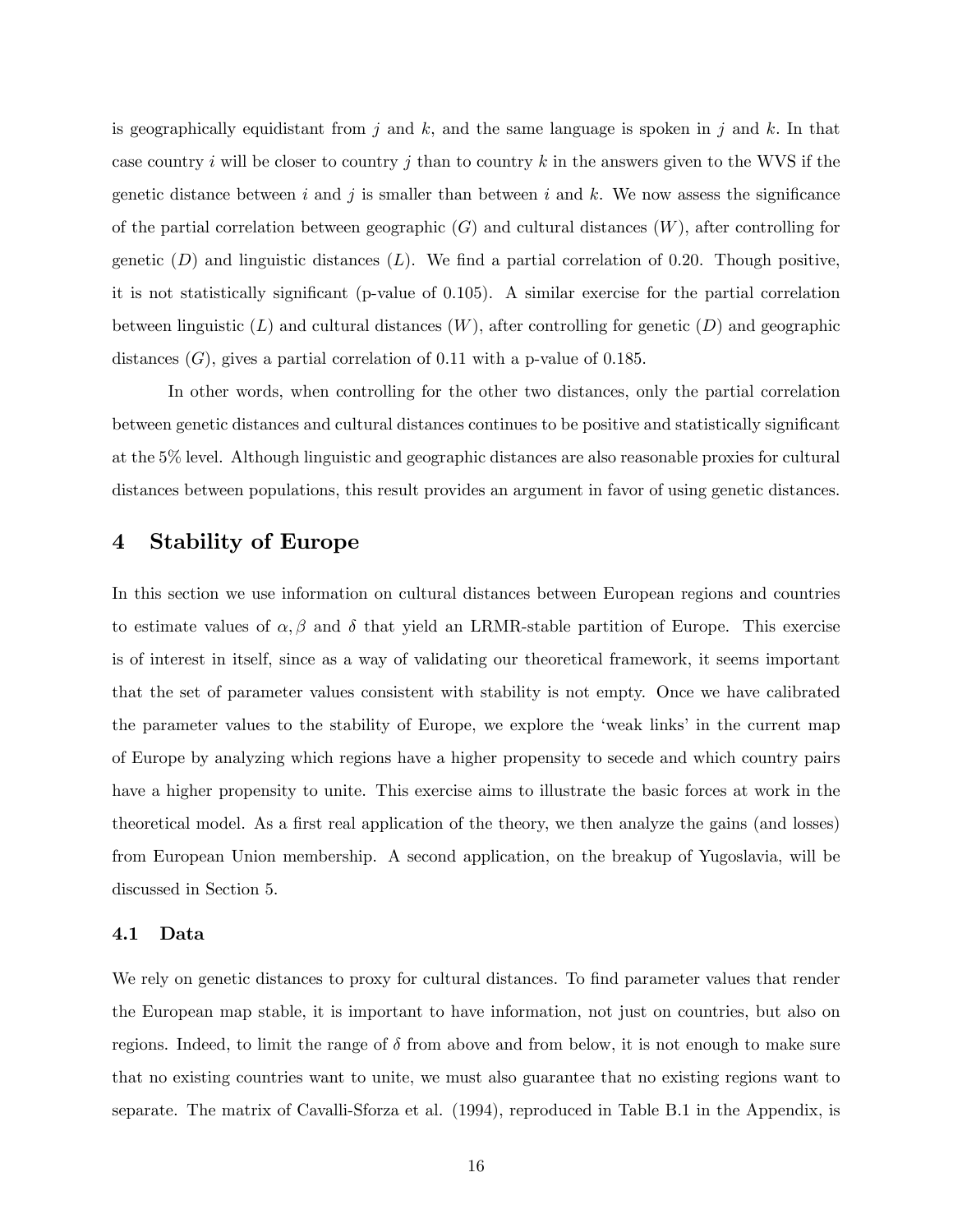therefore appropriate, as it contains information on 22 European countries and 4 European regions (Basque Country, Sardinia, Scotland and Lapland).23;<sup>24</sup> Although it leaves out a number of relevant regions (Flanders, Catalonia, Brittany, Northern Italy, Corsica, etc.), it does include the only two regions in Europe (Scotland and the Basque Country) where in recent years local governments have called for referendums on self-determination.<sup>25</sup> Given that we have data on two of the regions with most popular support for greater devolution, and even outright independence, this should allow us to estimate a reasonable lower bound on  $\delta$ .

The other data we need are standard. Data on population and GDP per capita (measured in PPP) are for the year 2000, and come from Eurostat, the Penn World Tables and the International Monetary Fund. Data on income distribution come from the World Income Inequality Database v.2.0a, collected by the United Nations University. Since those data are not available for all years, we take the year which is closest to 2000. The income distributions of regions are taken to be the same as those of the countries they belong to.

For those countries for which we have information on regions, we need to distinguish in the data between the country, the region, and the country net of the region. Take the case of Spain. If the question is whether the Basque Country wants to separate, the two relevant decision makers are the Basque Country and the rest of the Spain. However, if the question is whether Spain wants to unite with Portugal, the two relevant decision makers are Spain (including the Basque Country) and Portugal.

### 4.2 Estimation Strategy

Our strategy is to first calibrate  $\alpha$  and  $\beta$  using data on a set of European and OECD countries, so that we are left with only one degree of freedom, the parameter  $\delta$ . Because we have no comprehen-

 $^{23}$  Given the small population of Lapland, less than 100,000 and spread over three countries, we do not use this region in our subsequent analysis. We also drop Yugoslavia, as that country disintegrated in the 1990s.

 $^{24}$ Genetic distances in Cavalli-Sforza et al. (2004) are between populations rather than between nations. However, in the case of Europe most of the ethnic groups defined by Cavalli-Sforza coincide with the corresponding nations. For example, what Cavalli-Sforza et al. (2004) call "French" coincides with the population of France, and includes different regional groups, such as Bretons or Flemish.

 $^{25}$ In Scotland, the SNP has committed to holding an independence referendum, whereas in the Basque Country the regional government's Plan Ibarretxe that called for a referendum in 2008 got overturned in Spanish courts. In terms of popular support, according to an ICM poll conducted for The Sunday Telegraph in 2006, Scottish independence is not only backed by 52% of Scots, but by an even higher 59% of English voters (http://www.telegraph.co.uk/news/main.jhtml?xml=/news/2006/11/26/nunion26.xml). Note, however, that when polls give three options, including greater devolution, instead of outright independence, the support for independence tends to drop to about 20%-30%. In the case of the Basque Country, a poll by the Spanish Centro de Investigaciones Sociologicas in 2005 found 35.3% of Basques in favor of independence and 39.4% against.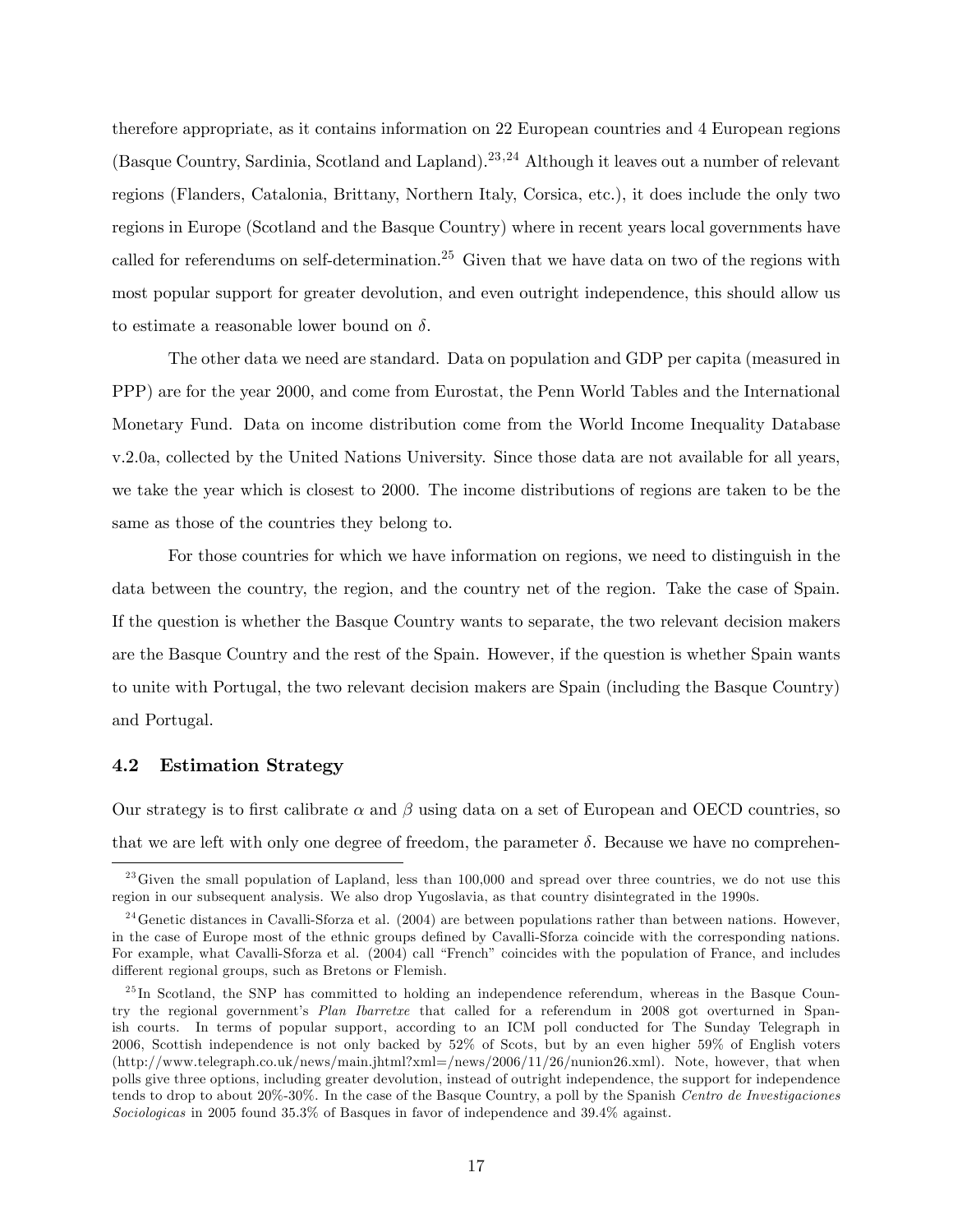sive data on genetic distances between regions within countries, our approach is to estimate  $\alpha$  and  $\beta$  abstracting from within-country cultural heterogeneity. For this approach to be reasonable, we focus on a set of countries that are culturally relatively homogeneous. For want of data on genetic diversity, we use information on linguistic diversity to define such a set. Based on the ranking of linguistic diversity by Desmet et al. (2009), we only include countries in the bottom one third of that ranking, and take those countries to be culturally homogeneous for our estimation procedure.

The tax rate adopted by a culturally homogeneous country  $C$  is

$$
\tau(C) = \left(\frac{y_{m(C)}}{\alpha \beta \ (Y(C))^{\beta}}\right)^{\frac{1}{\beta - 1}}\tag{11}
$$

where  $y_{m(C)}$  is the median income in C. To estimate  $\alpha$  and  $\beta$ , we thus need data on the tax rate,  $\tau(C)$ , the median income,  $y_{m(C)}$ , and the total income,  $Y(C)$ . For the tax rate, we take the ratio of government spending on public goods to total GDP. As a measure of public goods we take ëgeneral public servicesí from the Government Finance Statistics (GFS) database, collected by the IMF. We use data for those European and OECD countries in the GFS database that are in the bottom one third of countries in terms of linguistic diversity. This gives us information on a total of 15 countries.

We estimate (11) by applying nonlinear least squares. The results are reported in Table 1. In addition to focusing on the sample of 15 culturally homogeneous countries, for the purpose of subsequent robustness checks we consider a number of other alternatives to estimate  $\alpha$  and  $\beta$ . First, we re-estimate the parameter values on the entire sample of European and OECD countries. Although this doubles the sample size, it comes at the cost of including countries that are culturally relatively heterogeneous. Second, rather than considering all countries to be culturally homogeneous, we re-estimate the parameter values assuming that all countries have a common (positive) degree of cultural heterogeneity. In particular, we set the cultural discount factor,  $Z(I, C)$ , equal to 0.3 for all countries. Recall that  $Z(I, C)$  has a value between 0 and 1, with lower values indicating higher degrees of cultural heterogeneity. The resulting estimates of  $\alpha$  and  $\beta$  for these alternative approaches are also reported in Table 1.

| Only linguistically homogeneous countries $\parallel$ 22.05 $\parallel$ 0.095 |                                     |                     |
|-------------------------------------------------------------------------------|-------------------------------------|---------------------|
| All countries                                                                 |                                     | $25.80 \mid 0.0833$ |
| All countries $(Z(I, C) = 0.3)$                                               | $\parallel$ 51.05 $\parallel$ 0.052 |                     |

Table 1: Estimation of  $\alpha$  and  $\beta$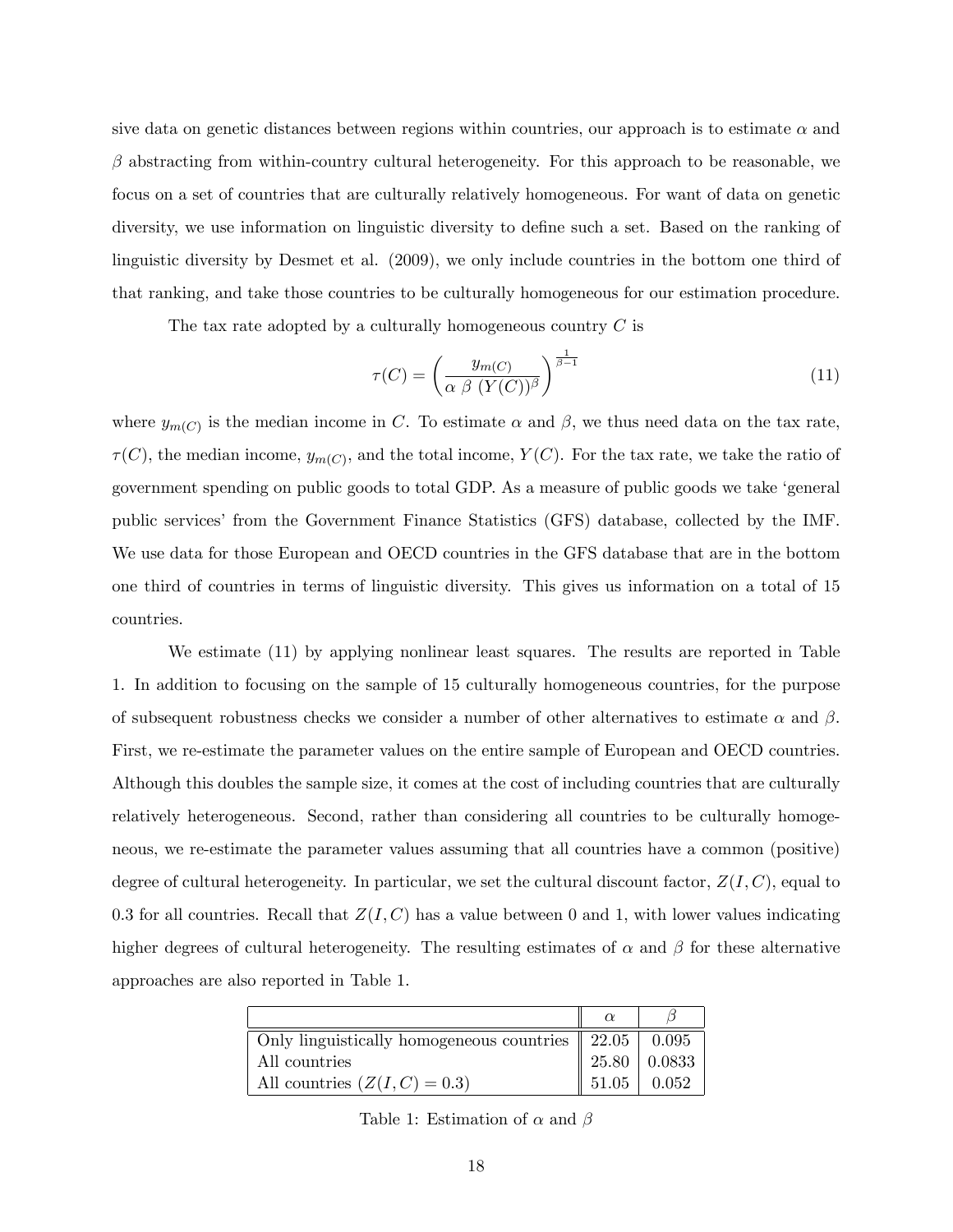Now that we have estimates for  $\alpha$  and  $\beta$ , we compute the range of  $\delta$  that guarantees the stability of the current map of Europe. We restrict our analysis to the set of partitions which contain the current map, all possible secessions (Basque Country-Spain, Scotland-Britain, Sardinia-Italy), and all possible mergers between country pairs. In other words, we do not consider all partitions. For example, we do not allow for unions between more than two countries, or for regions switching allegiances from one country to another. In as far as larger unions start off small, and in as far as a region must first secede before joining another country, our restricted set of partitions seems reasonable. In any case, in Section 4.5 we will return to the issue of unions between more than two countries.

To determine the range of  $\delta$  that ensures LRMR-stability, we start by analyzing the condition for no region to secede. Consider the three regions in our database (Basque Country, Sardinia, and Scotland) and the three countries they belong to (Spain, Italy, and Britain). For secession to occur, there needs to be a majority in both the seceding region and in the rest of the country. For instance, if the Basque Country is to separate, a majority of Basques and a majority of the population in the rest of Spain should approve.<sup>26</sup> This implies that for the Basque Country and the rest of Spain to remain united, it is enough that one of the two parties prefers to maintain the union.

Formally, suppose region I is part of country C. Let  $v_m(I, C)$  be the value of the indirect utility of the median income agent in I when the tax rate in C is given by  $\tau(C)$ . The median income agent in region  $I$  prefers to stay within the union than to secede if

$$
v_m(I, C) = v(y_m(I), \tau(C), I, C) \ge v(y_m(I), \tau(I), I, I) = v_m(I, I).
$$

Recall that the higher is  $\delta$ , the smaller is the cost of heterogeneity, and thus the stronger the preference to remain united. The net gain of the union for the median agent of region I can thus be written as an (increasing) function of  $\delta$ ,

$$
g_{I,C}(\delta) \equiv v_m(I,C) - v_m(I,I). \tag{12}
$$

A similar condition must hold for the rest of the country. By analogy, for the median income agent of the rest of the country  $C/I$ , the net gain of keeping country C united, rather than letting region

 $^{26}$ If we had data on more Spanish regions, then LRMR-stability would require a majority in all Spanish regions. However, our database never has information on more than one region within each country, so that any possible secession needs the approval of the majority in the seceding region and of the majority in the rest of the country taken as a whole.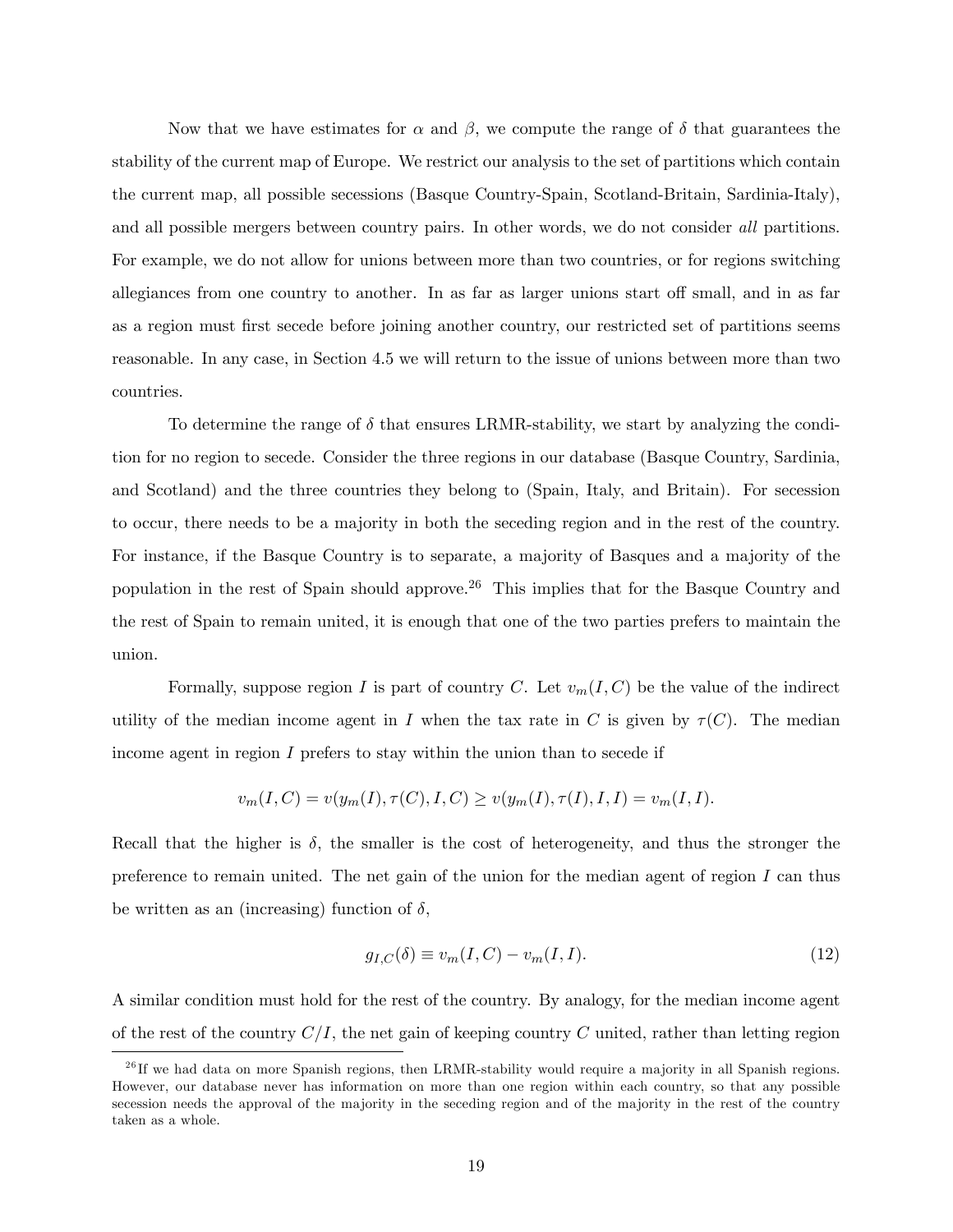I secede, is

$$
g_{C/I,C}(\delta) \equiv v_m(C/I, C) - v_m(C/I, C/I) \ge 0.
$$
 (13)

As before, this net gain is an increasing function of  $\delta$ , since a higher value of  $\delta$  implies attaching a lower cost to cultural heterogeneity.

In order to prevent secession under LRMR-stability, it suffices that *one* of the two parties, the potentially breakaway region or the rest of the country, prefers to remain united. Thus, a first necessary condition for the current European partition to be LRMR-stable is the existence of a nonempty set of the parameter  $\delta$  for which at least one of the functions (12) and (13) is positive for each of the pairs Basque Country-Spain, Sardinia-Italy, and Scotland-Britain. The set of  $\delta$  for which secession does not occur can thus be defined as

$$
S^{R} \equiv \{ \delta | \max \{ g_{I,C}(\delta), g_{C/I,C}(\delta) \} \ge 0, \text{for all } I \in \{ \text{Sardinia, Basque Country, Scotland} \} \}
$$

The range of  $\delta$  for which this condition holds is obtained numerically. In particular, we find that for any  $\delta \geq 0.0284$ , no region will secede from their respective country. The no-secession condition thus provides a lower bound on the value of  $\delta$ . This is consistent with the fact that higher values of  $\delta$  imply lower costs of cultural heterogeneity.

We now analyze the condition ensuring that no country pairs want to unite. To determine the preferred tax rate in a possible union between, say,  $C$  and  $C'$ , we first need to identify the median voter. Because the cultural heterogeneity 'discount factor'  $Z$  is not the same for all agents, the median voter need not coincide with the median income agent of the union. To solve this problem, we proceed in the following way. We compute the average income of an agent in each decile of the income distribution for both countries C and  $C'$ . This, together with data on population and income, allows us to determine for the union of  $C$  and  $C'$  the preferred tax rate of each one of these agents. In the case of the union between two countries, gives us 20 tax rates. Given that preferences over tax rates are single peaked, we can find the optimal tax rate for the decisive agent. This is done by ordering the 20 tax rates mentioned above, and taking the one which corresponds to half of the population of the union.

The net gain obtained by the median income agent in country  $C$  from joining country  $C'$ can be written as

$$
g_{C,C'}(\delta) \equiv v_m(C, C \cup C') - v_m(C, C)
$$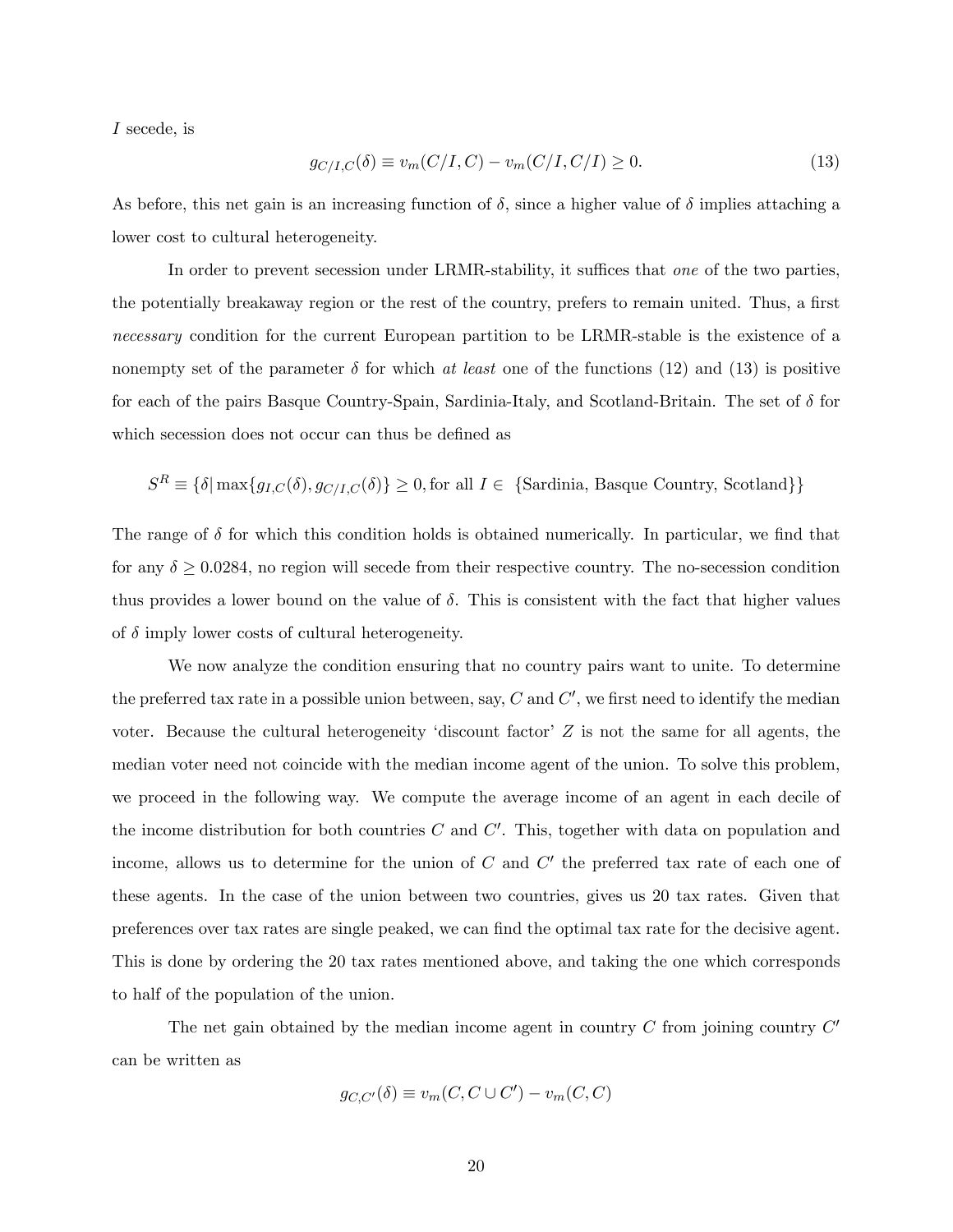A second necessary condition for the European map to be LRMR-stable is that there is no country pair for which a majority in both countries wants to unite. Formally, there is no pair  $C, C'$ , such that  $g_{C,C'}(\delta) > 0$  and  $g_{C',C}(\delta) > 0$ . The set of  $\delta$  for which no two nations want to unite is then

$$
S^N \equiv \{ \delta | \min \{ g_{C,C'}(\delta), g_{C',C}(\delta) \} \le 0, \text{for all } C, C' \}.
$$

Numerically, we find that for any  $\delta \leq 0.147$ , no two countries want to join. The no-union condition thus provides an upper bound on  $\delta$ . If the value of  $\delta$  surpasses this upper bound, the importance attached to cultural heterogeneity is no longer sufficient to keep certain country pairs from uniting.

Combining the conditions for 'no secession' and 'no union', a necessary and sufficient condition for LRMR-stability is that

$$
S \equiv S^N \cap S^R
$$

is non empty. It is clear that S is an interval on the real line, and we write  $S \equiv [\underline{\delta}, \overline{\delta}]$ . From the numerical values mentioned before, we find that  $S = [0.0284, 0.147]$ . A first conclusion is therefore that the set of parameter values that render Europe stable is non-empty. Using the two alternative estimates of  $\alpha$  and  $\beta$  in Table 1 to determine the interval S gives us nearly identical results. In what follows we use the lower and upper bounds of the interval  $S$  to identify the 'weak links' in the European map. We will then use these calibrated parameter values to analyze the gains from European Union membership and the breakup of Yugoslavia.

### 4.3 Secessions and Unions between Country Pairs

To illustrate the different forces at work in the model, we analyze which European regions have a higher propensity to secede, and which European country pairs have a higher propensity to unite. Recall that if  $\delta < 0.0284$ , the weight given to cultural distances in the utility function becomes large enough, so that we can no longer prevent secessions from occurring. Therefore, by progressively lowering  $\delta$ , we can rank regions according to their propensity of secession. Likewise, if  $\delta > 0.147$ , the weight put on cultural distances becomes small enough, so that some currently independent nations would prefer to unite. Thus, by progressively increasing  $\delta$ , we can rank country pairs according to their propensity to unite. The aim of this exercise is to gain a better understanding of the model.

For the case of secessions, the model predicts that the Basque Country has the highest propensity to break away, followed by Scotland and Sardinia. This ranking is unchanged under a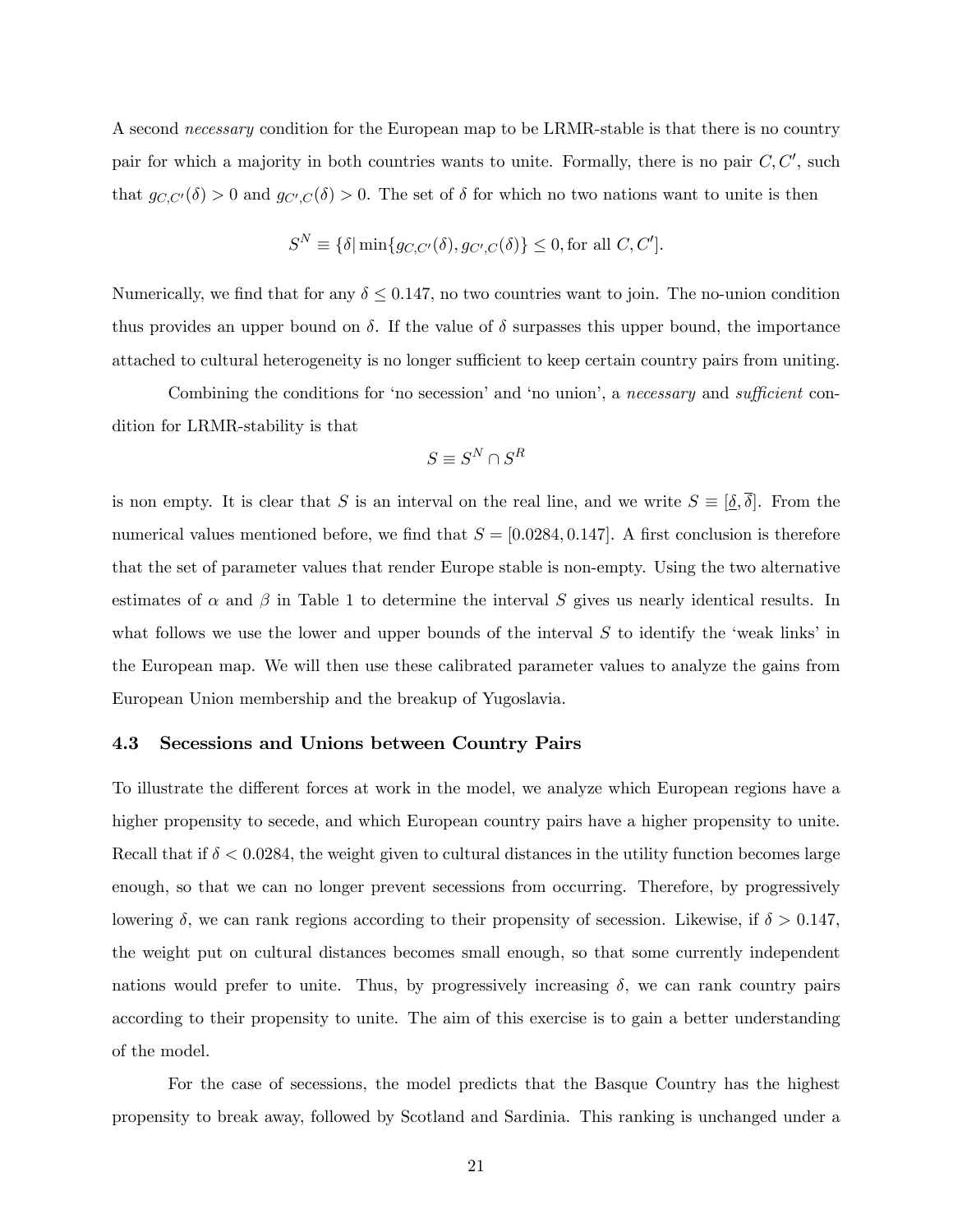number of robustness checks.<sup>27</sup> These results are consistent with the observation that the Basque Country and Scotland are the only two regions in Western Europe that in recent years have called for referendums on self-determination.

|                | <b>Benchmark</b>    | Geographically         |
|----------------|---------------------|------------------------|
|                |                     | contiguous             |
| 1              | Austria-Switzerland | Austria-Switzerland    |
| $\overline{2}$ | Denmark-Norway      | Denmark-Norway         |
| 3              | Austria-Belgium     | France-Britain         |
| 4              | France-Britain      | France-Italy           |
| 5              | Switzerland-Belgium | Belgium-Netherlands    |
| 6              | France-Italy        | France-Germany         |
| 7              | Belgium-Netherlands | Norway-Sweden          |
| 8              | Switzerland-Denmark | Czech Republic-Hungary |
| 9              | Belgium-Sweden      | Denmark-Sweden         |
| 10             | Germany-Britain     | France-Spain           |

Table 2: Propensity to unite

For the case of unions, Table 2 ranks the propensity of country pairs uniting. Out of the 231 possible unions, the first column reports the top-10 of most likely unions. Austria and Switzerland head the ranking: both are small, have similar population sizes, and nearly equal levels of GDP per capita. In addition, they are genetically very close. Many of the other pairs in the top-10, such as Denmark-Norway, Austria-Belgium, and Belgium-Netherlands, fit the same pattern. Unions between rich and poor countries are unlikely, since redistribution would be too high for the rich country's liking. Unions between large and small countries are absent from our list too: the economic gains for the large country would be too limited. However, not all unions are between small countries. Although large countries stand to gain less from unification than small countries, if they are sufficiently similar, they may still prefer to join. This is the case of France and Britain, which rank in fourth position. These two countries have identical population sizes (a difference of  $1\%$ ), identical levels of GDP per capita (a difference of  $2\%$ ), and they are in the 10th percentile of genetically least distant countries. This last observation is common to all country pairs in the top-10: all are genetically close, none drops below the 20th percentile of most similar country pairs. Not surprisingly, many of these country pairs were actually united at some point in history. Norway was a part of the Danish crown from the Middle Ages until 1814. Belgium and the Netherlands were united under Burgundy, Habsburg and Spain from 1384 to 1581, and again after

<sup>&</sup>lt;sup>27</sup>In particular, we used the range of  $\delta$ , based on the alternative estimates of  $\alpha$  and  $\beta$  in Table 1, and also analyzed the results using two alternative definitions of government spending: 'defense' or 'general public services, defense, public order, environment and economic affairs'.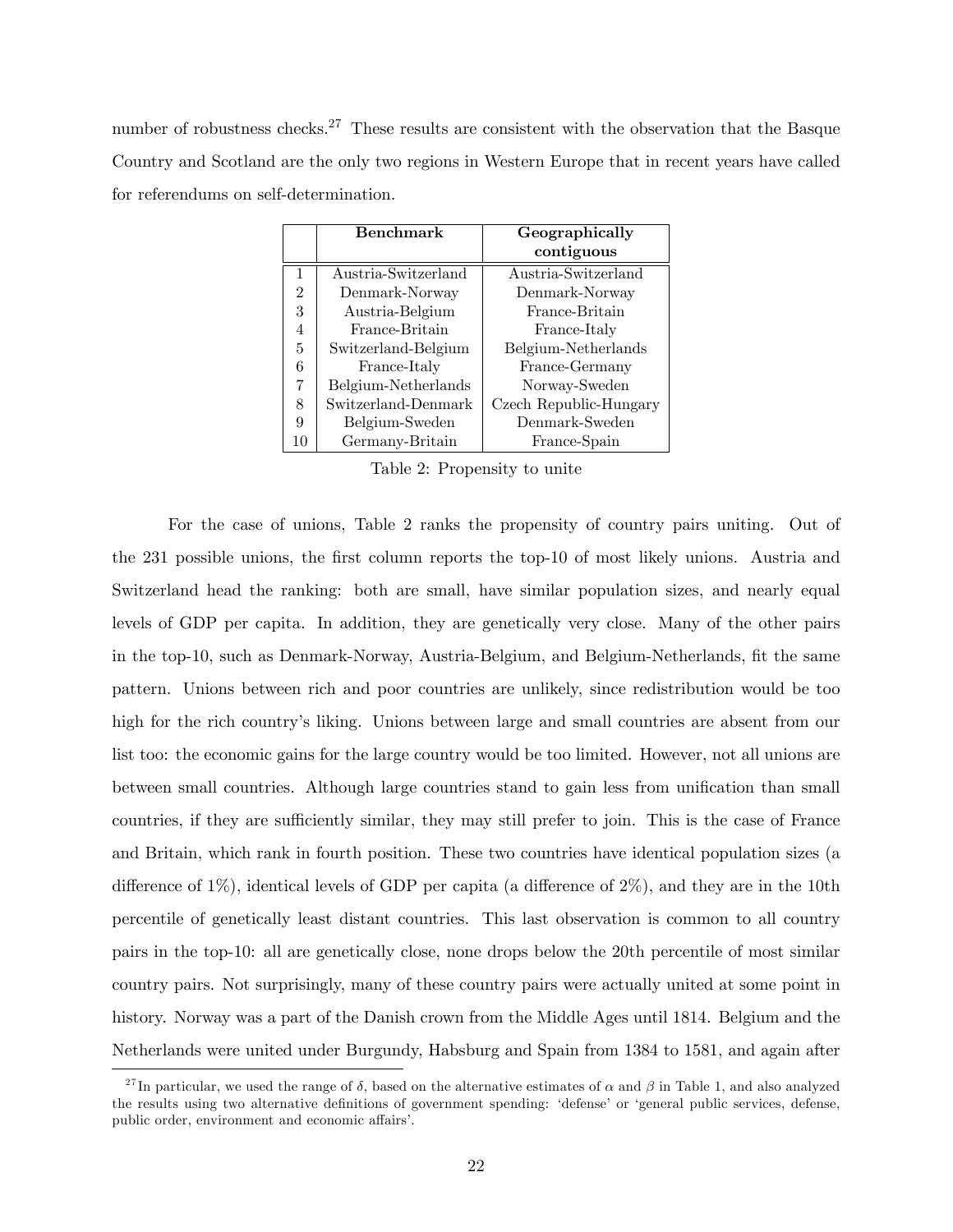the Treaty of Waterloo, from 1815 to 1830. Sweden and Norway were under the same crown from 1814 to 1905, not counting a brief common spell in the 14th century. The Nordic countries continue to closely cooperate up to the present day in a variety of ways, as does the Benelux. Although reunification may not be on the political agenda, recent polls show that more than two thirds of Dutch support a union with the Flemish part of Belgium, whereas about half of the Flemish want to reunite with the Netherlands.<sup>28</sup>

If we were to limit ourselves to geographically contiguous regions, some unions, such as Hungary-Czech Republic and Norway-Sweden would now make it into the top-10, whereas others, such as Belgium-Sweden would drop out (see last column in Table 2). Counterfactual exercises can be used to further enhance our understanding of the model. For example, if all countries had the same population (equal to the average of European countries), then some country pairs, such as Germany and Switzerland, would become likely candidates for unification. Or if all country pairs had the same genetic distances (equal to the average between European countries), some pairs, such as Belgium-Netherlands, would cease to make it to the top-10.

#### 4.4 The Gains of European Union Membership

We now use our model to estimate the gains from being a member of the EU-15. Given that we are relying on our theoretical framework, we are interpreting the EU to be a full-blown political union with common taxes and public policies. In that sense, our analysis should not be viewed as estimating the benefits from EU membership in its current form, but rather as a counterfactual exercise. Our goal is two-fold. First, we want to see which countries gain most from being part of the European Union. Second, we want to understand how taking into account cultural distances affects the ranking of those gains.

The idea is to view the European Union as a new country formed by the merger of previously independent nations. We focus on the monetary gains (equivalent variation) from being part of the EU-15. In particular, we compute the relative increase in per capita income,  $r(C)$ , that all agents in country  $C$  should receive to render its median agent indifferent between joining the EU (and not receiving the additional income  $r(C)y_m(C)$ ) and remaining outside the EU (and receiving  $r(C)y_m(C)$ . The relative increase (decrease) in income is a measure of the relative monetary gains (losses) from being part of the EU. To determine  $r(C)$  for each nation C we solve the following

<sup>&</sup>lt;sup>28</sup>This is based on polls by television station RTL4 and by the newspapers De Standaard and De Morgen in 2007.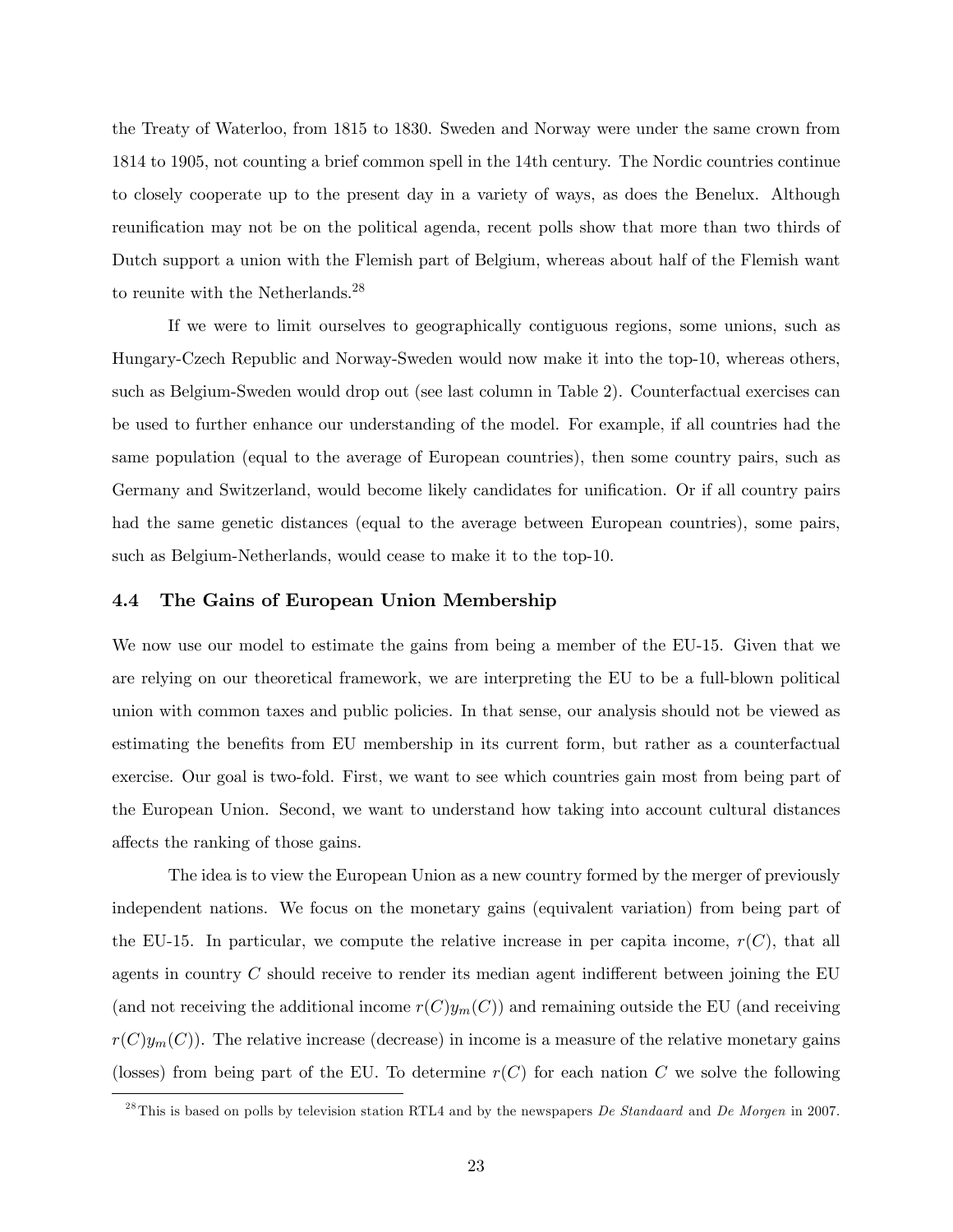equation:

$$
y_m(C)(1 + r(C))(1 - \tau'(C)) + \alpha(\tau'(C)Y(C)(1 + r(C)))^{\beta}
$$
  
= 
$$
y_m(C)(1 - \tau(EU)) + \alpha(Z_{(C, EU)}\tau(EU)Y(EU))^{\beta}
$$
 (14)

where  $\tau'(C)$  is the optimal tax rate for the median income agent of country C, given that everyone's income in C is multiplied by  $(1 + r(C))$ . In terms of data, we focus on the 14 member states of the EU-15 for which we have information.<sup>29</sup>

The relative gains of being part of the European Union depends on the value of  $\delta$ . Assuming the current map of Europe is stable, our previous estimations indicate that  $\delta$  belongs to the set  $S = [0.0284, 0.147]$ . Since it is not obvious which value of  $\delta$  to choose within that range, we assume that all the elements of S are equally likely. To compute the relative welfare gain of being a member of the EU, we therefore take the average of  $r(C)$  over all the parameters in S, namely

$$
r(C) \equiv \int_{S} r(C, \delta) dF \tag{15}
$$

where F is the uniform distribution over the interval S. We take an approximation  $\hat{r}(C)$  by computing

$$
\widehat{r}(C) \equiv \sum_{i=0}^{50} r(C, \underline{\delta} + \frac{\overline{\delta} - \underline{\delta}}{50}i)
$$
\n(16)

Table 3 reports the ranking of relative monetary gains of the different member states of the EU-15. According to our computations, Portugal is the country that gains most, followed by Greece. At the other extreme is Germany, a country that is essentially indifferent about being a part of the EU-15, gaining a meager 0.3% from membership. Except for Spain, gains in the larger countries are relatively small, around 1.5% of GDP.

 $^{29}$ Data on cultural distances are missing for Luxembourg.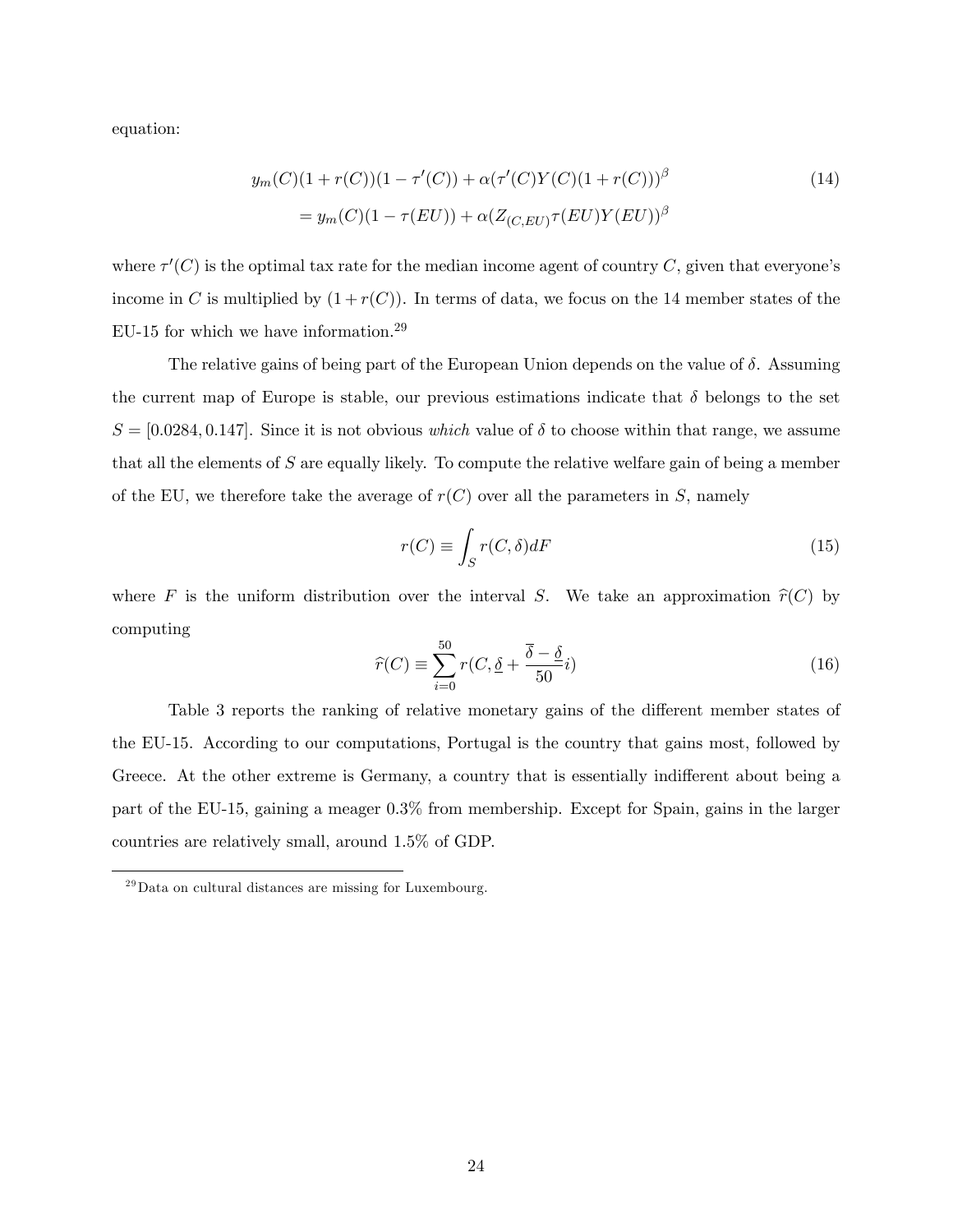| Country            | Monetary    | Population | Cultural | <b>GDP</b> | Ranking        |
|--------------------|-------------|------------|----------|------------|----------------|
|                    | gain $(\%)$ |            | distance | per capita | (no distance)  |
| Portugal           | 13.1        | 10         | 0.051    | 80         | $-1$           |
| Greece             | 11.9        | 10.6       | 0.142    | 73         |                |
| <b>Ireland</b>     | 8.9         | 3.8        | 0.095    | 126        | 0              |
| Finland            | 8           | 5.1        | 0.105    | 113        | $\theta$       |
| Denmark            | 7.5         | 5.3        | 0.045    | 126        | $-1$           |
| Belgium            | 7           | 10.2       | 0.027    | 117        | $-3$           |
| Austria            | 6.8         | 8.1        | 0.043    | 126        | $-1$           |
| Sweden             | 6.4         | 8.87       | 0.067    | 119        | 1              |
| <b>Netherlands</b> | 5.7         | 15.9       | 0.041    | 120        | $-1$           |
| Spain              | 4.1         | 40.3       | 0.056    | 92         | 5              |
| <b>Britain</b>     | 1.6         | 58.6       | 0.034    | 112        | $-1$           |
| France             | $1.5\,$     | 59         | 0.032    | 114        | $-1$           |
| Italy              | $1.5\,$     | 56.9       | 0.042    | 113        | $\overline{2}$ |
| Germany            | 0.3         | 82         | 0.031    | 112        | 0              |

Table 3: Relative monetary gain from being member of EU

Different variables – population size, GDP per capita, income distribution, and cultural heterogeneity  $\sim$  affect this ranking. Table 3 seems to suggest a strong correlation between population size and relative gains. However, population is not the entire explanation. Greece, Belgium and Portugal, for instance, all have a population size of around 10 million, but Portugal gains more than Greece, and Greece gains more than Belgium. The difference between Belgium and Portugal can be attributed to GDP per capita. Richer countries are forced to redistribute more, and may therefore be less interested in uniting. In contrast, the difference between Greece and Portugal is due to cultural distances: Greece is genetically the most distant from the average European country, so that, in spite of being poorer than Portugal, it gains less from EU membership.

To understand the role of cultural distances, we recompute the gains from being part of the EU, setting all distances between all countries to zero. The change in the ranking is given in the last column of Table 3. As expected, Greece now exchanges positions with Portugal. Another interesting case is Belgium. Being the country which is least distant from the EU average, it now loses three positions, and now gains less than Sweden. One of the larger countries, Spain, moves up 5 positions, and now gains more than many of the smaller countries, such as the Netherlands, Austria, Belgium or Sweden.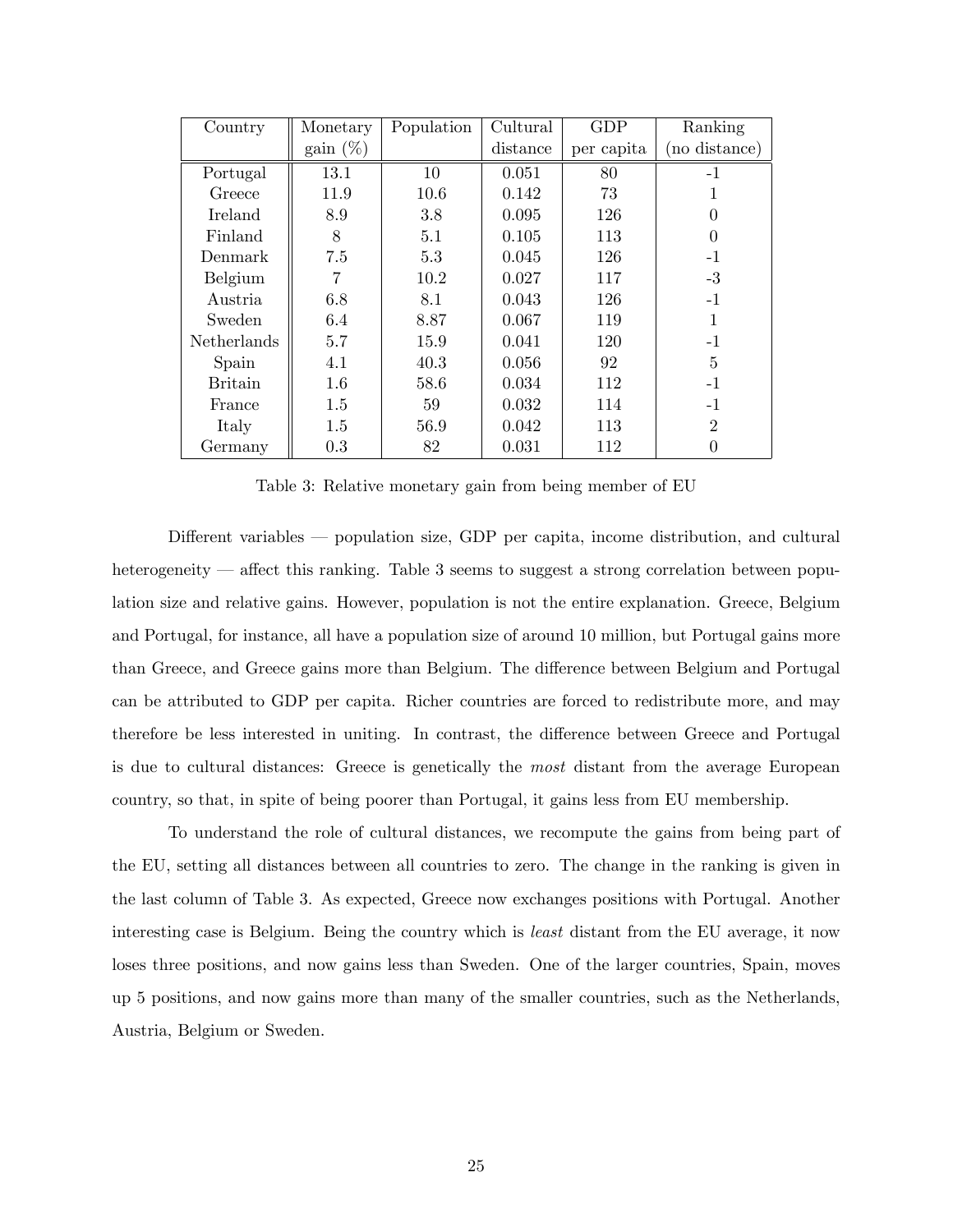### 4.5 Full Stability

In the previous sections we limited the set of feasible partitions to the current partition, all unions between country pairs, all secessions, and the EU-15. In order to expand this set, one has to face the constraint of computing capacity. Indeed, the number of all possible partitions of the 21 countries and the 3 regions in our database amounts to 445,958,869,294,805,289. Moreover, determining who is the agent with the median optimal tax rate in each partition is extremely laborious, because, due to cultural heterogeneity, the decisive agent need not coincide with the median income agent. This is one reason for why in Section 4.3 we limited our analysis to unions of two countries. The other reason is that in a dynamic framework, where larger unions between multiple countries start off as smaller unions between a few, focusing on country pairs is of interest *per se*.

In this section we address the problem of global stability and consider the set of all possible partitions. To cut through the computational problem, we introduce two restrictions. First, instead of looking at all of Europe, we focus on the EU-15, and leave out some of the peripheral countries, such as Ireland, Finland and Sweden. In the absence of data for Luxembourg, this leaves us with 11 countries, and ëonlyí 678,570 possible partitions. Second, we assume that in each country the level of the public good is chosen to maximize the total utility of its residents. It is easy to see that maximizing total utility in a nation is equivalent to maximizing the population-weighted average of the utility of the mean income residents of the different regions. In that case, the tax rate adopted in country  $C$  is the solution to

$$
\overline{\tau}(C) = \arg \max_{\tau \in [0,1]} \sum_{I \in C} p(I)v(\overline{y}(I), \tau, I, C)
$$
\n(17)

where  $\overline{y}(I)$  is the mean income in region I. One can easily show that the solution to (17) is given by

$$
\overline{\tau}(C) = \left(\frac{1}{\alpha \beta \sum_{I \in C} p(I) \ (Z_{(I,C)})^{\beta}}\right)^{\frac{1}{\beta - 1}} \frac{1}{Y(C)}.
$$
\n(18)

To compute the tax rate (18), we only need information on population, total GDP and cultural distances, without having to identify the median agent for each partition. As a result, calculating welfare for each of the 678,570 partitions becomes a computationally feasible task. It is straightforward to adjust the LRMR-stability concept to make the mean income agent the decisive one. We only need to replace 'the majority of its residents' in Definition 1 by the 'mean income agent'.

We want to emphasize that we adopted this approach with the sole goal of simplifying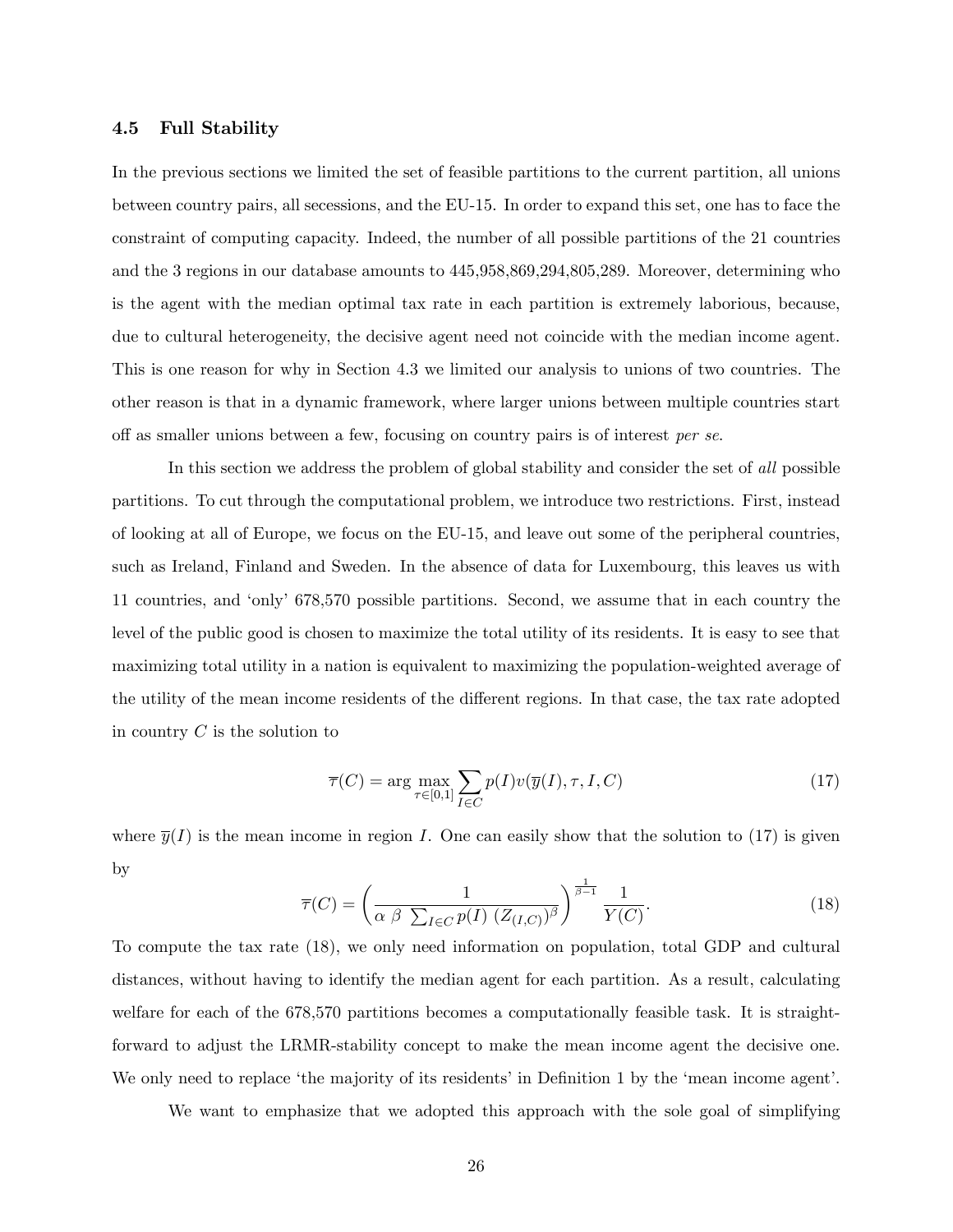the problem computationally. From a theoretical point of view, this simplification may come at a cost. However, from an empirical point of view it turns out that this 'mean agent' framework is a good ëproxyí of the previous approach. To reach this conclusion, we recalculated our derivations in Sections 4.2 and 4.3, using a 'mean agent' rather than a 'median agent' framework. Since none of the previous results changed, adopting this simplification does not seem to come at the cost of losing realism.

We compute total welfare for each of the 678,570 partitions and select the partition that yields the maximum. The result depends, obviously, on the chosen value of the parameter  $\delta$ . We find that, at an accuracy level of 0.00001, there exists a 'critical' value of  $\delta^* = 0.04066$ , such that for  $\delta < \delta^*$  the current partition of Europe maximizes total welfare, and is therefore LRMRstable, whereas for  $\delta > \delta^*$  the union of all countries maximizes total welfare, so that the EU would be LRMR-stable. In other words, the only two LRMR-stable partitions of Europe is either full integration or full independence.

This result is subject to two caveats. First, the absence of configurations other than full union or full disintegration is not a general feature of the model. One can easily generate examples for subsets of the countries analyzed in this paper for which the efficient partition implies the union of some, but not all, countries. For example, if we were to focus on Sweden, Denmark and Greece, then for values of  $\delta \in [0.18, 0.21]$ , the LRMR-stable partition consists of the union of only Denmark and Sweden. Second, in our model we do not impose any restrictions on how unions are formed. Even if a union between all countries is the efficient outcome, whether a full union is reached or not would obviously depend on the dynamics of how unions are formed. The literature on whether preferential trade agreements are building blocks or stumbling blocks to global free trade may be of interest here.

### 5 Breakup of Yugoslavia

In this section we analyze the dynamics of the breakup of Yugoslavia. Within the framework of our model, we ask two questions. Was Yugoslavia unstable? And, if so, what does our model say about the dynamics of its disintegration? Our strategy in answering these questions is as follows. Using the calibrated parameter values for  $\alpha$ ,  $\beta$  and  $\delta$  from Section 4, we start by analyzing whether any (or several) of the Yugoslav republics wants to unilaterally break away from the rest of Yugoslavia. If at least one republic prefers to leave the union, we conclude that Yugoslavia is unstable. We then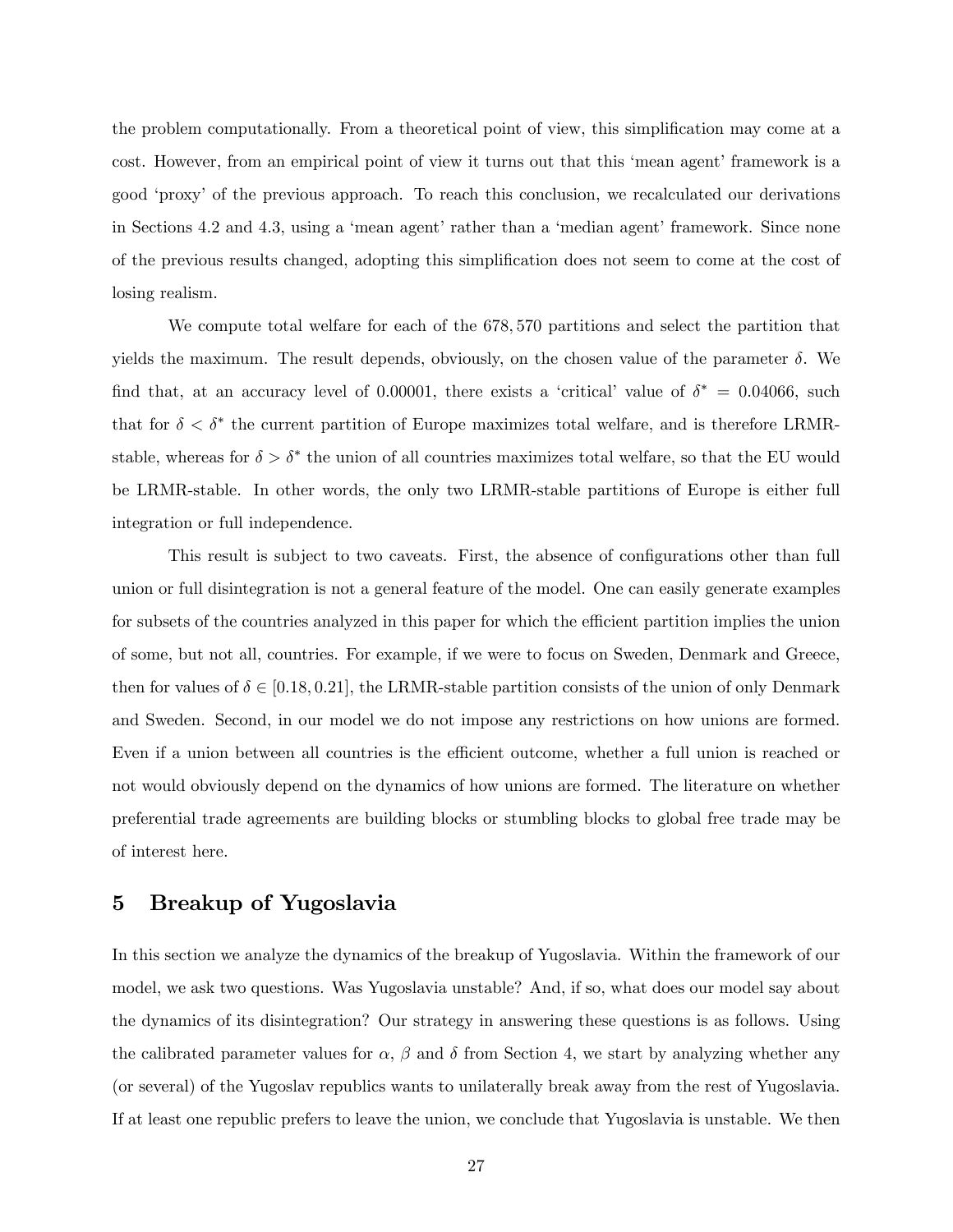go one step further by studying the dynamic process of disintegration. We assume that the republic that gains most from secession breaks away first. Once that republic has left, we recompute the incentives for secession for the remaining republics, given that they are now part of a diminished Yugoslavia. The next republic to go is then the one who gains most from leaving whatever is left over of Yugoslavia. This process continues until either all republics have become separate nations or no republic experiences further gains from secession in which case the country stops disintegrating.

Of course our goal is to compare the outcome predicted by the model with what happened in reality. Without going into detail, it is therefore useful to briefly recall the historical timeline of the breakup. After the dissolution of the all-Yugoslav Communist Party in 1990 and multiparty elections in the different republics, Slovenia and Croatia pushed for increasing devolution and independence, while Serbia and Montenegro favored Yugoslav unity. Unable to reach their objectives within a unified Yugoslavia, on June 25, 1991, Slovenia and Croatia became the first republics to declare independence. While in Slovenia independence was obtained without any significant violence, in Croatia war broke out because of opposition from its Serbian minority. A couple of months later, in September 1991, Macedonia followed suit, and seceded in a peaceful manner, without any resistance on the part of the Yugoslav authorities. Half a year later, on April 5, 1992, Bosnia declared independence, after holding a referendum on self-determination. As a reaction, the Serbian minority in Bosnia seceded from the newly created state, and the Bosnian war ensued. De facto, Yugoslavia was now down to a union between Serbia and Montenegro. During the next decade, the two remaining republics gradually drifted apart, culminating in Montenegro becoming independent in May 2006, after 55.5% of its voters supported self-determination in a referendum.

### 5.1 Data

We compute genetic distances between the six Yugoslav republics – Serbia, Montenegro, Macedonia, Bosnia, Slovenia and Croatia  $\sim$  using allele frequencies of different genes. Given that for the Yugoslav republics Cavalli-Sforza et al. (1994) provide information on only a limited number of genes, we rely on the Allele Frequency Database (ALFRED) at the Yale Medical School to complement our data.<sup>30</sup> As in Cavalli-Sforza (1994), we use the  $F_{ST}$  measure to compute genetic

 $30$ Whenever possible, we use genetic data at the level of the republics, rather than at the level of populations, to compute genetic distances between the republics. In particular, the raw data of Cavalli-Sforza et al. (2004) provide information on the geographic location of the samples.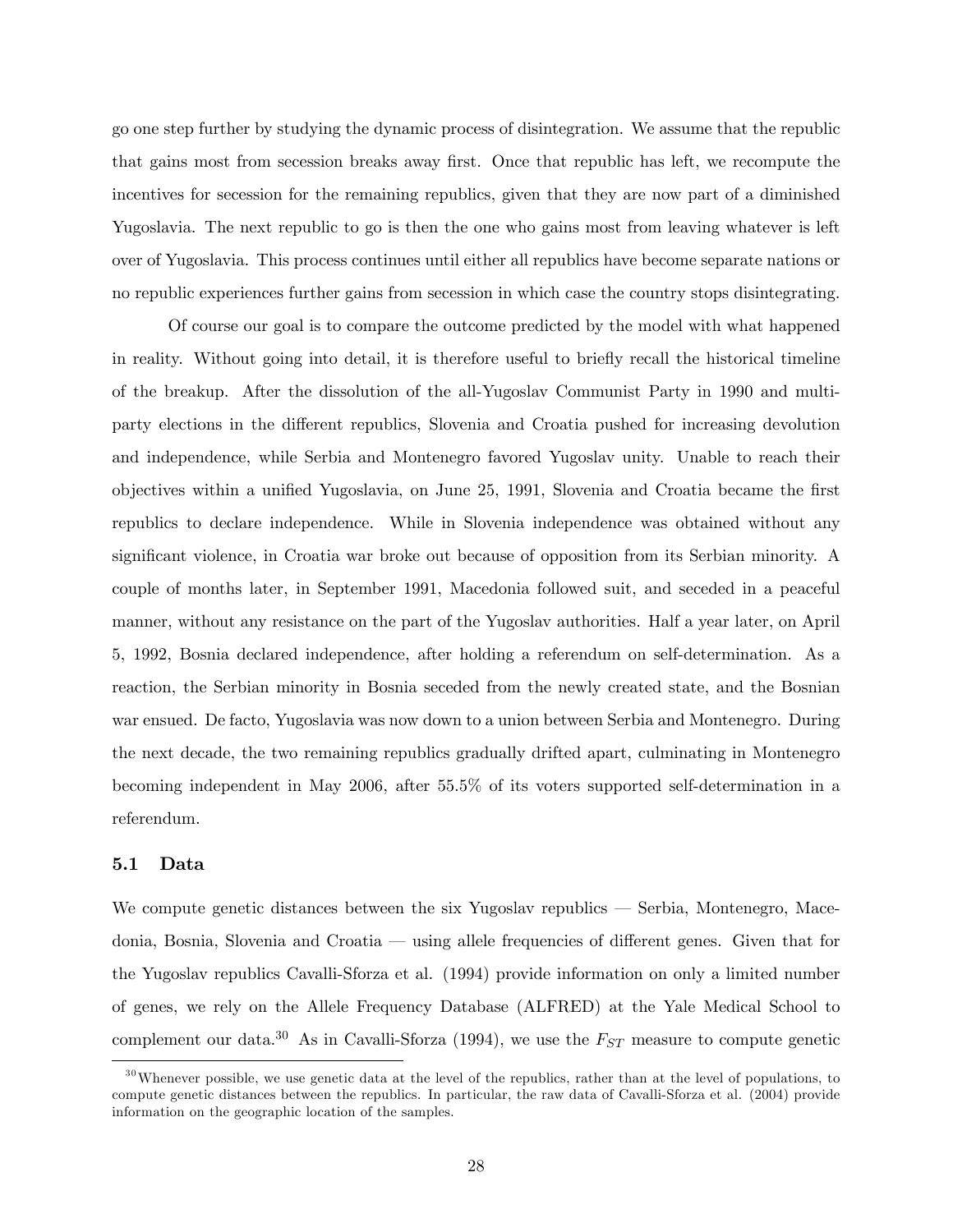distances, thus making our distance matrix comparable to the one we used for European countries in previous sections. Table 4 gives the genetic distances between the six Yugoslav republics. With the exception of Montenegro, these distances are based on a reasonable number of genes. In any case, as we argue later, the exact value of these different distances does not matter as much as the average order of magnitude.<sup>31</sup> Abstracting from Montenegro, the average distance between two republics is 33, similar to the distance between, say, France and the Netherlands, but larger than the distances between, for example, Belgium and the Netherlands or Germany and Austria.

|               | Croatia | <b>Bosnia</b> | Serbia | Slovenia | Macedonia | Montenegro |
|---------------|---------|---------------|--------|----------|-----------|------------|
| Croatia       |         | 25.12         | 35.26  | 26.68    | 67.38     | 23.12      |
| <b>Bosnia</b> | 25.12   |               | 22.08  | 9.15     | 18.50     | 0.00       |
| Serbia        | 35.26   | 22.08         |        | 15.36    | 82.92     | 8.50       |
| Slovenia      | 26.68   | 9.15          | 15.36  |          | 33.12     | 14.44      |
| Macedonia     | 67.39   | 18.50         | 82.92  | 33.12    |           | 0.21       |
| Montenegro    | 23.13   | 0.00          | 8.50   | 14.44    | 0.21      |            |

Table 4: Genetic distances between Yugoslav republics

For GDP per capita and population we consider two different dates, one before the breakup, 1984, and one after the breakup, 2004. The 1984 data are the last ones published by the Statistical Yearbook of Yugoslavia *(Statisticki Godišnjak Jugoslavije)* and the 2004 data are some of the first published for all ex-Yugoslav republics by Eurostat. The output data for 1984 are based on the alternative socialist concept of gross social product, which does not include so-called nonproductive services, such as education, public administration and defense. Although we are only interested in relative output per capita, using gross social product may introduce some error if the weight of these nonproductive services differ across republics. To address this issue, it is desirable to complement the social product measure with a more standard output measure. In our benchmark exercise we will therefore take the average of the output per capita and population data of 1984 and 2004.<sup>32</sup> To make our data comparable to the ones of Europe, GDP per capita is expressed relative to the EU-25. As can be seen in Table 5, differences across republics were substantial, especially in the case of Slovenia, which had a GDP per capita 165 percent higher than the Yugoslav average.

<sup>&</sup>lt;sup>31</sup>To be precise, leaving out Montenegro, the average number of genes used in computing the genetic distance between two republics is 12. Although this is substantially less than the average number of genes used by Cavalli-Sforza et al. (1994) to compute genetic distances between European countries, it is enough to give us an order of magnitude. In the case of Montenegro, the average number of genes used is only 3, so the order of magnitude of distances involving Montenegro may be off.

 $32$ Though not in the model, another reason for taking the average of 1984 and 2004 would be if agents were forward-looking and took into account how secession changes future output per capita.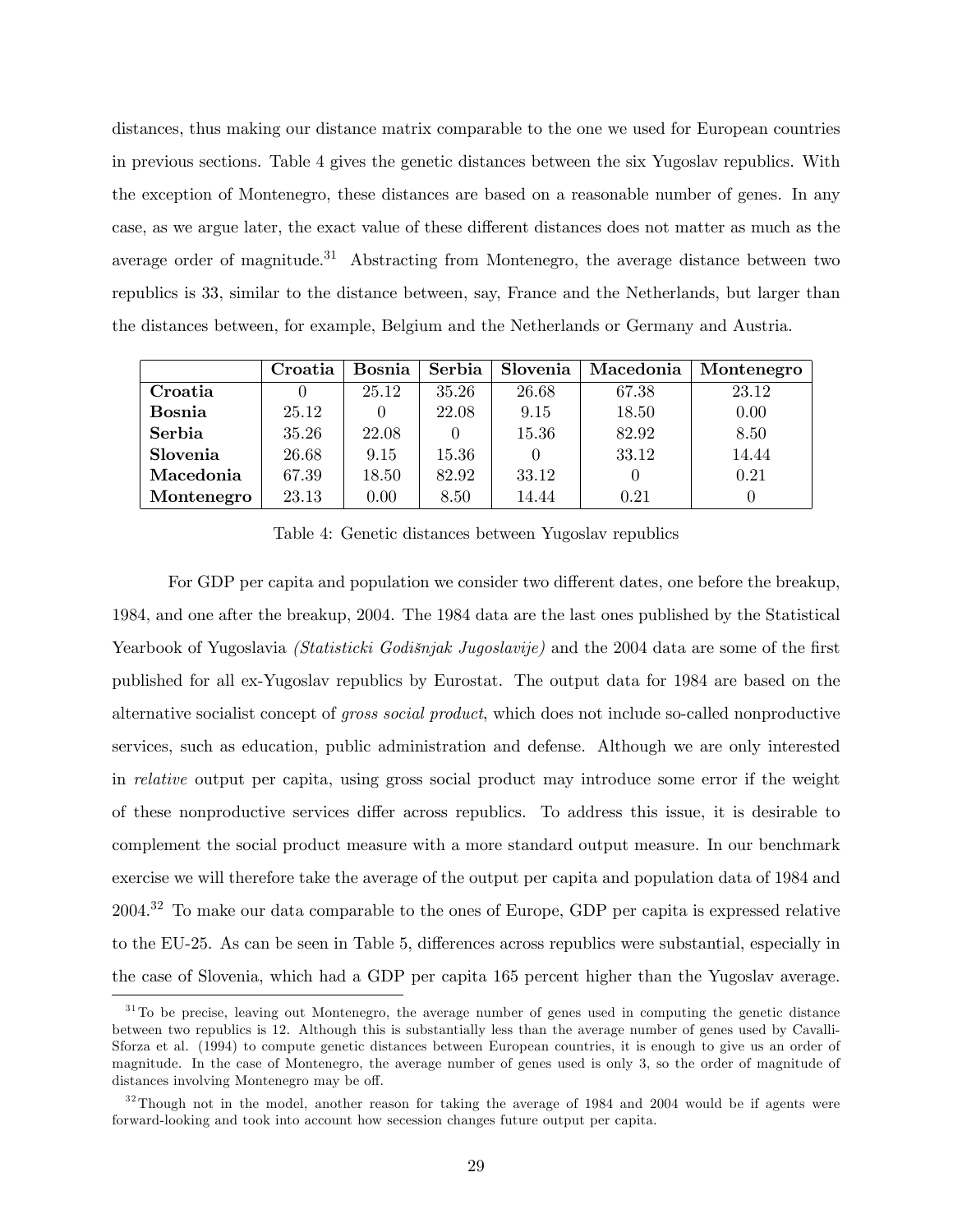Lastly, data on income distribution come, as in our exercise on Europe, from the World Income Inequality Database v.2.0a. For lack of data for individual republics, we take the year closest to 1990 for Yugoslavia, and use the same income distribution for all six republics.

|               | GDP per capita | Population                      |
|---------------|----------------|---------------------------------|
|               | $EU25 = 100$   | $^{\prime\prime}000\mathrm{s})$ |
| Croatia       | 47             | 4583                            |
| <b>Bosnia</b> | 20             | 4316                            |
| Serbia        | 24             | 9650                            |
| Slovenia      | 88             | 1960                            |
| Macedonia     | 19             | 2111                            |
| Montenegro    | 23             | 642                             |

Table 5: GDP per capita and population (averages 1984-2004)

### 5.2 The Dynamics of Breakup

We now use the calibrated parameter values of  $\alpha$ ,  $\beta$  and  $\delta$  to see whether the theoretical model can account for the breakup of Yugoslavia. While we have assigned exact values to  $\alpha$  and  $\beta$ , recall that there is a range  $\delta \in [0.0284, 0.147]$  consistent with Europe being stable. High values within that range correspond to agents attaching little weight to cultural heterogeneity, whereas low values within that range imply agents care a lot about cultural differences. In light of what actually happened in Yugoslavia, we allow for unilateral secessions, and thus take ULS-stability to be the relevant stability concept. That is, it is enough for a majority in a given republic to be in favor of independence for the republic to break away. Furthermore, we assume that the set of all possible partitions excludes Serbia from unilaterally seceding. This reflects Serbia being the hegemon.<sup>33</sup>

We represent the incentives to secede by the monetary gains (equivalent variation) from leaving the union.<sup>34</sup> To do so, we determine the "income tax on secession",  $t(I, C)$ , that renders the median agent of the seceding republic,  $I$ , indifferent between breaking away or remaining part of the union of republics that have not yet seceded,  $C^{35}$  If, say, a  $10\%$  "secession tax" is needed to convince a republic to stay within the union, then the relative monetary gain from secession is

<sup>&</sup>lt;sup>33</sup>This captures the idea that Serbia, by being the dominating center, derived enough of its income per capita from being the center, so that it would be unwilling to secede. Since our theoretical model does not allow for a region's income per capita to change with secession, we simply assume that Serbia never secedes unilaterally.

 $34$ The main results in this section go through if we represent the incentives to secede by welfare gains instead of by monetary gains.

 $35$ The income tax on secession (t) is the same as minus the income subsidy needed to keep regions within the union (what we called  $r$  in the case of the European Union).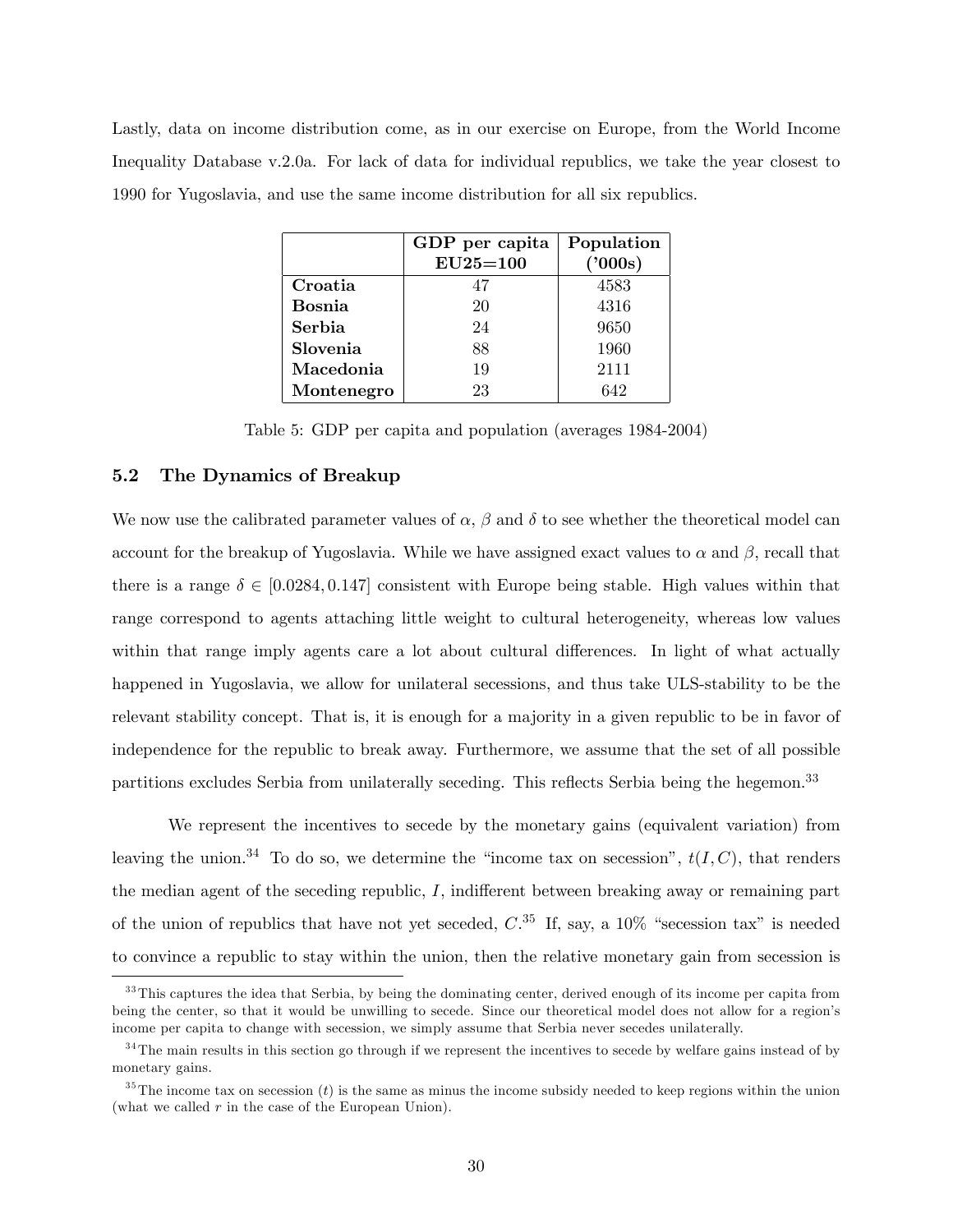approximately 10%. To determine  $t(I, C)$  for each region I that is part of union C we solve for  $t(I, C)$  in the following equation:

$$
y_m(I)(1 - t(I, C))(1 - \tau(I)) + \alpha(\tau(I)Y(I)(1 - t(I, C)))^{\beta}
$$
  
= 
$$
y_m(I)(1 - \tau(C)) + \alpha(Z_{(I, C)}\tau(C)Y(C))^{\beta}
$$
 (19)

where the optimal tax rate of the median income agent of region I,  $\tau(I)$ , is calculated for the after "secession tax" income levels.

|               |          | Monetary gains from breakup |                                      |
|---------------|----------|-----------------------------|--------------------------------------|
|               |          |                             | Low weight on cultural heterogeneity |
|               | Round 1  | Round 2                     | Round 3                              |
| Slovenia      | 0.02     |                             |                                      |
| Croatia       | $-0.012$ | 0.011                       |                                      |
| <b>Bosnia</b> | $-0.242$ | $-0.196$                    | $-0.120$                             |
| Macedonia     | $-0.326$ | $-0.278$                    | $-0.201$                             |
| Montenegro    | $-0.463$ | $-0.423$                    | $-0.364$                             |

Table 6: Relative monetary gain from breakup ( $\delta = 0.147$ )

Table 6 reports the relative monetary gains of unilateral secession, as measured by  $t(I, C)$ , experienced by each republic. A positive number indicates that the median agent of a given region is better off seceding than remaining within the union. By setting  $\delta$  to its highest value within the calibrated range [0:0284; 0:147], we are assuming that little weight is attached to cultural heterogeneity. The first column (Round 1) shows that when all of Yugoslavia is united, only Slovenia has an incentive to secede. However, once Slovenia quits the union, the second column (Round 2) shows that Croatia follows suit, as it no longer gains from staying within the now smaller union, composed of Yugoslavia minus Slovenia. Once Slovenia and Croatia have left, no other republic has an incentive to secede, as reflected by the negative numbers in the third column (Round 3). However, if agents give more weight to cultural distances, the disintegration does not stop there. This can be seen in Table 7, which does the same exercise, but now sets  $\delta$  to its lowest possible value within the calibrated range [0:0284; 0:147]. As expected, this increases the incentive to secede. The order of secession is now: Croatia, Slovenia, Bosnia and Macedonia. Compared to the first exercise reported in Table 8, the first two countries are the same, but because cultural differences now weigh more, Bosnia and Macedonia also break away. Once those four republics have seceded, the model predicts a ULS-stable union between Serbia and Montenegro.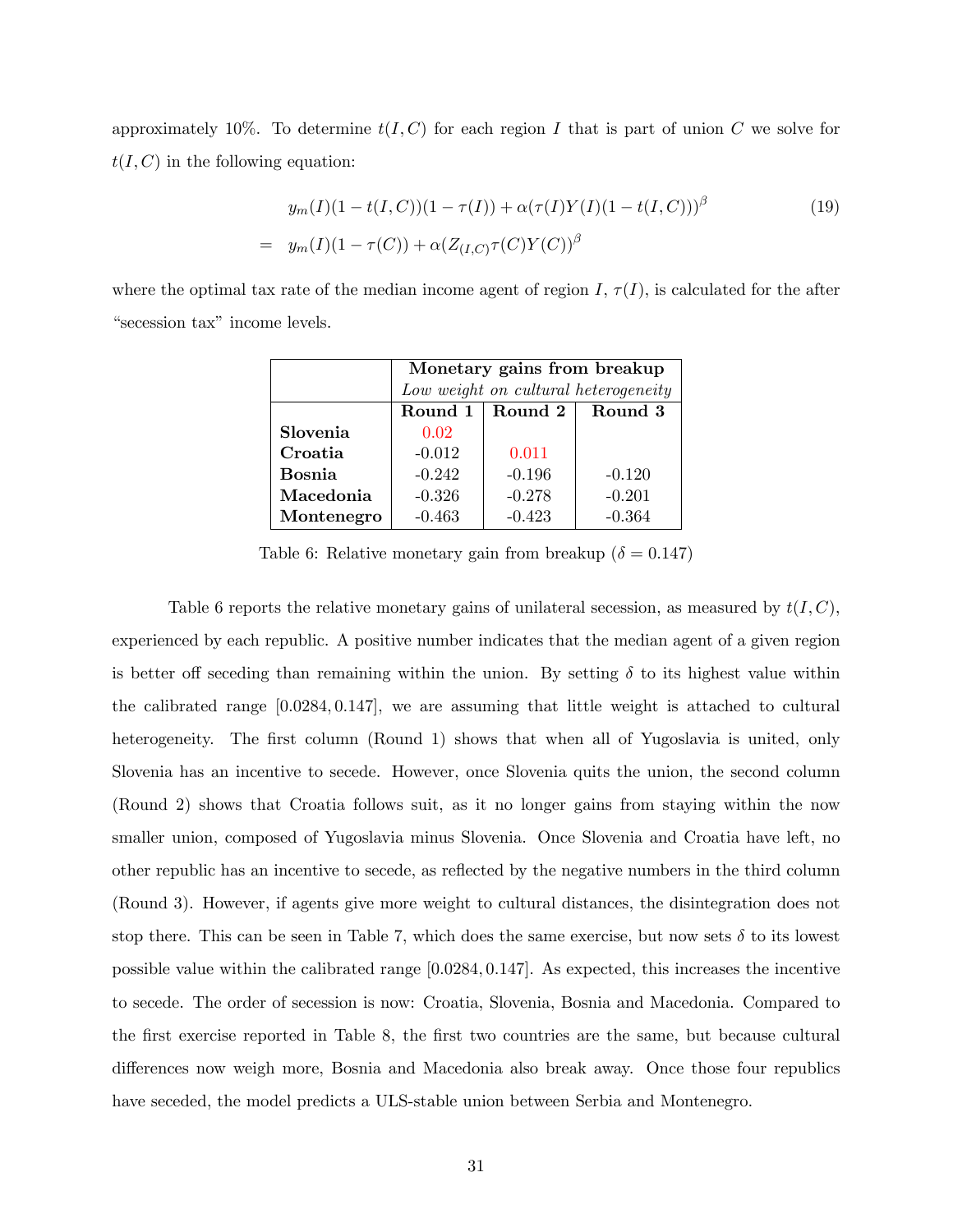|               |          | High weight on cultural heterogeneity | Monetary gains from breakup |          |          |
|---------------|----------|---------------------------------------|-----------------------------|----------|----------|
|               | Round 1  | Round 2                               | Round 3                     | Round 4  | Round 5  |
| Croatia       | 0.085    |                                       |                             |          |          |
| Slovenia      | 0.063    | 0.079                                 |                             |          |          |
| <b>Bosnia</b> | 0.013    | 0.059                                 | 0.117                       |          |          |
| Macedonia     | $-0.056$ | $-0.009$                              | 0.049                       | 0.10     |          |
| Montenegro    | $-0.244$ | $-0.211$                              | $-0.164$                    | $-0.121$ | $-0.096$ |

Table 7: Relative monetary gain from breakup ( $\delta = 0.0284$ )

No matter which  $\delta$  we use within the calibrated range [0.0284, 0.147], Slovenia and Croatia always secede. Recall that after the dissolution of the all-Yugoslav Communist Party in 1990 these were the only two republics pushing for more devolution. When enough weight is attached to cultural heterogeneity, Bosnia and Macedonia also break away. The only republic that never wants to leave is Montenegro. These predictions are broadly consistent with historical events. The four republics that possibly secede according to the model – Slovenia, Croatia, Bosnia and Macedonia ó all did so between 1991 and 1992. Although Montenegro eventually also declared independence from Serbia, this happened 15 years later, in 2006, after a relatively small majority voted in favor of self-determination. The model also does well in matching the order of disintegration, with the exception that it predicts Bosnia seceding before Macedonia, whereas in reality it happened the other way around. This discrepancy may be related to the existence of Serbian enclaves in Bosnia, which made its independence more difficult than that of Macedonia.<sup>36</sup>

To analyze the robustness of the modelís predictions, we carry out a number of additional experiments. In the benchmark experiment of Tables 6 and 7 the measure of GDP per capita is the average of 1984 and 2004. Although we focused on this average to avoid possible issues with the gross social product measure of 1984, it may nonetheless be informative to see how our results change if we redo our exercise with the 1984 data. When doing so, we find that if we attach a high weight to cultural heterogeneity ( $\delta = 0.0284$ ), the results are virtually unchanged, compared to the benchmark: all republics, with the exception of Montenegro, secede. The only difference is that Croatia and Bosnia now break away before Slovenia. As we will see throughout the rest of this section, the order of Slovenia and Croatia often gets reversed. This is not surprising, given that both republics declared independence on the very same day, June 25, 1991. Continuing with the

<sup>&</sup>lt;sup>36</sup>In fact, in 2009 tensions have resurfaced in Bosnia, with Bosnian Serb leaders threatening to secede from the fragile Bosnian federation.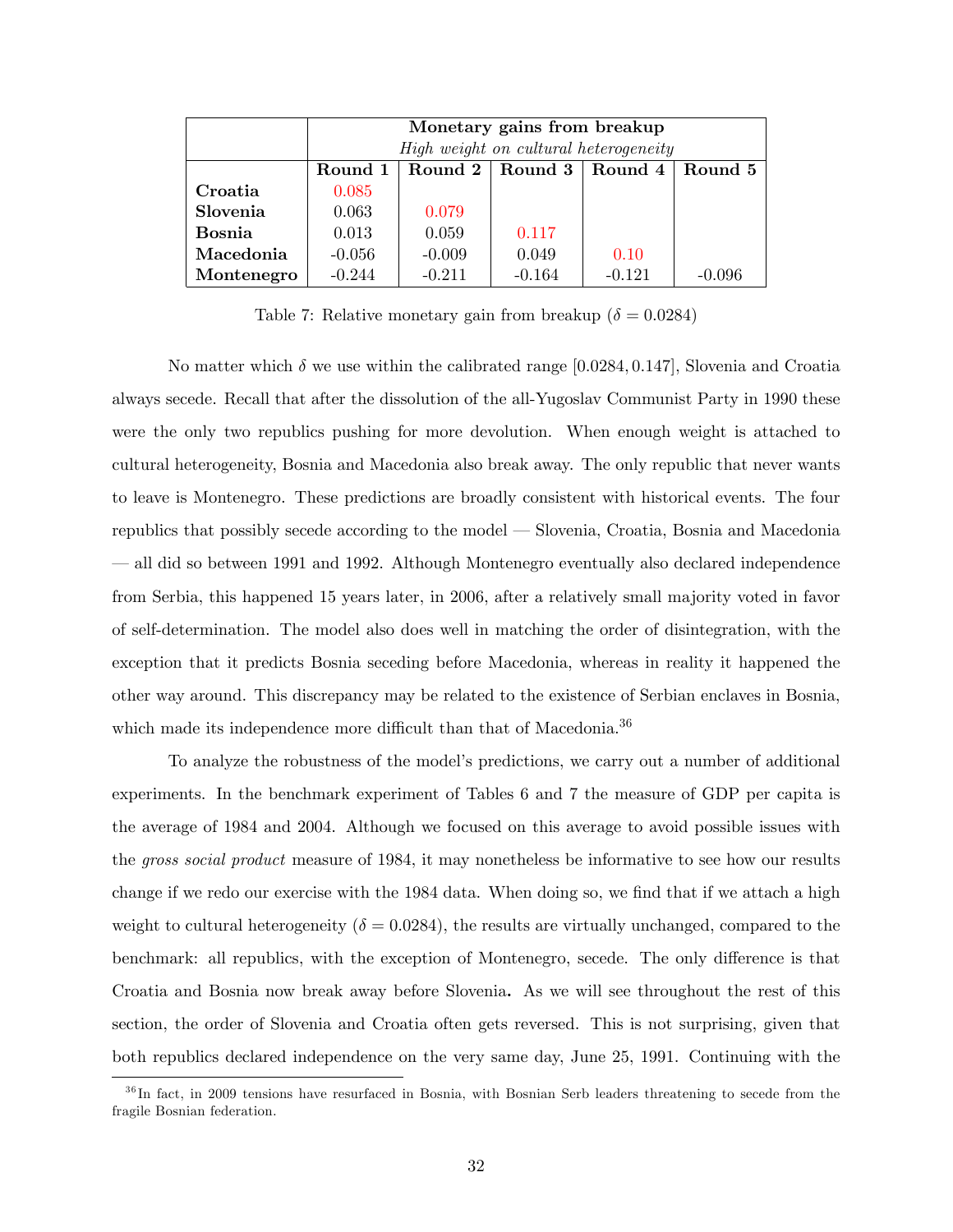data of 1984, if we attach a low weight to cultural heterogeneity ( $\delta = 0.147$ ), no republic wants to unilaterally secede, so that Yugoslavia remains united. The weaker incentives for the rich republics to secede reflect the smaller differences between poor and rich republics in the 1984 data, compared to the 2004 data. If we use the data for 2004, the results are the same as in the benchmark case of Tables 6 and 7: we get complete disintegration (with the exception of Montenegro) if cultural heterogeneity gets a high weight, whereas only Slovenia and Croatia break away if cultural heterogeneity gets a low weight.

The overall picture that emerges from these experiments is that the disintegration of Yugoslavia was a close call. Whether all of Yugoslavia was bound to break up, whether only Slovenia and Croatia were likely to leave, or even whether there was a possibility of the union staying together, essentially depends on how much weight is attached to cultural distances. This is a reasonable outcome: if under all possible parameter values the model were to predict the break-up of Yugoslavia, then one could wonder why it did not happen earlier, or how the country came into being in the first place.  $37$ 

Although the breakup of Yugoslavia may have been a close call, our results clearly indicate that Yugoslavia was more unstable than the rest of Europe. Indeed, for the range of parameter values for which the model predicts the disintegration of Yugoslavia, the rest of Europe is stable. That is, compared to, say, the Basque Country and Scotland, two of Europe's regions where the demands for self-determination are greatest, Slovenia and Croatia had a greater incentive to secede. If any nation in Europe was unstable, it was Yugoslavia.<sup>38</sup> This finding holds up when we apply the same stability ULS-stability concept to both Yugoslavia and the rest of Europe. In other words, if we allow for unilateral secession, Slovenia and Croatia are more keen on breaking away than either the Basque Country or Scotland.

Another relevant question is what was the role of culture and what was the role of economics in Yugoslaviaís breakup. After all, it has often been argued that cultural distances between the different Yugoslav republics were not particularly great. Our matrix of genetic distances between

 $37$ It is important to remember that Yugoslavia was not an accident of history. The country's foundation was laid by the Corfu Declaration in 1917 signed by Serbs, Croats and Slovenes. Its preamble stated that Serbs, Croats and Slovenes were "the same by blood, by language, by the feelings of their unity, by the continuity and integrity of the territory..." Consistent with what we said before, cultural differences were not that huge, and depending on the weight given to them, the model predicts Yugoslavia surviving as a union or breaking apart.

<sup>&</sup>lt;sup>38</sup>This statement is limited to the countries and regions analyzed in Section 4, which do not include, amongst others, the Czech Republic and Slovakia.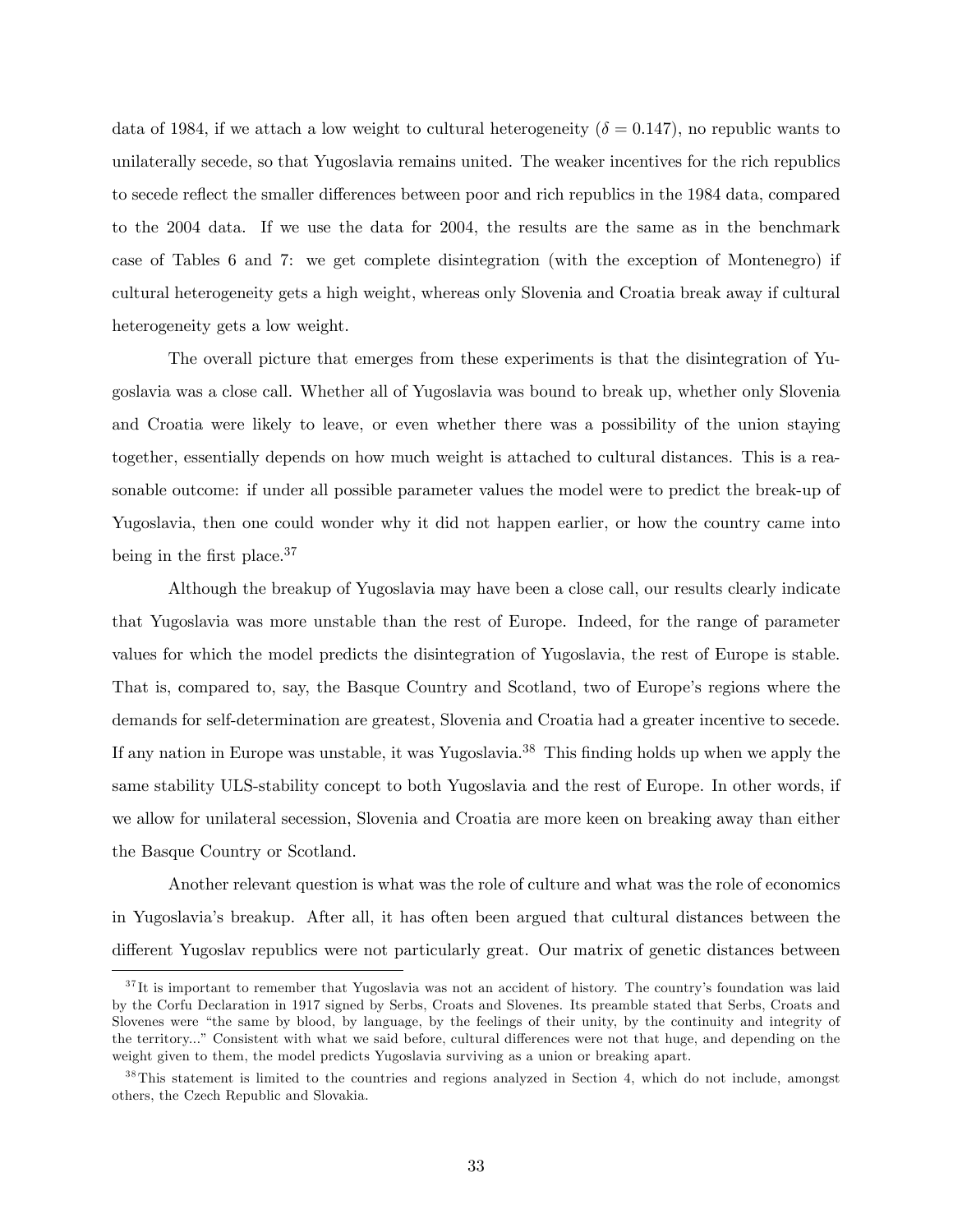the different republics largely subscribes to this view: the average distance of 33 is similar to the distance between Scotland and England or between Belgium and France. However, the fact that these cultural distances are relatively small does not imply that they do not matter. To see this, we run a counterfactual experiment by assuming that Yugoslavia was culturally completely homogeneous. In that case we find that all republics want to remain within the union. Cultural differences, though small, were essential for the country's disintegration. Economic differences, though large, were not enough to cause the breakup of Yugoslavia.

However, the order of disintegration as predicted by the model is driven by economics. The first two republics to leave, Slovenia and Croatia, were, respectively, the richest republic and the largest republic, whereas the republic that never wants to leave according to the model, Montenegro, is very small, with a population of just over half a million. Although some republics were culturally more distant than others, this does not matter in determining the order of breakup. If we re-do our experiments setting all distances between all republics equal to the average distance of 33, all results go through. In fact, if we set a slightly higher number of 50 or a slightly lower number of 25, the order of incentives for secession remains largely unchanged. Given that some of the distances in our matrix were based on a limited number of genes, and are thus less reliable, this is reassuring because it suggests that the results do not depend on the exact distances, but rather on the average order of magnitude.

As a final test for the robustness of our results, we ask whether a republic's decision to secede, when it does, is a dominant strategy. To give an example, consider 'round 3' in Table 9, which predicts that Bosnia leaves the union of Serbia, Macedonia, Bosnia and Montenegro. To see whether Bosnia's decision is a dominant strategy, we ask whether Bosnia would still want to secede from any possible partition of Serbia, Macedonia, Bosnia and Montenegro.<sup>39</sup> The answer is 'yes'. More generally, it turns out that only allowing for secession when it is a dominant strategy does not change any of the results.

## 6 Concluding Remarks

This paper has proposed a theory where larger countries benefit from scale economies in the provision of public goods but suffer from greater cultural heterogeneity. It has then empirically and

 $39$ As before, we assume that Serbia never secedes.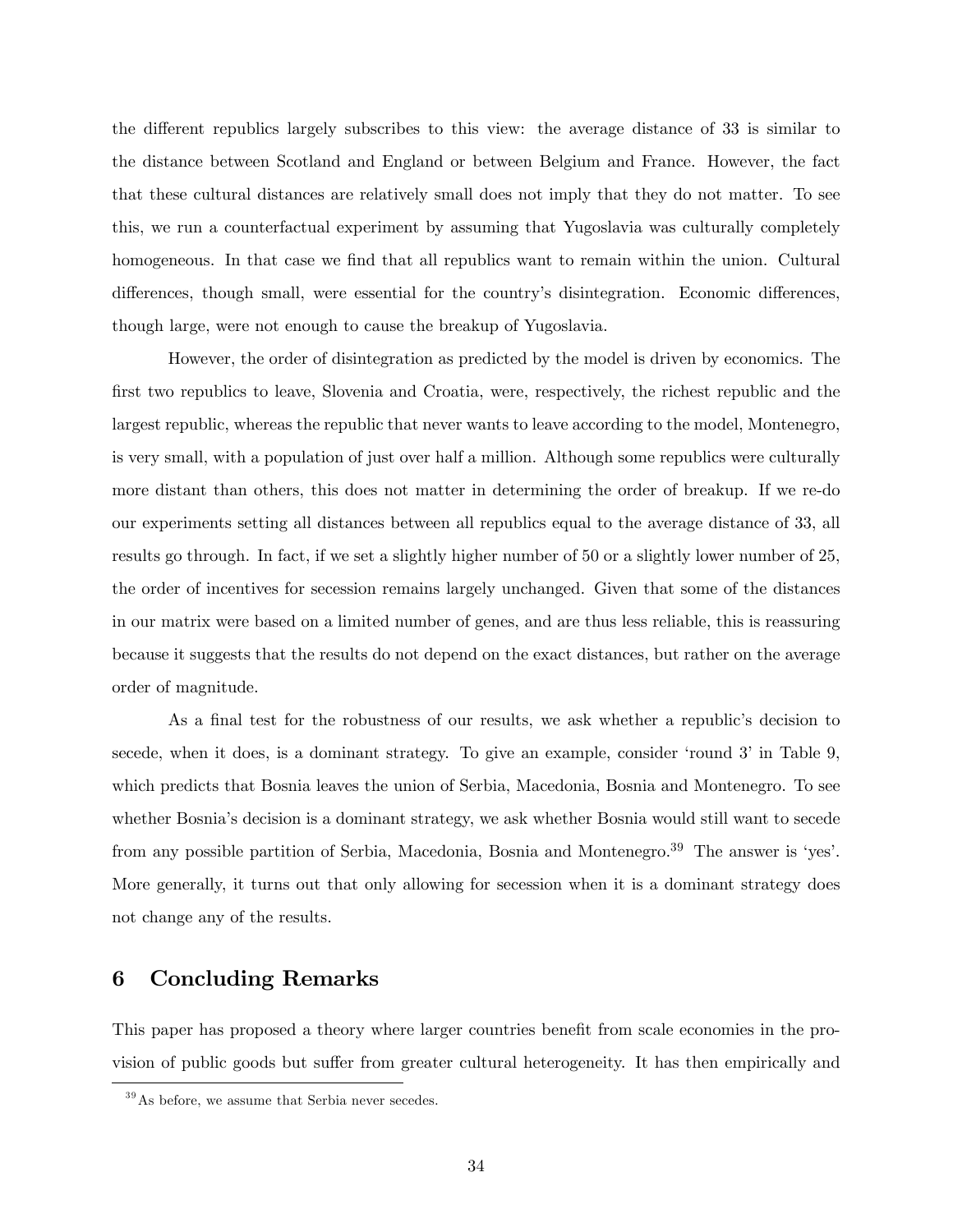quantitatively explored the theory by calibrating the model to Europe. It has identified the 'weak links' in the current European map by determining which regions are most likely to secede and which countries are most likely to unite. As a first application, we have computed the predicted gains (and losses) from European Union membership. As a second application, we have analyzed whether the model can account for the breakup of Yugoslavia. The model not only shows that Yugoslavia was more unstable than the other European countries, it also generates an order of disintegration that closely matches the historical record of the country's breakup.

This paper is the first to quantitatively analyze the stability of nations by exploring the tradeo§ between cultural heterogeneity and scale economies. Though the model is simple and stylized, the possibility of making quantitative predictions within a structural model opens up a set of new possibilities. To give just one example: in recent years there has been much interest in the stability of Iraq. While understanding this issue obviously requires in-depth knowledge of Iraq that goes much beyond the simplicity of this framework, being able to make quantitative predictions based on a calibrated model should be a useful input into this debate.

To make such quantitative models richer, we see at least three main areas that would benefit from future research. First, integration and cooperation between regions and countries may take many different forms. Regions may have high degrees of autonomy, without fully seceding. Countries may closely cooperate, without fully uniting. By incorporating those possibilities into the theoretical framework, one could empirically study the degree of decentralization and cooperation. Second, large coalitions, such as the present-day European Union, started off much smaller. Since there is likely to be path-dependence in coalition formation, better understanding these dynamics is important. Third, map redrawing may have effects that go beyond tax rates and public goods. For example, central (capital) regions may not want to see peripheral regions go, because much of their wealth stems from being the center.

### A Proofs

**Proof of Proposition 1:** Let  $v_m(I, C)$  be the value of the indirect utility of the median income agent in I when the tax rate in C is given by  $\tau(C)$ . For every region  $I \in N$  and partition  $\pi \in \Pi$ denote by  $C^{I}(\pi)$  the country in  $\pi$  that contains I. For every partition  $\pi \in \Pi$  denote

$$
R(\pi) = \sum_{I \in N} v_m(I, C^I(\pi)).
$$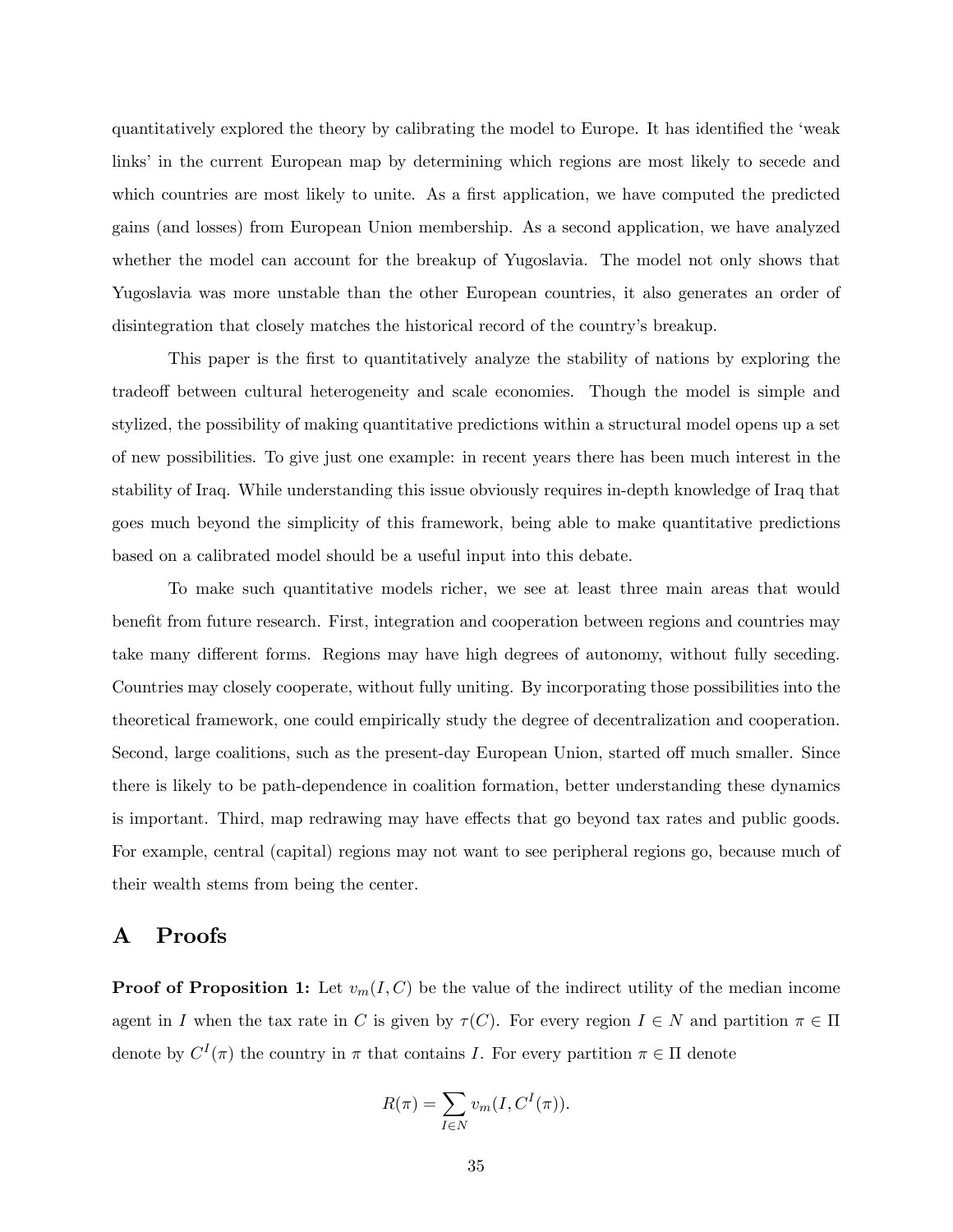We say that  $\pi$  is a median-efficient partition if and only if

$$
R(\pi) = \max_{\pi' \in \Pi} R(\pi').
$$

Since  $\Pi$  is a finite set, there exists a median-efficient partition  $\pi^*$ . Let us show that  $\pi^*$  is LRMRstable. If not, then there is a partition  $\pi'$  such that the median agent in every region affected by the map redrawing from  $\pi^*$  to  $\pi'$ , would be strictly better off at  $\pi'$ . Since in regions that are not affected by such map redrawing there is no change in utility, we have  $R(\pi') > R(\pi^*)$ , a contradiction to the median-efficiency of  $\pi^*$ . Q.E.D.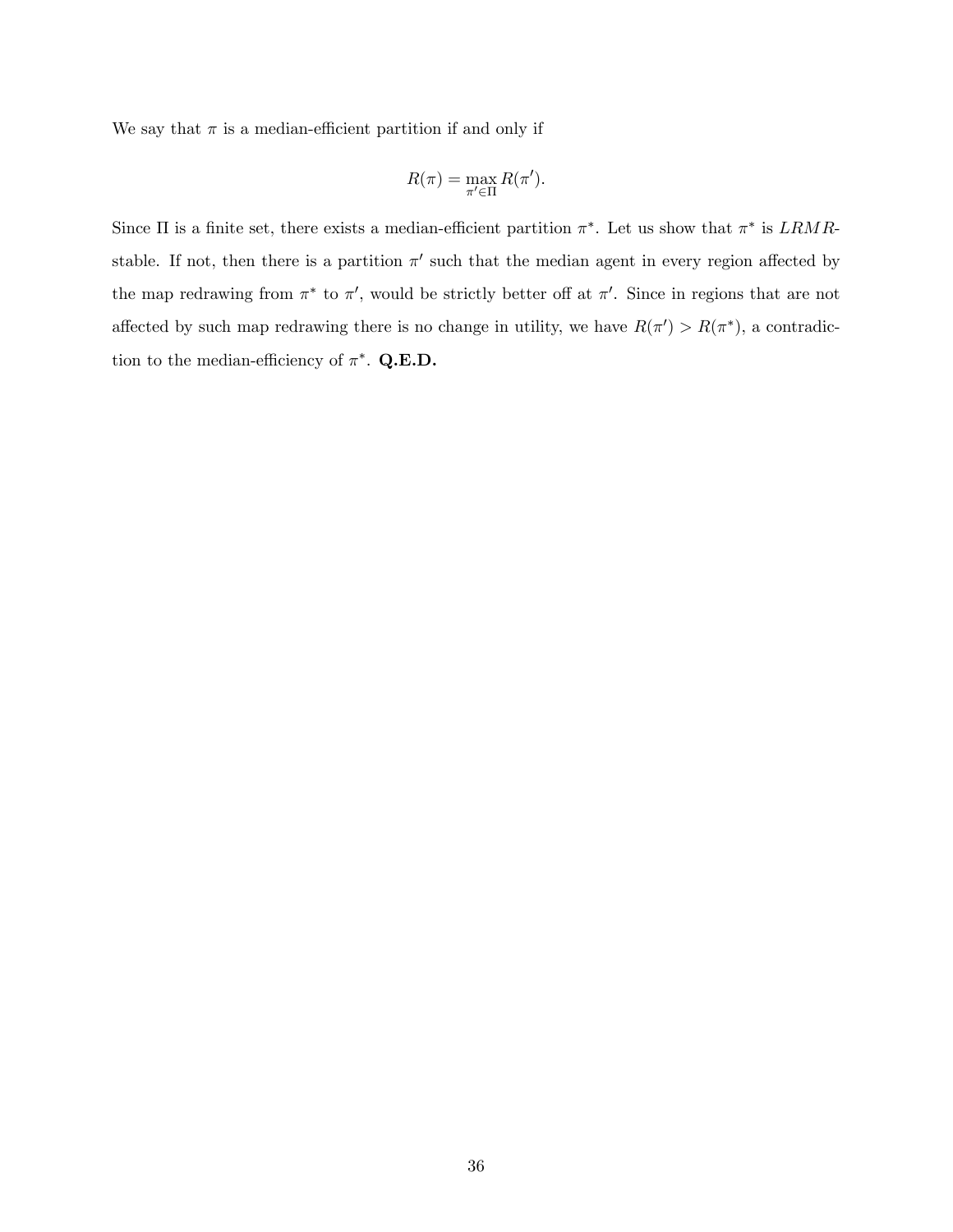| ड<br>⊣<br>ć      |  |
|------------------|--|
| o<br>C<br>į<br>ŀ |  |
|                  |  |

Table B.1: Matrix of Genetic Distances (from Cavalli-Sforza et. al., 1994), max distances = 1000 Table B.1: Matrix of Genetic Distances (from Cavalli-Sforza et. al., 1994), max distances = 1000

|                                                                             | Bas                                       | Sar               | Aut              | $C$ ze | ದ<br>Ė                                              | Ger                                                                                                                                                                                                                                                                                                                       | Pol                               | Rus                                            | Swi                                                                           | Bel                                                                                                                                                                                                                                                                                                                                                   | Den | Net | Eng              | Ice | Ire | Nor                       | Sco         | Swe                         | Gre    | Ita     | Por                            | Spa                 | Fin             | Hun     |
|-----------------------------------------------------------------------------|-------------------------------------------|-------------------|------------------|--------|-----------------------------------------------------|---------------------------------------------------------------------------------------------------------------------------------------------------------------------------------------------------------------------------------------------------------------------------------------------------------------------------|-----------------------------------|------------------------------------------------|-------------------------------------------------------------------------------|-------------------------------------------------------------------------------------------------------------------------------------------------------------------------------------------------------------------------------------------------------------------------------------------------------------------------------------------------------|-----|-----|------------------|-----|-----|---------------------------|-------------|-----------------------------|--------|---------|--------------------------------|---------------------|-----------------|---------|
| Basque                                                                      |                                           |                   |                  |        |                                                     |                                                                                                                                                                                                                                                                                                                           |                                   |                                                |                                                                               |                                                                                                                                                                                                                                                                                                                                                       |     |     |                  |     |     |                           |             |                             |        |         |                                |                     |                 |         |
| Sardinia                                                                    | 261                                       |                   |                  |        |                                                     |                                                                                                                                                                                                                                                                                                                           |                                   |                                                |                                                                               |                                                                                                                                                                                                                                                                                                                                                       |     |     |                  |     |     |                           |             |                             |        |         |                                |                     |                 |         |
| Austria                                                                     | 195                                       | 294               |                  |        |                                                     |                                                                                                                                                                                                                                                                                                                           |                                   |                                                |                                                                               |                                                                                                                                                                                                                                                                                                                                                       |     |     |                  |     |     |                           |             |                             |        |         |                                |                     |                 |         |
| Czech                                                                       | 159                                       |                   |                  |        |                                                     |                                                                                                                                                                                                                                                                                                                           |                                   |                                                |                                                                               |                                                                                                                                                                                                                                                                                                                                                       |     |     |                  |     |     |                           |             |                             |        |         |                                |                     |                 |         |
| France                                                                      | 93                                        | 32<br>283<br>331  |                  |        |                                                     |                                                                                                                                                                                                                                                                                                                           |                                   |                                                |                                                                               |                                                                                                                                                                                                                                                                                                                                                       |     |     |                  |     |     |                           |             |                             |        |         |                                |                     |                 |         |
| Germany                                                                     | 169                                       |                   |                  |        |                                                     |                                                                                                                                                                                                                                                                                                                           |                                   |                                                |                                                                               |                                                                                                                                                                                                                                                                                                                                                       |     |     |                  |     |     |                           |             |                             |        |         |                                |                     |                 |         |
| $_{\rm Poland}$                                                             | 146                                       | 280<br>265<br>256 | 30777            |        |                                                     |                                                                                                                                                                                                                                                                                                                           |                                   |                                                |                                                                               |                                                                                                                                                                                                                                                                                                                                                       |     |     |                  |     |     |                           |             |                             |        |         |                                |                     |                 |         |
| $Russia$                                                                    | $\overline{14}$                           |                   |                  |        |                                                     |                                                                                                                                                                                                                                                                                                                           |                                   |                                                |                                                                               |                                                                                                                                                                                                                                                                                                                                                       |     |     |                  |     |     |                           |             |                             |        |         |                                |                     |                 |         |
| Switzerland                                                                 | 165                                       |                   | 29585            |        |                                                     |                                                                                                                                                                                                                                                                                                                           |                                   |                                                |                                                                               |                                                                                                                                                                                                                                                                                                                                                       |     |     |                  |     |     |                           |             |                             |        |         |                                |                     |                 |         |
| Belgium                                                                     | 107                                       |                   |                  |        |                                                     |                                                                                                                                                                                                                                                                                                                           |                                   |                                                |                                                                               |                                                                                                                                                                                                                                                                                                                                                       |     |     |                  |     |     |                           |             |                             |        |         |                                |                     |                 |         |
| Denmark                                                                     |                                           |                   |                  |        |                                                     |                                                                                                                                                                                                                                                                                                                           |                                   |                                                |                                                                               |                                                                                                                                                                                                                                                                                                                                                       |     |     |                  |     |     |                           |             |                             |        |         |                                |                     |                 |         |
| Netherlands                                                                 |                                           |                   |                  |        |                                                     |                                                                                                                                                                                                                                                                                                                           |                                   |                                                |                                                                               |                                                                                                                                                                                                                                                                                                                                                       |     |     |                  |     |     |                           |             |                             |        |         |                                |                     |                 |         |
|                                                                             | $\frac{34}{13}$                           | 355 363<br>365 36 |                  |        | $\circ$ & 8 8 8 9 9 9 8 4 5 6 8 9 8 5 5 8 9 8 5 6 7 | $\circ$ $\frac{1}{2}$ $\frac{1}{2}$ $\frac{1}{2}$ $\frac{1}{2}$ $\frac{1}{2}$ $\frac{1}{2}$ $\frac{1}{2}$ $\frac{1}{2}$ $\frac{1}{2}$ $\frac{1}{2}$ $\frac{1}{2}$ $\frac{1}{2}$ $\frac{1}{2}$ $\frac{1}{2}$ $\frac{1}{2}$ $\frac{1}{2}$ $\frac{1}{2}$ $\frac{1}{2}$ $\frac{1}{2}$ $\frac{1}{2}$ $\frac{1}{2}$ $\frac{1}{$ | $\circ$ នទូមទំនើនមួនដូនដូនទូដីទូន | ុន្ត ក្នុង ក្នុង ក្នុង ក្នុង ក្នុង ក្នុង ក្នុង | $\circ$ 1 2 3 4 8 $\frac{1}{2}$ 3 3 3 5 6 $\frac{3}{4}$ 3 3 3 $\frac{1}{2}$ 5 | $\circ$ $\Xi$ $\Xi$ $\Xi$ $\mathcal{R}$ $\mathcal{R}$ $\mathcal{R}$ $\mathcal{R}$ $\mathcal{R}$ $\mathcal{R}$ $\mathcal{R}$ $\mathcal{R}$ $\mathcal{R}$ $\mathcal{R}$ $\mathcal{R}$ $\mathcal{R}$ $\mathcal{R}$ $\mathcal{R}$ $\mathcal{R}$ $\mathcal{R}$ $\mathcal{R}$ $\mathcal{R}$ $\mathcal{R}$ $\mathcal{R}$ $\mathcal{R}$ $\mathcal{R}$ $\math$ |     |     | $-0.88855249422$ |     |     |                           |             |                             |        |         |                                |                     |                 |         |
| England<br>Iceland<br>Ireland                                               | $214546$<br>$246$<br>$246$                |                   | $\frac{153}{15}$ |        |                                                     |                                                                                                                                                                                                                                                                                                                           |                                   |                                                |                                                                               |                                                                                                                                                                                                                                                                                                                                                       |     |     |                  |     |     |                           |             |                             |        |         |                                |                     |                 |         |
|                                                                             |                                           |                   |                  |        |                                                     |                                                                                                                                                                                                                                                                                                                           |                                   |                                                |                                                                               |                                                                                                                                                                                                                                                                                                                                                       |     |     |                  |     |     |                           |             |                             |        |         |                                |                     |                 |         |
| $\begin{array}{c} {\rm Norway}\\ {\rm Scotland}\\ {\rm Sweden} \end{array}$ |                                           | $3570$<br>$3579$  | $5\frac{1}{2}$   |        |                                                     |                                                                                                                                                                                                                                                                                                                           |                                   |                                                |                                                                               |                                                                                                                                                                                                                                                                                                                                                       |     |     |                  |     |     |                           |             |                             |        |         |                                |                     |                 |         |
|                                                                             |                                           |                   |                  |        |                                                     |                                                                                                                                                                                                                                                                                                                           |                                   |                                                |                                                                               |                                                                                                                                                                                                                                                                                                                                                       |     |     |                  |     |     |                           |             |                             |        |         |                                |                     |                 |         |
|                                                                             |                                           |                   | $80\,$           |        |                                                     |                                                                                                                                                                                                                                                                                                                           |                                   |                                                |                                                                               |                                                                                                                                                                                                                                                                                                                                                       |     |     |                  |     |     |                           |             |                             |        |         |                                |                     |                 |         |
|                                                                             | 231                                       |                   | 86               |        |                                                     |                                                                                                                                                                                                                                                                                                                           |                                   |                                                |                                                                               |                                                                                                                                                                                                                                                                                                                                                       |     |     |                  |     |     |                           |             |                             |        |         |                                |                     |                 |         |
|                                                                             | $\overline{141}$                          |                   | $\ddot{4}$       |        |                                                     |                                                                                                                                                                                                                                                                                                                           |                                   |                                                |                                                                               |                                                                                                                                                                                                                                                                                                                                                       |     |     |                  |     |     |                           |             |                             |        |         |                                |                     |                 |         |
|                                                                             | 145                                       | $\frac{23}{340}$  | $\frac{8}{3}$    |        |                                                     |                                                                                                                                                                                                                                                                                                                           |                                   |                                                |                                                                               |                                                                                                                                                                                                                                                                                                                                                       |     |     |                  |     |     |                           |             |                             |        |         |                                |                     |                 |         |
| ${\small \bf Portugal\\ Spin} \\{\bf Spin} \\$                              | $\Xi$                                     | 295               | 770              |        |                                                     |                                                                                                                                                                                                                                                                                                                           |                                   |                                                |                                                                               |                                                                                                                                                                                                                                                                                                                                                       |     |     |                  |     |     | $ \frac{88882557}{20000}$ | $-7.815894$ | $\circ$ ខ្លឹ ខ្លួ ខ្លួ ខ្លួ | 0.7388 | $-4222$ | $ \frac{8}{11}$ $\frac{3}{10}$ |                     |                 |         |
| Finland                                                                     | $\begin{array}{c} 236 \\ 153 \end{array}$ | 334               |                  |        |                                                     |                                                                                                                                                                                                                                                                                                                           |                                   |                                                |                                                                               |                                                                                                                                                                                                                                                                                                                                                       |     |     |                  |     |     |                           |             |                             |        |         |                                | $\frac{0.53}{1.18}$ | $\frac{0}{115}$ |         |
| Hungary                                                                     |                                           | 279               | $\Theta$         | 69     |                                                     |                                                                                                                                                                                                                                                                                                                           |                                   |                                                |                                                                               |                                                                                                                                                                                                                                                                                                                                                       |     |     |                  |     |     |                           |             |                             |        |         |                                |                     |                 | $\circ$ |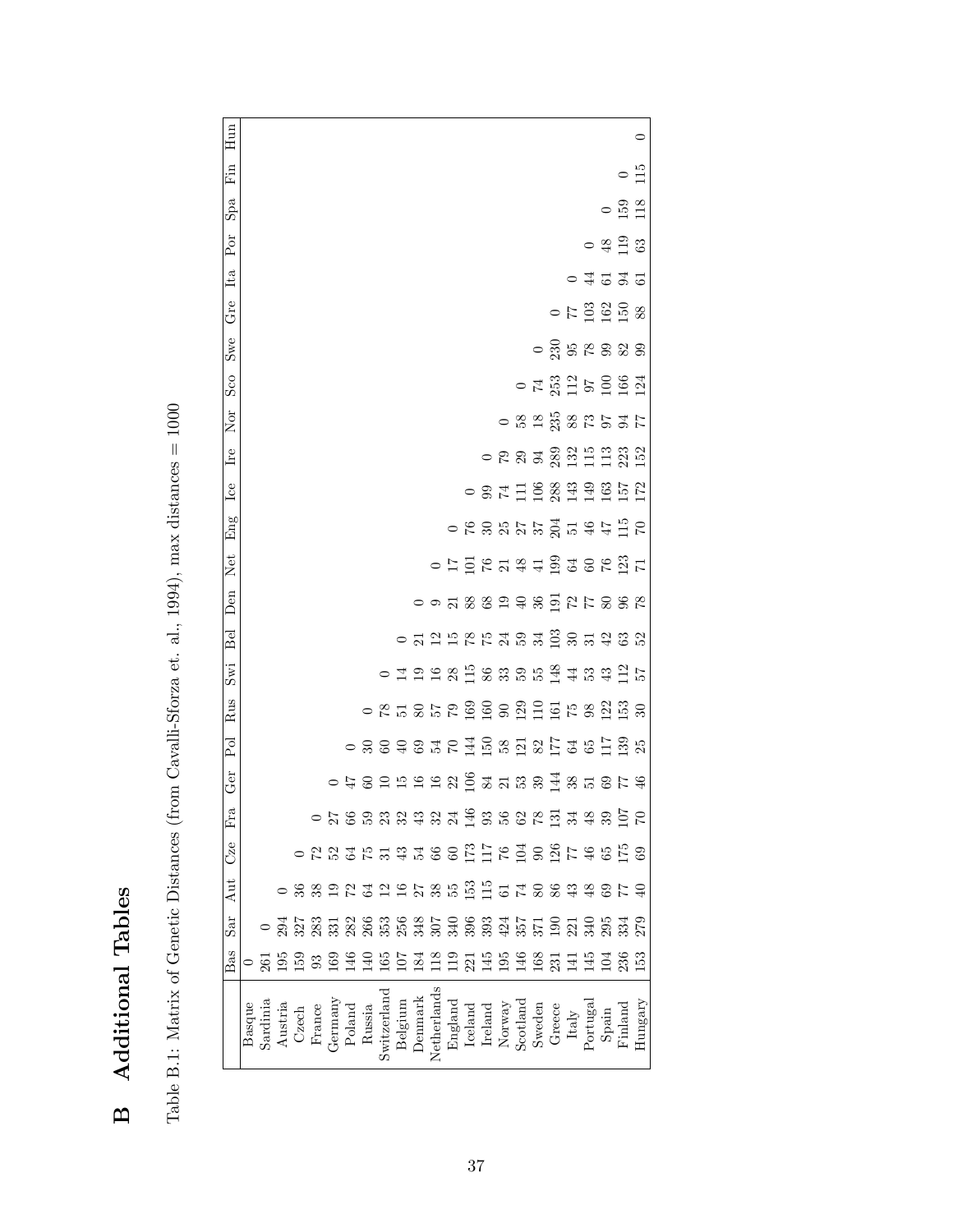|             | Table B.2: Cultural distances (World Values Survey), max distance=100 |               |     |                 |                |     |     |     |          |                 |                 |                 |     |     |
|-------------|-----------------------------------------------------------------------|---------------|-----|-----------------|----------------|-----|-----|-----|----------|-----------------|-----------------|-----------------|-----|-----|
|             | Aut                                                                   | Fra           | Ger | Bel             | Den            | Net | Eng | İте | $S_{W1}$ | Gre             | Ita             | $\rm Por$       | Spa | Fin |
| Austria     |                                                                       |               |     |                 |                |     |     |     |          |                 |                 |                 |     |     |
| France      | 28                                                                    |               |     |                 |                |     |     |     |          |                 |                 |                 |     |     |
| Germany     | $\overline{1}$                                                        | 27            |     |                 |                |     |     |     |          |                 |                 |                 |     |     |
| Belgium     | 20                                                                    | $\frac{6}{1}$ | 23  |                 |                |     |     |     |          |                 |                 |                 |     |     |
| Demmark     | 34                                                                    | 26            | ವ   | 27              |                |     |     |     |          |                 |                 |                 |     |     |
| Netherlands | $\overline{30}$                                                       | 25            | 27  | $\overline{21}$ | 26             |     |     |     |          |                 |                 |                 |     |     |
| England     | 25                                                                    | 22            | 25  | $\Omega$        | 27             | 22  |     |     |          |                 |                 |                 |     |     |
| Ireland     | $\overline{31}$                                                       | 32            | 38  | 26              | 36             | ವ   | 22  |     |          |                 |                 |                 |     |     |
| Sweden      | $30\,$                                                                | 26            | 27  | 26              | 22             | 23  | 24  | 24  |          |                 |                 |                 |     |     |
| Greece      | 27                                                                    | 32            | 32  | 29              | $\frac{1}{4}$  | 38  | 28  | 32  | 57       |                 |                 |                 |     |     |
| Italy       | $23\,$                                                                | 24            | 28  | 22              | 34             | 29  | 22  | 23  | 32       | 24              |                 |                 |     |     |
| Portugal    | 23                                                                    | 29            | 28  | 25              | $\overline{+}$ | 57  | 27  | 28  | 38       | 28              | $\frac{8}{18}$  |                 |     |     |
| Spain       | 24                                                                    | 22            | 26  | $\overline{19}$ | 32             | 26  | 22  | 24  | 32       | $\overline{30}$ | $\overline{19}$ | $\overline{21}$ |     |     |
| Finland     | 27                                                                    | 24            | 27  | $\mathfrak{D}$  | 34             | ಸ   | 26  | 77  | 28       | 30              | 32              | 32              | 32  |     |

| ٠<br>I<br>٢<br>٥   |
|--------------------|
| ֚֚                 |
|                    |
|                    |
|                    |
|                    |
|                    |
| $\frac{1}{2}$<br>i |
|                    |
|                    |
|                    |
|                    |
| .<br>}<br>2        |
| ļ<br>I             |
|                    |
|                    |
| $\frac{1}{2}$      |
| $\frac{1}{2}$      |
| ł                  |
|                    |
|                    |
|                    |
|                    |
|                    |
|                    |
|                    |
| i<br>I             |
|                    |
| .<br>آ             |
|                    |
| :<br>;<br>;        |
| $\frac{1}{2}$      |
|                    |
| $\frac{1}{2}$      |
| ;<br> <br>         |
|                    |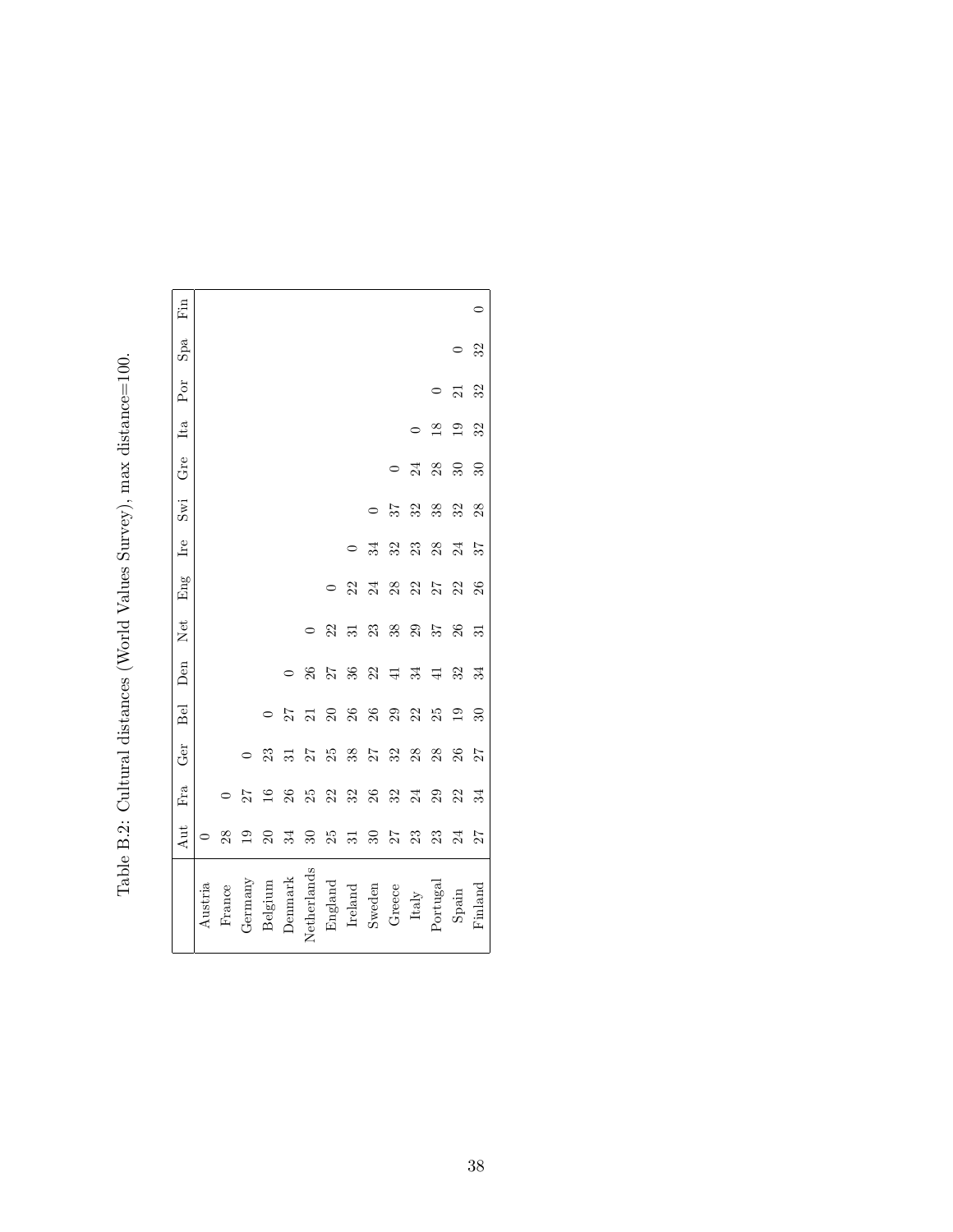# References

- [1] Alesina, A., Baqir, R. and W. Easterly (1999), "Public Goods and Ethnic Divisions Size of Nations," Quarterly Journal of Economics 114, 1243-1284.
- [2] Alesina, A., Baqir, R. and C. Hoxby  $(2004)$ , "Political jurisdictions in Heterogenous Communities," Journal of Political Economy 112, 348-396.
- [3] Alesina, A., Devleeschauwer, A., Easterly, W., Kurlat, S. and R. Wacziarg (2003), "Fractionalization", Journal of Economic Growth, 8, 155-194.
- [4] Alesina, A., Easterly, W. and J. Matuszeski (2010), "Artificial States," Journal of the European Economic Association, forthcoming.
- [5] Alesina, A. and E. Spolaore (1997), "On the Number and Size of Nations," Quarterly Journal of Economics 112, 1027-56.
- [6] Alesina, A. and E. Spolaore (2003), The Size of Nations, MIT Press, Cambridge, MA.
- [7] Alesina, A., Spolaore, E. and R. Wacziarg (2000), "Economic Integration and Political Disintegration," American Economic Review 90, 1276-1296.
- [8] Alesina, A. and R. Wacziarg (1998), "Openness, Country Size and Government," Journal of Public Economics 69, 305-321.
- [9] Ashraf, Q. and O. Galor, (2007), "Cultural Assimilation, Cultural Diffusion and the Origin of the Wealth of Nations," mimeo.
- [10] Ashraf, Q. and O. Galor, (2008), "Human Genetic Diversity and Comparative Economic Development," mimeo.
- [11] Axelrod, R. and D.S. Bennett (1993), "A Landscape Theory of Aggregation," British Journal of Political Science, 23, 211-233.
- [12] Banerjee, S., Konishi, H. and T. Sömnez (2001), "Core in a Simple Coalition Formation Game," Social Choice and Welfare 18, 135-153.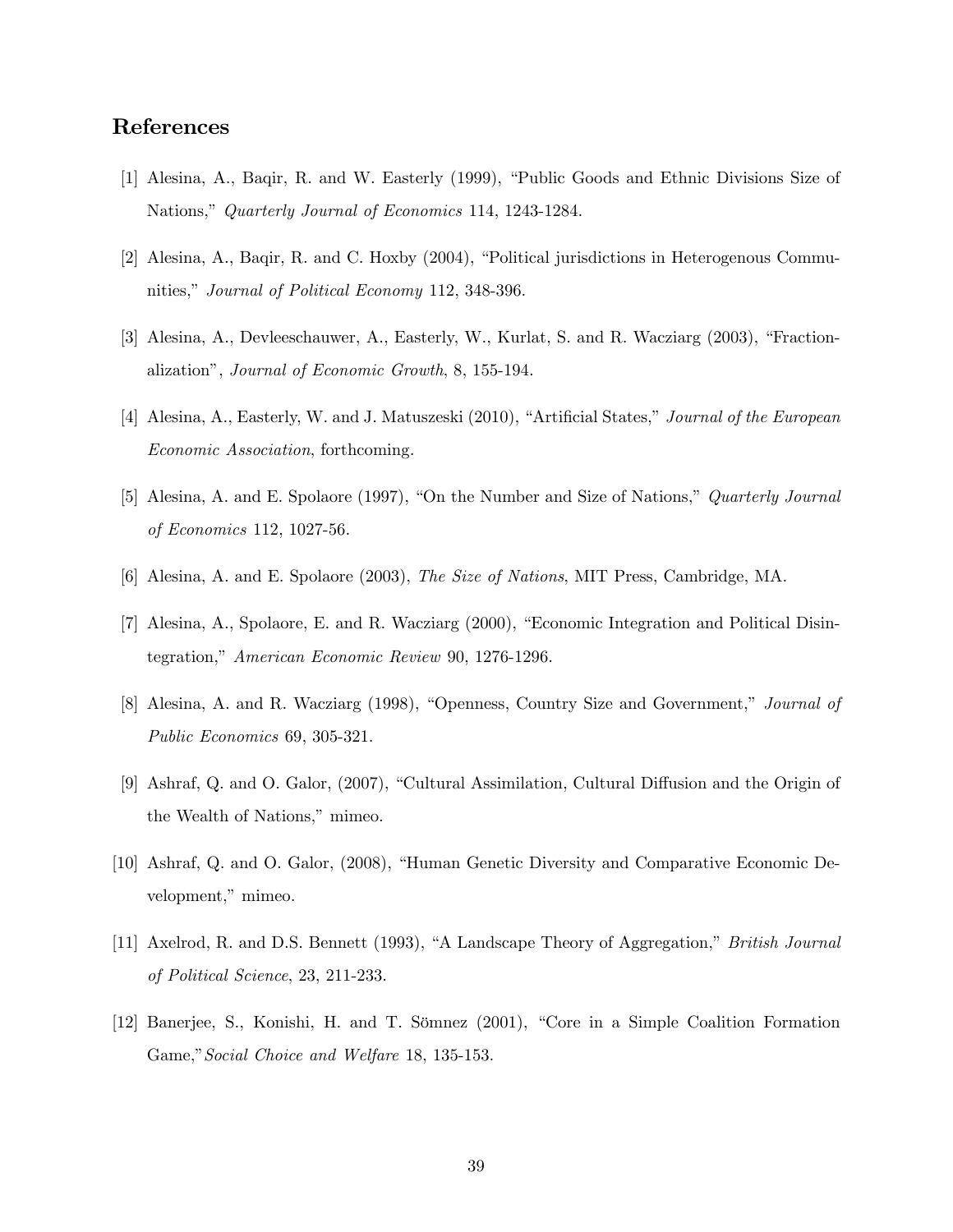- [13] Belle, E.M.S. and G. Barbujani, (2007), "Worldwide Analysis of Multiple Microsatellites: Language Diversity Has a Detectable Influence on DNA Diversity", American Journal of Physical Anthropology, 133, 1137-1146.
- [14] Bogomolnaia and M.O. Jackson (2002), "The Stability of Hedonic Coalition Structures," Games and Economic Behavior 38, 201-230.
- [15] Bogomolnaia, A., Le Breton, M., Savvateev, A. and S. Weber (2007), "Stability under Unanimous Consent, Free Mobility and Core," International Journal of Game Theory 35(2), 185-204.
- [16] Bolton, P. and G. Roland (1997), "The Breakup of Nations: A Political Economy Analysis," Quarterly Journal of Economics 112, 1057-1090.
- [17] Cavalli-Sforza, L.L. and M. W. Feldman (2003), "The Application of Molecular Genetic Approaches to the Study of Human Evolution," Nature Genetic Supplement 33, 266-275.
- [18] Cavalli-Sforza, L.L., Piazza, A, Menozzi, P. and J. Mountain (1988), "Reconstruction of Human Evolution: Bringing Together Genetic, Archaeological and Linguistic Dataî, Proceedings of the National Academy of Sciences, 85, 6002- 6006.
- [19] Cavalli-Sforza, L.L., Menozzi P., and A. Piazza (1994), The History and Geography of Human Genes, Princeton U.P., Princeton, NJ.
- [20] Chikhi, L., Nichols, R.A., Barbujani, G. and M.A. Beaumont (2002), "Y Genetic Data Support the Neolithic Demic Diffusion Model," Proceedings of National Academy of Sciences 99, 11008-11013.
- [21] Collado, L., Ortuño-Ortín, I. and A. Romeu (2005), "Vertical Transmission of Consumption Behavior and the Distribution of Surnames", mimeo, University de Alicante.
- [22] Demange, G. (1994), "Intermediate preferences and stable coalition structures," *Journal of* Mathematical Economics, 23, 45-58.
- [23] Desmet, K., Le Breton, M., Ortuño-Ortín, I. and S. Weber (2009), "The Stability and Breakup of Nations: A Quantitative Analysis," VIVES Discussion Paper No. 10, KU Leuven.
- $[24]$  Desmet, K., Ortuño-Ortín, I. and S. Weber (2009), "Linguistic Diversity and Redistribution," Journal of the European Economic Association, 7, 1291-1318.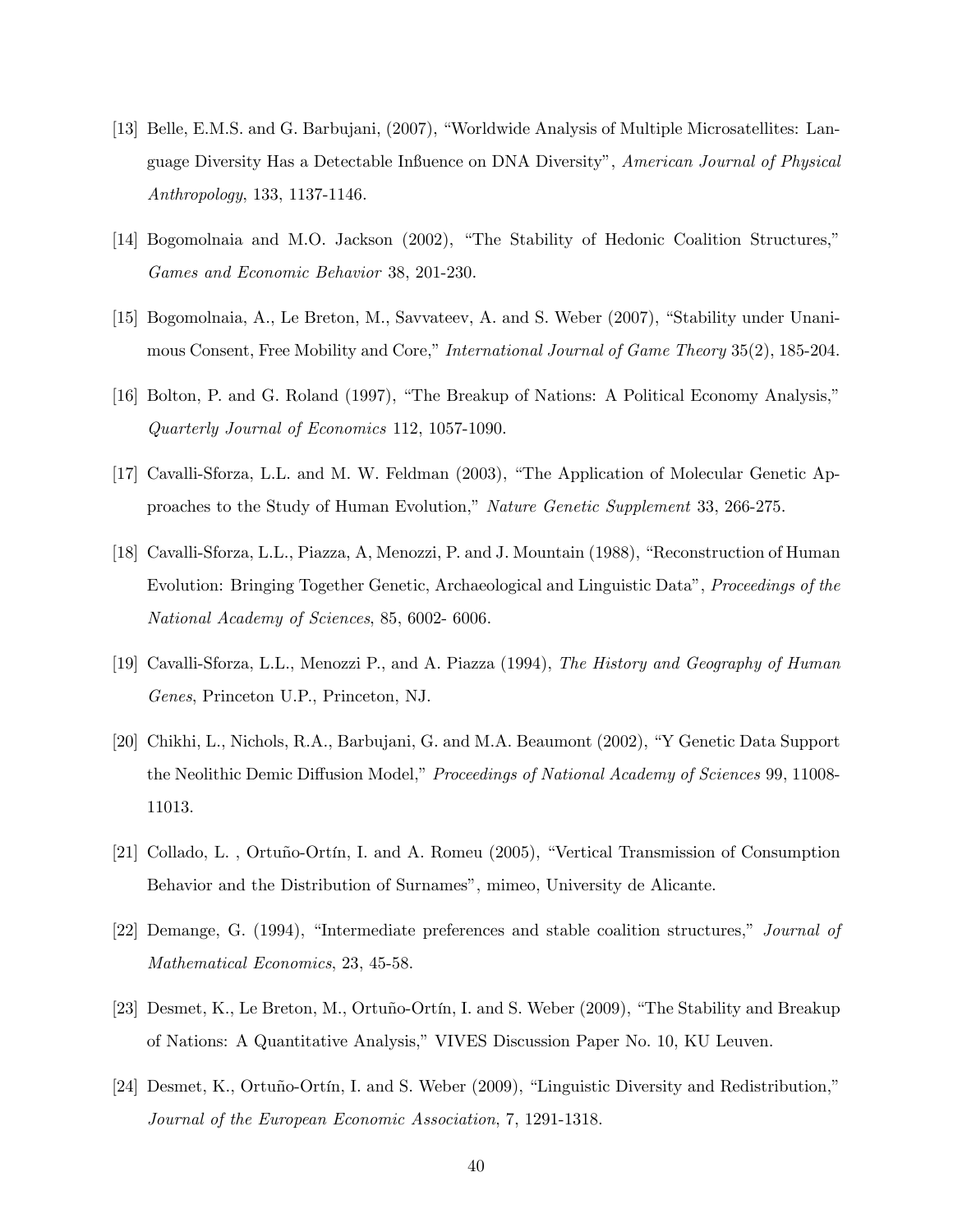- [25] Drèze, J. and J. Greenberg (1980), "Hedonic Coalitions: Optimality and Stability," Econometrica 48, 987-1003.
- [26] Dyen I., Kruskal J.B., P. Black (1992), "An Indo-European Classification: a Lexicostatistical Experiment," Transactions of the American Philosophic Society 82, 1-132.
- [27] Fearon, J.D. (2003). Diversity by Country, Journal of Economic Growth, 8, 195-222.
- [28] Gans, J. and M. Smart (1996), "Majority Voting with Single-Crossing Preferences," Journal of Public Economics 59, 219-237.
- [29] Ginsburgh, V., Ortuño-Ortín, I., and S. Weber, (2005), "Disenfranchisement in Linguistically Diverse Societies: The Case of the European Union," Journal of the European Economic Association 3, 946-965.
- [30] Ginsburgh, V. and S. Weber (2011), How Many Languages Do We Need? Economics of Linguistic Diversity, Princeton University Press, forthcoming.
- [31] Giuliano, P., Spilimbergo, A., and G. Tonon (2006) "Genetic, Cultural and Geographical Distances," CEPR Discussion Paper  $# 5807$ .
- [32] Greenberg, J. (1977) "Existence of an Equilibrium with Arbitrary Tax Schemes for Financing Local Public Goods," Journal of Economic Theory 16, 137-150.
- [33] Greenberg, J. and S. Weber (1986), "Strong Tiebout Equilibrium under Restricted Preferences Domain," Journal of Economic Theory, 38, 101-117.
- [34] Haak, W., Forster, P., Bramanti, B., Matsumura, S., Brandt, G., Tänzer, M., Villems, R., Renfrew, C., Gronenborn, D., Werner Alt, K. and J. Burger (2005), "Ancient DNA from the first European farmers in 7500-year-old Neolithic sites", Science, 310, 1016-1018.
- [35] Hartl, D. L. and A. G. Clark (1997), Principles of Population Genetics, Third Edition, Sinauer, Subderland, MA.
- [36] Jéhiel, P. and S. Scotchmer (2001), "Constitutional Rules of Exclusion in Jurisdiction Formation," Review of Economic Studies 68, 393-413.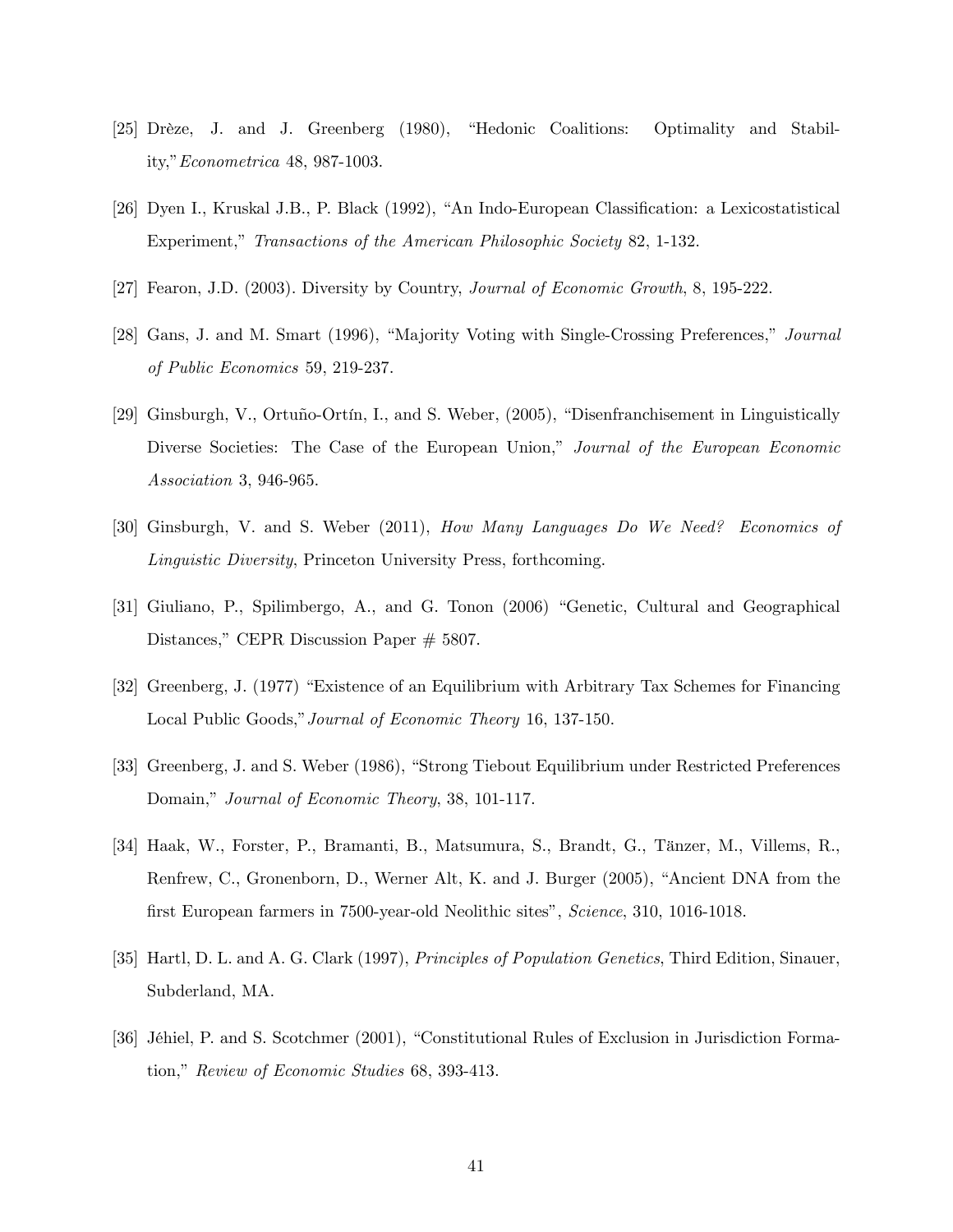- [37] Jobling, M.A., Hurles, M.E. and C. Tyler-Smith (2004), *Human Evolutionary Genetics. Ori*gins, People & Disease, Garland Science, New York, NY.
- [38] Jorde, L.B. (1985), "Human Genetic Distance Studies: Present Status and Future Prospects," Annual Review of Anthropology 14, 343-373.
- [39] La Porta, R., Lopez-de-Silanes, F., Shleifer, A. and R. Vishny (1999), "The Quality of Government," Journal of Law, Economics and Organization, 15, 222-79.
- [40] Le Breton, M. and S. Weber (1995), "Stability of Coalition Structures and the Principle of Optimal Partitioning,"in Social Choice, Welfare and Ethics, Barnett,W., Moulin, H., Salles, M. and N. Schofield, eds., Cambridge University Press, Cambridge, MA.
- [41] Legendre P. and L. Legendre (1998). Numerical Ecology, Elsevier, New York, NY.
- [42] Mantel N. (1967), "The Detection of Disease Clustering and a Generalized Approach," Cancer Research 27, 209-220.
- [43] Milchtaich, I. and E. Winter (2002), "Stability and Segregation in Group Formation," Games and Economic Behavior 38, 318-346.
- [44] Sambanis, N. (2006), "Globalization, Decentralization, and Secession: A Review of the Literature and Some Conjectures." in: G. Ranis, D. Cameron and A. Zinn, eds., *Globalization and* Self-Determination: Is the Nation-State under Siege?, New York: Routledge.
- [45] Simoni, L., Calafell, F., Pettener, D., Bertrantpetit, J. and G. Barbujani (2000), "Geographic Patterns of mtDNA Diversity in Europe", American Journal of Human Genetics 66, 262-268.
- [46] Smouse P.E., Long J.C. and R.R. Sokal (1986), "Multiple Regression and Correlation Extensions of the Mantel Test of Matrix Correspondence," Syst. Zool 35, 627-632.
- [47] Sokal, Robert R. (1987), "Genetic, Geographic and Linguistic Distances in Europe," PNAC, vol 18, 1722-1726.
- [48] Sokal, R.R. and F.J. Rohlf (1995), Biometry: The Principles and Practice of Statistics in Biological Research, W. H. Freeman and Company, New York, NY.